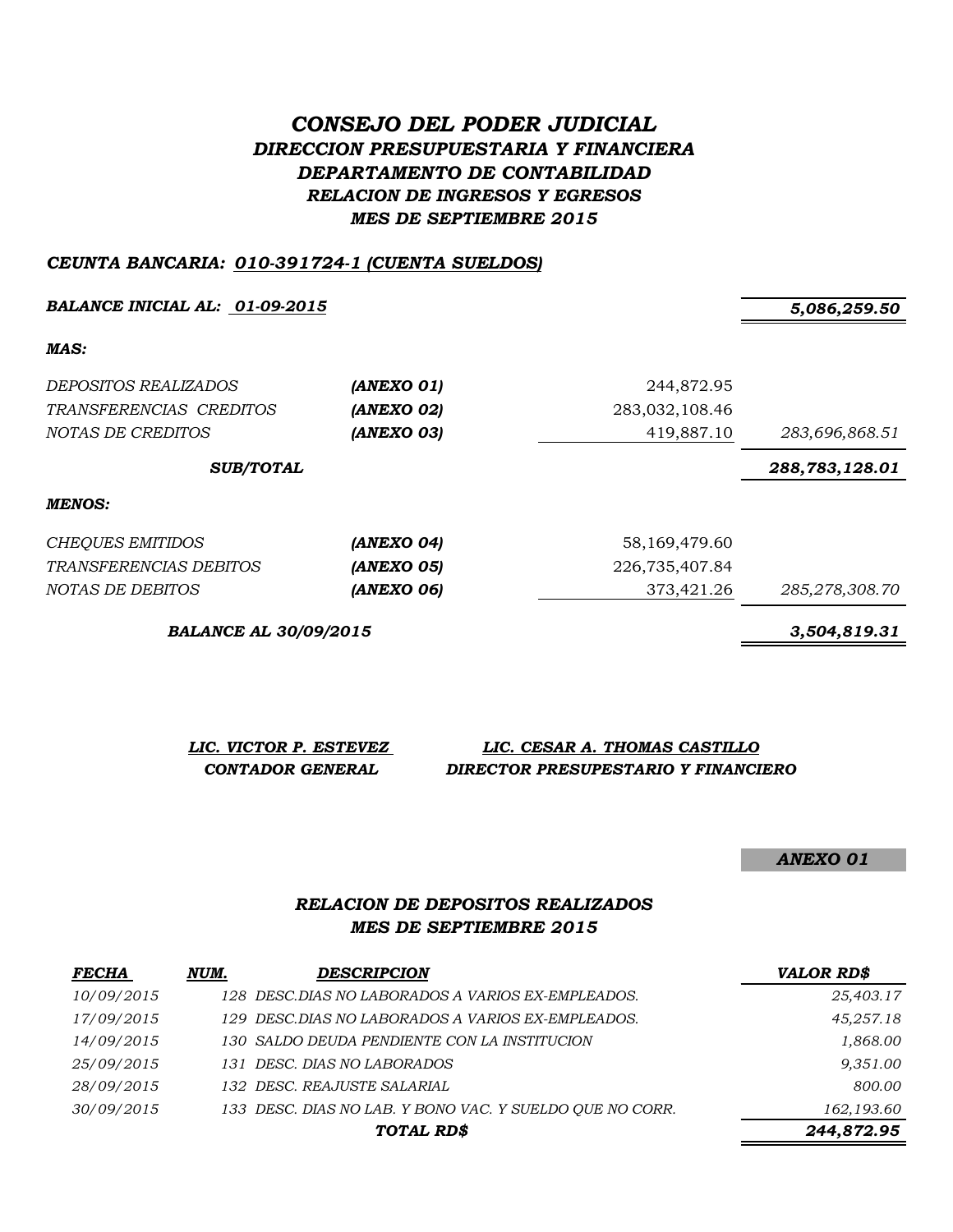### *ANEXO 02*

### *RELACION DE TRANSFERENCIAS CREDITOS MES DE SEPTIEMBRE 2015*

| <b>FECHA</b> | NUM. | <b>DESCRIPCION</b>                                 | <b>VALOR RD\$</b> |
|--------------|------|----------------------------------------------------|-------------------|
| 02/09/2015   |      | 47 REEMBOLSO SUELDOS Y BONO VACACIONAL AGOSTO 2015 | 378,908.26        |
| 18/09/2015   |      | 48 TRANSF. DE FONDO DE LA CTA. OPERACIONES         | 282,649,500.20    |
| 22/09/2015   |      | 49 PAGO DEUDA PENDIENTE CON LA INSTITUCIÓN 1/5     | 3,700.00          |
|              |      | TOTAL RD\$                                         | 283,032,108.46    |
|              |      |                                                    |                   |

*ANEXO 03*

## *RELACION NOTAS DE CREDITOS MES DE SEPTIEMBRE 2015*

| <b>FECHA</b> | NUM. | DESCRIPCION                                                | <b>VALOR RD\$</b> |
|--------------|------|------------------------------------------------------------|-------------------|
| 08/09/2015   |      | 381 REINTEGRO CHO81231                                     | 24,756.61         |
| 22/09/2015   |      | 388 REINTEGRO CHQ80914                                     | 3,200.00          |
| 22/09/2015   |      | 389 REINTEGRO CHQ82188                                     | 4,000.00          |
| 22/09/2015   |      | 390 REINTEGRO CHQ82473                                     | 4,900.00          |
| 22/09/2015   |      | 391 REINTEGRO CHQ82069                                     | 9,200.00          |
| 22/09/2015   |      | 392 REINTEGRO CHQ82070                                     | 5,000.00          |
| 25/09/2015   |      | 393 REINTEGRO CHQ73109                                     | 6,018.18          |
| 25/09/2015   |      | 394 REINTEGRO CHQ81435                                     | 8,043.54          |
| 28/09/2015   |      | 395 REINTEGRO CHQ81163                                     | 2,243.39          |
| 30/09/2015   |      | 398 CARGO POR REINTEGRO CHQ72133, POR CADUCIDAD            | 5,200.00          |
| 30/09/2015   |      | 399 CARGO POR REINTEGRO CHQ72965, POR CADUCIDAD            | 2,243.39          |
| 30/09/2015   | 400  | CARGO POR REINTEGRO CHQ72968 POR CADUCIDAD                 | 8,050.79          |
| 30/09/2015   |      | 396 CARGO POR DEVOLUCION DE DEPOSITO # 173971072           | 13,700.00         |
| 30/09/2015   |      | 397 CARGO POR EMPLEADOS EXCLUIDOS EN LA NOMINA ELECTRONICA | 323,331.20        |
|              |      | TOTAL RD\$                                                 | 419,887.10        |

*ANEXO 04*

#### *RELACION DE CHEQUES EMITIDOS MES DE SEPTIEMBRE 2015*

| <b>FECHA</b> | NUM. | <b>BENEFICIARIO</b>                     | <b>VALOR RD\$</b> |
|--------------|------|-----------------------------------------|-------------------|
| 07/09/2015   |      | 81329 CANDIDA R. GARCIA JAVIER          | 21,511.12         |
| 07/09/2015   |      | 81330 BODY SHOP ATHLETIC CLUB SRL       | 94.314.10         |
| 08/09/2015   |      | 81331 FONDO DE PENSIONES Y JUBILACIONES | 11,796.08         |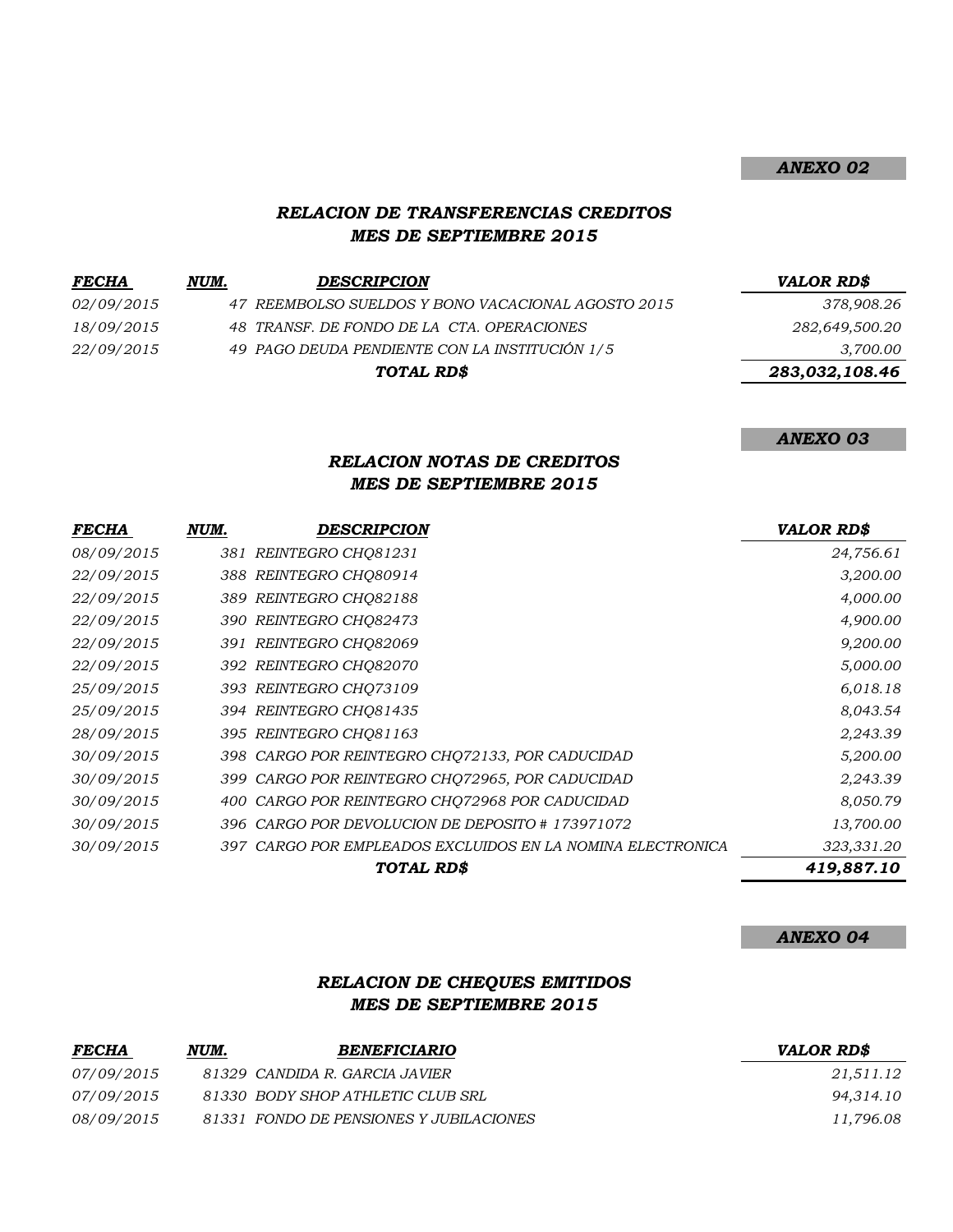| 09/09/2015 | 81332 DULCE MA. DE JESUS OLIVO        | 5,472.51   |
|------------|---------------------------------------|------------|
| 09/09/2015 | 81333 COR. PAUL CORDERO MONTES DE OCA | 41,832.37  |
| 09/09/2015 | 81334 CABO WENDY G. REYES CEPEDA      | 4,000.00   |
| 09/09/2015 | 81335 ELSA M. RODRIGUEZ MOREL         | 15,450.55  |
| 09/09/2015 | 81336 RUT E. GAUTREAU SANTANA         | 26,316.12  |
| 09/09/2015 | 81337 NICOLE M. CONTRERAS FROMETA     | 42,090.75  |
| 09/09/2015 | 81338 RUDDY B. MEJIA CHALAS           | 1,879.85   |
| 09/09/2015 | 81339 ISMAEL ANT. TORREZ LOPEZ        | 372.02     |
| 09/09/2015 | 81340 YOHANNA M. HERRERA MENDEZ       | 23,051.98  |
| 09/09/2015 | 81341 ANEUDYS T. MANUEL AQUINO        | 17,429.45  |
| 09/09/2015 | 81342 LUIS G. CONTRERAS DE JESUS      | 18,165.00  |
| 09/09/2015 | 81343 JULIO F. RAMIEZ FERRERA         | 20,189.45  |
| 09/09/2015 | 81344 SARA E. TORRES MARTINEZ         | 2,951.43   |
| 09/09/2015 | 81345 ALBA O. CASTANO GARCIA          | 5,853.02   |
| 09/09/2015 | 81346 BETHANIA D. LEONARDO FEBLES     | 30,019.44  |
| 09/09/2015 | 81347 CRISTHIAN R. ASENCION MORILLO   | 3,990.27   |
| 09/09/2015 | 81348 JOEL MONTERO JIMENEZ            | 5,591.59   |
| 09/09/2015 | 81349 MONTSERRAT PEREZ RODRIGUEZ      | 16,663.50  |
| 09/09/2015 | 81350 FRANCHESCA ALT. PEREZ MATEO     | 515.43     |
| 09/09/2015 | 81351 RAFAEL M. POLANCO GOMEZ         | 2,217.23   |
| 09/09/2015 | 81352 COOPNASEJU                      | 68,637.85  |
| 09/09/2015 | 81353 CONSEJO DEL PODER JUDICIAL      | 12,650.00  |
| 09/09/2015 | 81354 CONSEJO DEL PODER JUDICIAL      | 25,403.17  |
| 09/09/2015 | 81355 WILBERTO JUBILEO MARTINEZ       | 26,715.00  |
| 09/09/2015 | 81356 LENIN R. SOSA VASQUEZ           | 67,998.56  |
| 09/09/2015 | 81357 JOSE R. POZO LEONARDO           | 41,143.70  |
| 09/09/2015 | 81358 CELEB DE LOS SANTOS MONCION     | 0.00       |
| 09/09/2015 | 81359 MANUEL A. BENZANT CANDELARIO    | 67,998.56  |
| 09/09/2015 | 81360 CALEB DE LOS SANTOS MONCION     | 41,143.70  |
| 16/09/2015 | 81361 CONSEJO DEL PODER JUDICIAL      | 6,500.00   |
| 16/09/2015 | 81362 COOPNASEJU                      | 186,586.46 |
| 16/09/2015 | 81363 CONSEJO DEL PODER JUDICIAL      | 45,257.18  |
| 17/09/2015 | 81364 COR. EDWARD R. SANCHEZ GONZALEZ | 26,000.00  |
| 18/09/2015 | 81365 MARIANO GERMAN MEJIA            | 299,706.05 |
| 18/09/2015 | 81366 MINERVA A. COCCO SUBERO         | 80,744.89  |
| 18/09/2015 | 81367 VICTOR J. CASTELLANOS ESTRELLA  | 251,538.48 |
| 18/09/2015 | 81368 JOSE A. CRUCETA ALMANZAR        | 224,719.72 |
| 18/09/2015 | 81369 FRANCISCO ANT. JEREZ MENA       | 279,386.27 |
| 18/09/2015 | 81370 EDGARDO HERNANDEZ MEJIA         | 260,889.02 |
| 18/09/2015 | 81371 SARA I. HENRIQUEZ MARIN         | 232,960.41 |
| 18/09/2015 | 81372 ROBERT C. PLACENCIA ALVAREZ     | 280,989.02 |
| 18/09/2015 | 81373 DULCE M. RODRIGUEZ BLANCO       | 280,989.02 |
| 18/09/2015 | 81374 RHINA MONTILLA BRITO            | 9,473.72   |
| 18/09/2015 | 81375 ARIEL A. VOLQUEZ MATOS          | 5,334.08   |
| 18/09/2015 | 81376 GLORIA A. QUERO CABRERA         | 8,667.32   |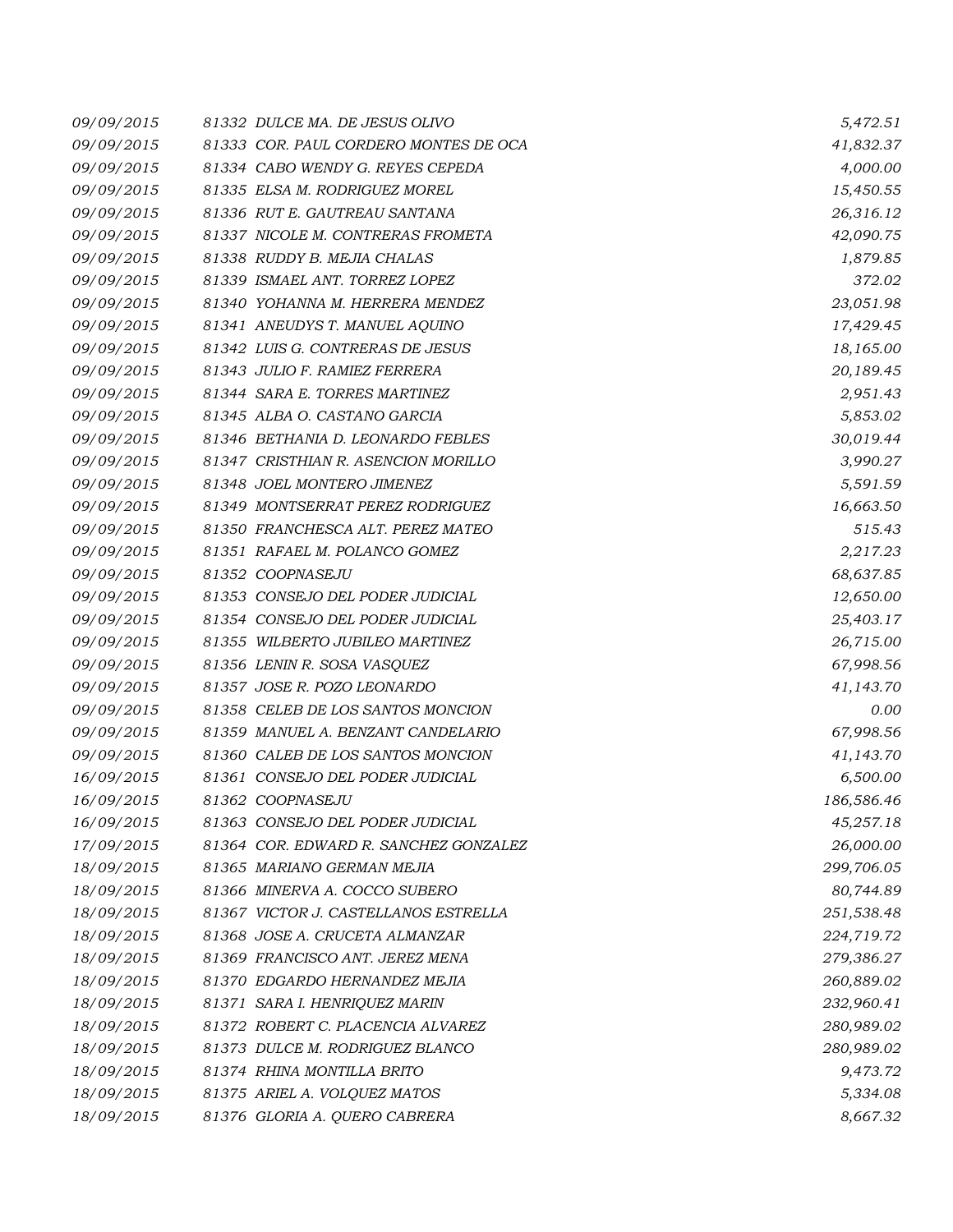| 18/09/2015 | 81377 NORA A. SOSA MARTINEZ                | 7,363.48  |
|------------|--------------------------------------------|-----------|
| 18/09/2015 | 81378 SONIA CORADIN                        | 6,018.18  |
| 18/09/2015 | 81379 CARLOS FLORES DE JESUS               | 19,903.10 |
| 18/09/2015 | 81380 LILIAN M. DIAZ GIL                   | 7,682.27  |
| 18/09/2015 | 81381 LOURDES M. LORA MEJIA                | 24,152.04 |
| 18/09/2015 | 81382 ROSA REYNOSO                         | 6,018.18  |
| 18/09/2015 | 81383 SENOVIA ARIAS                        | 6,018.18  |
| 18/09/2015 | 81384 RAMONA DIAZ                          | 6,018.18  |
| 18/09/2015 | 81385 MARIA M. PIMENTEL FABIAN             | 6,018.18  |
| 18/09/2015 | 81386 LUZ DEL C. MONTANO                   | 6,018.18  |
| 18/09/2015 | 81387 ELIGIA DE LA CRUZ                    | 3,847.34  |
| 18/09/2015 | 81388 OLGA M. ROSARIO V.                   | 3,059.09  |
| 18/09/2015 | 81389 IRIS RODRIGUEZ P.                    | 6,018.18  |
| 18/09/2015 | 81390 CARMEN POLANCO                       | 6,018.18  |
| 18/09/2015 | 81391 ANA F. FELIX                         | 6,018.18  |
| 18/09/2015 | 81392 ALTAGRACIA A. RODRIGUEZ VICTORIA     | 6,018.18  |
| 18/09/2015 | 81393 MILTA ANT. RODRIGUEZ SANTOS          | 6,018.18  |
| 18/09/2015 | 81394 OLGA E. DIAZ DIAZ                    | 6,018.18  |
| 18/09/2015 | 81395 JOSEFA R. BLANCO                     | 6,018.18  |
| 18/09/2015 | 81396 MARIA DEL R. CUELLO PARADIS          | 19,064.70 |
| 18/09/2015 | 81397 MELBA FCA. HENRIQUEZ GUZMAN          | 6,018.18  |
| 18/09/2015 | 81398 ESTHER M. AMOR PEÑA                  | 6,018.18  |
| 18/09/2015 | 81399 FRANCIA C. MARTINEZ DRULLARD         | 21,441.25 |
| 18/09/2015 | 81400 AMELIA DEL ORBE PEÑA                 | 3,018.18  |
| 18/09/2015 | 81401 BIENVENIDA BELLIARD                  | 36,119.77 |
| 18/09/2015 | 81402 PACO PEREZ REYES                     | 6,018.18  |
| 18/09/2015 | 81403 ROSA J. DE LOS SANTOS G.             | 6,018.18  |
| 18/09/2015 | 81404 CARMEN L. PERALTA CASTELLANOS        | 6,018.18  |
| 18/09/2015 | 81405 FIDIAS GONZALEZ VICIOSO              | 6,018.18  |
| 18/09/2015 | 81406 ISABEL E. DE LOS SANTOS GOMEZ        | 6,018.18  |
| 18/09/2015 | 81407 LUIS E. MOREL POUERIE                | 36,642.28 |
| 18/09/2015 | 81408 YOLANDA E. DE WINDT DE GAUTREAU      | 12,993.40 |
| 18/09/2015 | 81409 SENAIDA A. ALVAREZ PEREZ             | 6,018.18  |
| 18/09/2015 | 81410 YDALIA PORTORREAL                    | 6,018.18  |
| 18/09/2015 | 81411 MARTA N. MONTAS RAMIREZ              | 6,018.18  |
| 18/09/2015 | 81412 HILDA CARRASCO PEREZ                 | 6,018.18  |
| 18/09/2015 | 81413 LUZ M. DEL CARMEN RODRIGUEZ GAUTREAU | 6,018.18  |
| 18/09/2015 | 81414 CRISTINO RODRIGUEZ                   | 6,018.18  |
| 18/09/2015 | 81415 MAXIMO S. ROSARIO RODRIGUEZ          | 6,018.18  |
| 18/09/2015 | 81416 RAFAEL CONTRERAS CONTRERAS           | 6,018.18  |
| 18/09/2015 | 81417 VIRGINIA SUERO ESPINAL               | 4,918.18  |
| 18/09/2015 | 81418 JOSEFA A. CUESTA DE MAÑON            | 6,929.81  |
| 18/09/2015 | 81419 ANA M. BAUTISTA                      | 6,018.18  |
| 18/09/2015 | 81420 MIRELLA DE LA ROSA DOMINGUEZ         | 6,018.18  |
| 18/09/2015 | 81421 DORA H. STERLING VAZQUEZ             | 6,018.18  |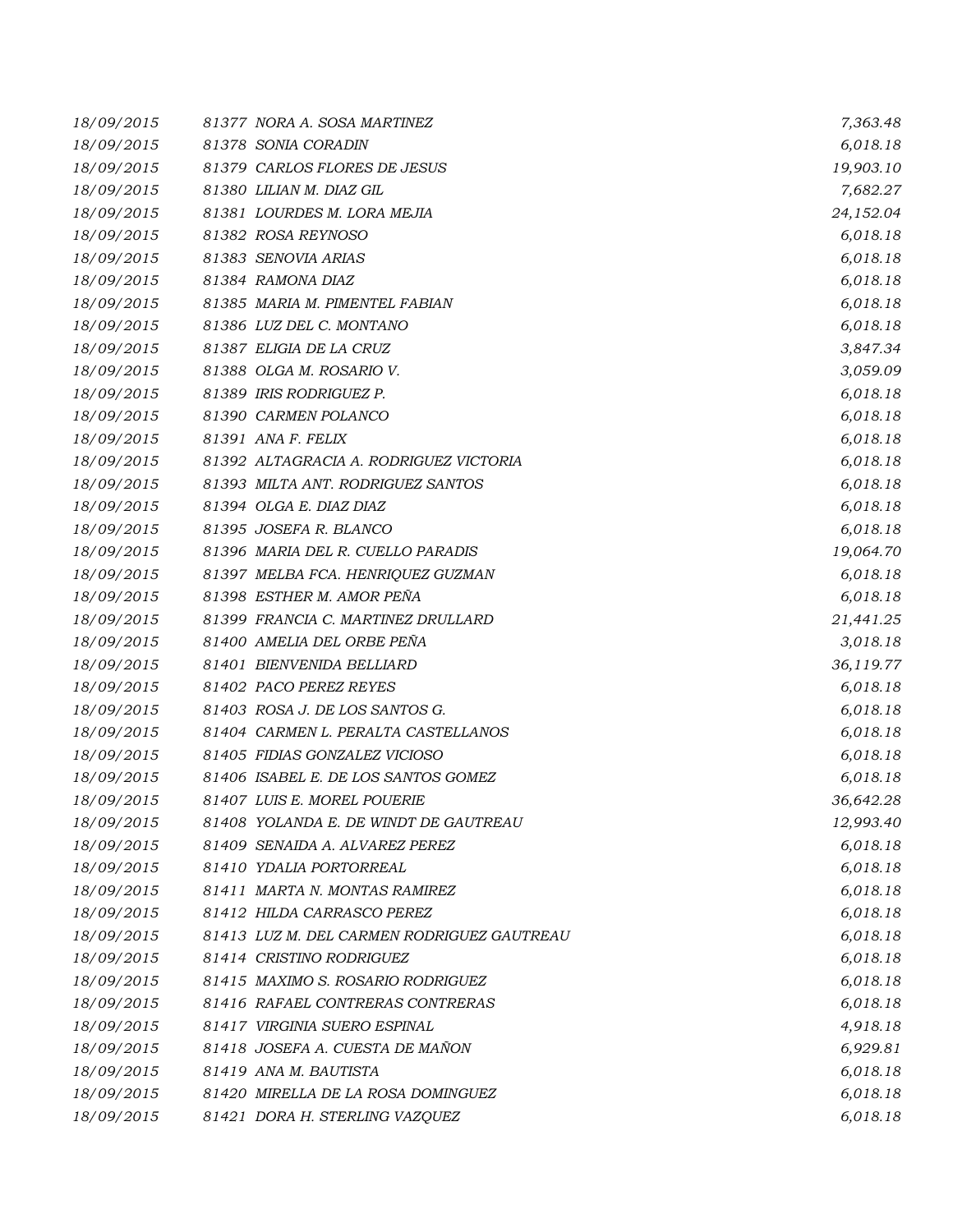| 18/09/2015 | 81422 FELIX R. CUEVAS RUFINO               | 6,018.18  |
|------------|--------------------------------------------|-----------|
| 18/09/2015 | 81423 JOSEFINA SUAZO ABREU                 | 32,621.32 |
| 18/09/2015 | 81424 ALTAGRACIA A. GIL NOBLE              | 6,018.18  |
| 18/09/2015 | 81425 THELMA G. GOMEZ S.                   | 6,018.18  |
| 18/09/2015 | 81426 RAFAELA DE JS. PEÑA LORA             | 3,259.92  |
| 18/09/2015 | 81427 BRIGIDA FELIZ VDA. OZUNA             | 6,018.18  |
| 18/09/2015 | 81428 MIGUEL A. POLANCO                    | 32,440.83 |
| 18/09/2015 | 81429 LEON FLORES                          | 32,440.83 |
| 18/09/2015 | 81430 MARIA A. PAULINO MARTE               | 6,018.18  |
| 18/09/2015 | 81431 CESAR A. VALLEJO NICOLAS             | 6,018.18  |
| 18/09/2015 | 81432 LUCIA M. REYES PEREZ                 | 17,301.77 |
| 18/09/2015 | 81433 MERCEDES HIRALDO                     | 6,018.18  |
| 18/09/2015 | 81434 RAMONA FLORES DE MATOS               | 5,318.18  |
| 18/09/2015 | 81435 GLOBIS P. GUZMAN SANCHEZ             | 8,043.54  |
| 18/09/2015 | 81436 ELOISA NUÑEZ DE GONZALEZ             | 11,519.20 |
| 18/09/2015 | 81437 MIREYA CAPELLAN A.                   | 6,018.18  |
| 18/09/2015 | 81438 LUZ DEL C. SANCHEZ CALDERON          | 6,018.18  |
| 18/09/2015 | 81439 INES MDES. REYES CABRERA             | 5,518.18  |
| 18/09/2015 | 81440 SILVESTRE COCO                       | 4,263.41  |
| 18/09/2015 | 81441 ELISA VIVIECA                        | 5,982.71  |
| 18/09/2015 | 81442 TERESA MORA DE LA ROSA               | 6,018.18  |
| 18/09/2015 | 81443 PEDRO A. FERNANDEZ SALCEDO           | 35,273.49 |
| 18/09/2015 | 81444 RAFAEL A. RODRIGUEZ GONZALEZ         | 29,053.05 |
| 18/09/2015 | 81445 AFRICA E. SANTOS GUZMAN              | 6,018.18  |
| 18/09/2015 | 81446 MILEDYS S. SOSA R.                   | 22,872.49 |
| 18/09/2015 | 81447 MARCIANA ALT. RAMIREZ CORONA         | 12,580.66 |
| 18/09/2015 | 81448 DAYSIR. VASQUEZ CRUZ                 | 6,018.18  |
| 18/09/2015 | 81449 CARMEN DE LOS A. LUCIANO GARCIA      | 3,221.50  |
| 18/09/2015 | 81450 NEREYDA E. JAQUEZ LOZANO             | 6,018.18  |
| 18/09/2015 | 81451 CARMEN L. SANTOS PIMENTEL            | 6,018.18  |
| 18/09/2015 | 81452 AMERICA G. ESPINAL HUED              | 6,018.18  |
| 18/09/2015 | 81453 RAMON ANT. CARABALLO ABREU           | 6,018.18  |
| 18/09/2015 | 81454 CARLOS D. GARCIA GARCIA              | 6,018.18  |
| 18/09/2015 | 81455 DULCE M. ESTEVEZ                     | 6,018.18  |
| 18/09/2015 | 81456 MARIA DE LA C. CANELA CANELA         | 3,623.78  |
| 18/09/2015 | 81457 FRANCISCO J. NUÑEZ GOMEZ             | 37,742.61 |
| 18/09/2015 | 81458 MARIA G. DALMASI LORA                | 6,018.18  |
| 18/09/2015 | 81459 CARMEN L. EDUARDO ICIANO             | 6,018.18  |
| 18/09/2015 | 81460 CARMEN Y. COSME GUTIERREZ            | 3,498.67  |
| 18/09/2015 | 81461 FRANCISCA R. PEREZ PEÑA              | 6,018.18  |
| 18/09/2015 | 81462 ESPERANZA ANT. COLLADO BATISTA       | 6,018.18  |
| 18/09/2015 | 81463 ADRIANO GONZALEZ PANTALEON           | 6,018.18  |
| 18/09/2015 | 81464 ANA J. LOPEZ GERMOSEN                | 6,018.18  |
| 18/09/2015 | 81465 FELIX R. JIMENEZ RIVAS               | 1,103.33  |
| 18/09/2015 | 81466 ROSAURA JULIA JIMENEZ DAJER DE LOPEZ | 26,372.75 |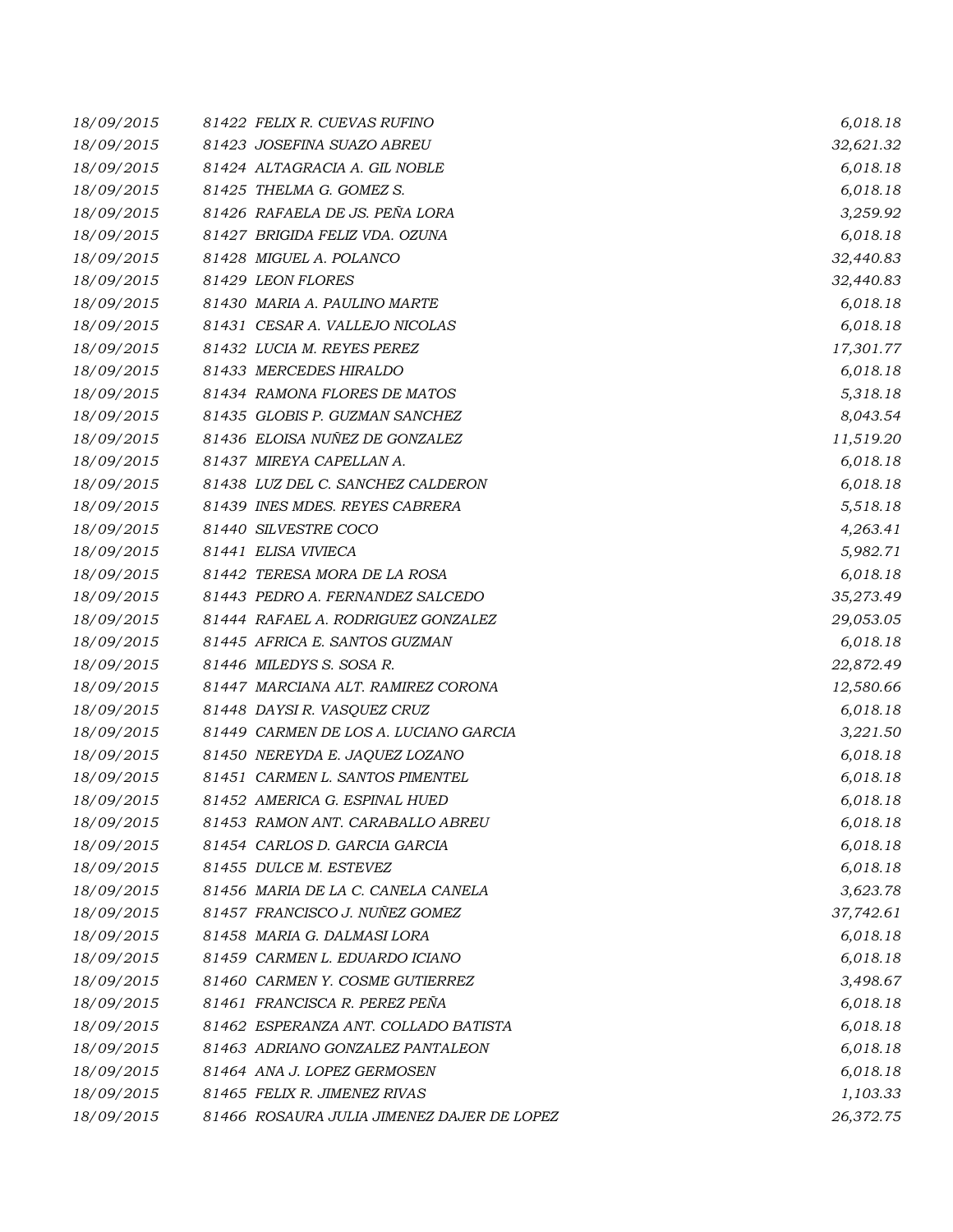| 18/09/2015 | 81467 RAMONA DE JESUS ROSARIO     | 6,018.18  |
|------------|-----------------------------------|-----------|
| 18/09/2015 | 81468 MARIA A. CASTRO AGRAMONTE   | 6,018.18  |
| 18/09/2015 | 81469 AGUSTINA MARTE              | 5,734.18  |
| 18/09/2015 | 81470 EURIPIDES A. GARCIA GARCIA  | 36,436.81 |
| 18/09/2015 | 81471 GENOVEVA I. ROSARIO         | 6,018.18  |
| 18/09/2015 | 81472 MARIA A. HONRADO BADIA      | 6,018.18  |
| 18/09/2015 | 81473 MARIA ALT. RAMOS GARCIA     | 6,018.18  |
| 18/09/2015 | 81474 JUAN ANT. SANCHEZ VILLA     | 5,478.70  |
| 18/09/2015 | 81475 RAMONA JIMENEZ LIZARDO      | 6,018.18  |
| 18/09/2015 | 81476 JOSEFA ALT. MEJIA MIESES    | 6,018.18  |
| 18/09/2015 | 81477 ROSA PAREDES GARCIA         | 6,018.18  |
| 18/09/2015 | 81478 GUARIONEX BRITO TAVERAS     | 6,018.18  |
| 18/09/2015 | 81479 PEDRO HERNANDEZ CRUCEY      | 6,018.18  |
| 18/09/2015 | 81480 JUANA TRAVIESO VASQUEZ      | 6,018.18  |
| 18/09/2015 | 81481 ROSA DOMINGUEZ              | 6,018.18  |
| 18/09/2015 | 81482 JUAN SEBASTIAN RODRIGUEZ    | 6,018.18  |
| 18/09/2015 | 81483 NELSON ITURBIDES R.         | 29,497.03 |
| 18/09/2015 | 81484 AMELIA VALDEZ M.            | 6,018.18  |
| 18/09/2015 | 81485 VALENTIN SUAREZ G.          | 6,018.18  |
| 18/09/2015 | 81486 CAROLINA A. VICTORIA        | 6,018.18  |
| 18/09/2015 | 81487 FRANCISCA A. TEJADA         | 6,018.18  |
| 18/09/2015 | 81488 LOURDES M. NUÑEZ ROSARIO    | 6,018.18  |
| 18/09/2015 | 81489 JOSE P. FLORES M.           | 9,431.60  |
| 18/09/2015 | 81490 NURYS MUÑOZ PEREZ           | 34,240.40 |
| 18/09/2015 | 81491 GREGORIO ARIAS CARRASCO     | 21,709.26 |
| 18/09/2015 | 81492 DAVID A. FELIZ FELIZ        | 6,018.18  |
| 18/09/2015 | 81493 MERCEDES SEGURA CUEVAS      | 2,997.94  |
| 18/09/2015 | 81494 NERIS MEDINA DIAZ           | 4,318.18  |
| 18/09/2015 | 81495 MIGUELINA PEÑA MENDEZ       | 3,781.24  |
| 18/09/2015 | 81496 DOMINGO GUZMAN MORETA FELIZ | 3,653.86  |
| 18/09/2015 | 81497 RICHARDIN DE J. DOTEL       | 7,490.44  |
| 18/09/2015 | 81498 EUDES M. ENCARNACION FELIZ  | 6,018.18  |
| 18/09/2015 | 81499 NEREIDA FLORIAN SANTANA     | 6,018.18  |
| 18/09/2015 | 81500 SERGIO OLIVERO FELIZ        | 7,453.56  |
| 18/09/2015 | 81501 ROSAURA FERRERAS FERRERAS   | 6,018.18  |
| 18/09/2015 | 81502 NURIS M. NOVAS MATOS        | 4,316.57  |
| 18/09/2015 | 81503 MIGUEL MEDINA PEREZ         | 12,252.15 |
| 18/09/2015 | 81504 LIVIO G. RIVAS              | 6,018.18  |
| 18/09/2015 | 81505 ISMAEL PEÑA                 | 10,720.63 |
| 18/09/2015 | 81506 BIENVENIDA VELOZ            | 6,018.18  |
| 18/09/2015 | 81507 EUGENIA PEREZ SANTANA       | 5,359.88  |
| 18/09/2015 | 81508 PEDRO REYES MEDINA          | 5,718.18  |
| 18/09/2015 | 81509 FELICIA CUEVAS CARVAJAL     | 5,718.18  |
| 18/09/2015 | 81510 JUSTO FERRERAS PEREZ        | 6,018.18  |
| 18/09/2015 | 81511 VICTOR R. CONCEPCION ROMERO | 6,018.18  |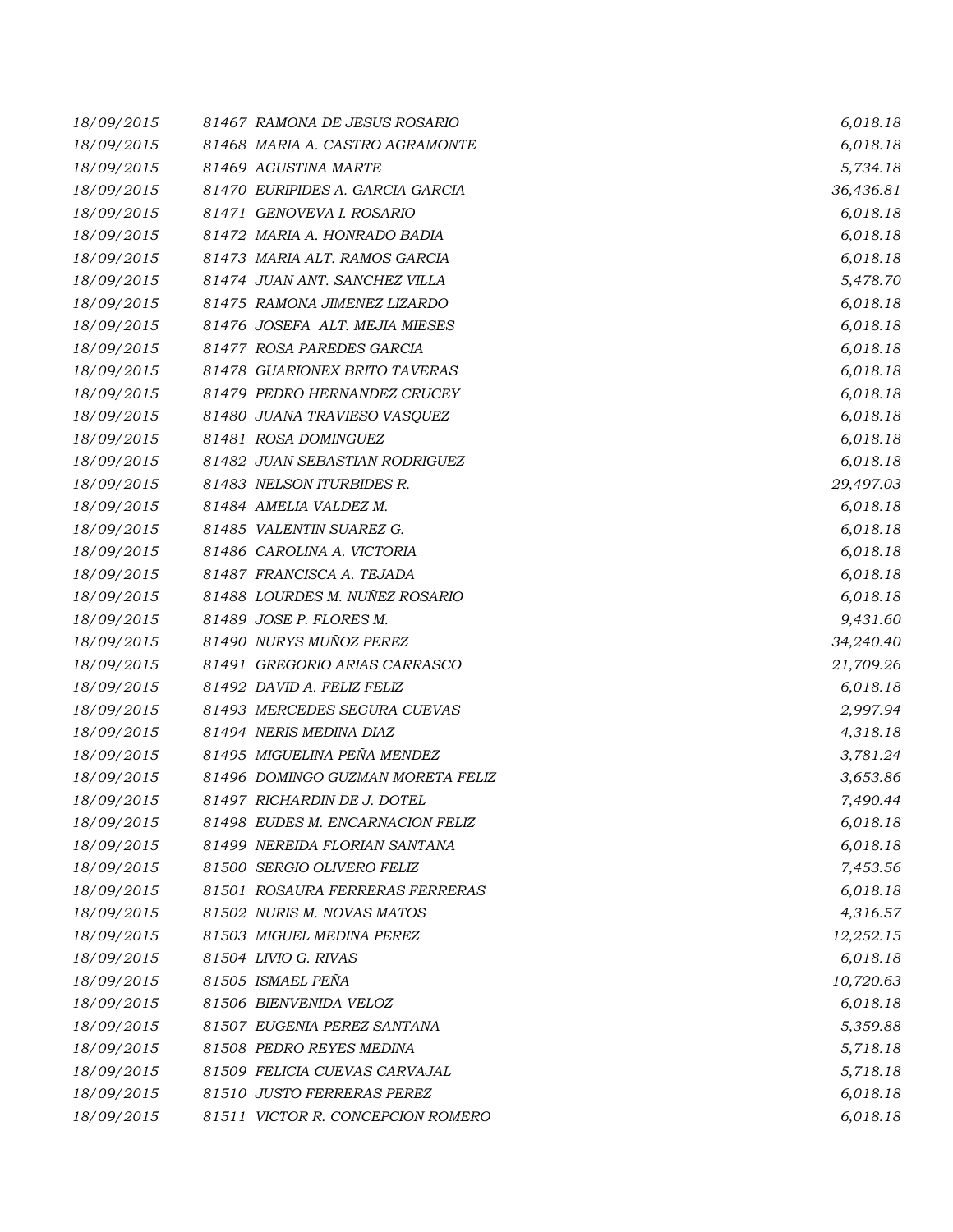| 18/09/2015 | 81512 ADELFA A. HERRERA TERRERO               | 6,018.18  |
|------------|-----------------------------------------------|-----------|
| 18/09/2015 | 81513 JULIO H. HERRERA MATOS                  | 1,103.33  |
| 18/09/2015 | 81514 SENEO MONTERO MONTAS                    | 3,725.32  |
| 18/09/2015 | 81515 XIOMARA A. MONTERO JIMENEZ              | 5,405.08  |
| 18/09/2015 | 81516 RAMON A. MORETA                         | 5,618.18  |
| 18/09/2015 | 81517 SIMONA FAMILIA ZABALA                   | 4,377.98  |
| 18/09/2015 | 81518 VENECIA RUIZ MATEO                      | 4,044.94  |
| 18/09/2015 | 81519 AUGUSTO E. OVIEDO PEÑA                  | 6,846.76  |
| 18/09/2015 | 81520 ANERTA ALT. RODRIGUEZ                   | 32,683.32 |
| 18/09/2015 | 81521 RAMON A. GUTIERREZ GARCIA               | 6,018.18  |
| 18/09/2015 | 81522 JUAN DE LA C. TEJEDA ACOSTA             | 10,015.60 |
| 18/09/2015 | 81523 JUANA LUCIA A. SANCHEZ G.               | 6,018.18  |
| 18/09/2015 | 81524 ANTHIA M. REYES JIMENEZ                 | 5,618.18  |
| 18/09/2015 | 81525 MANUEL E. SOSA CRUZ                     | 5,518.18  |
| 18/09/2015 | 81526 DANIEL MEDINA BELLIARD                  | 6,018.18  |
| 18/09/2015 | 81527 LUCILA NUÑEZ CASTRO                     | 6,018.18  |
| 18/09/2015 | 81528 ANA M. BAEZ ROSARIO                     | 6,018.18  |
| 18/09/2015 | 81529 RAMONA REYES CARRASCO                   | 6,018.18  |
| 18/09/2015 | 81530 ELBA H. VARGAS FRIAS                    | 6,018.18  |
| 18/09/2015 | 81531 EVARISTO JIMENEZ FIGUEREO               | 10,720.63 |
| 18/09/2015 | 81532 GUARINA E. MERCEDES HERNANDEZ FERDINARD | 6,018.18  |
| 18/09/2015 | 81533 LUIS J. BOURGET FROMETA                 | 38,387.50 |
| 18/09/2015 | 81534 RUTH MONTALVO FRANCISCO                 | 29,497.03 |
| 18/09/2015 | 81535 ROSARIO N. ARIAS GERMAN                 | 6,018.18  |
| 18/09/2015 | 81536 ELIDA E. SANCHEZ NINA                   | 16,855.44 |
| 18/09/2015 | 81537 ENEIDA DOMINGUEZ                        | 6,018.18  |
| 18/09/2015 | 81538 JOSEFINA GURIDIS POZO                   | 6,018.18  |
| 18/09/2015 | 81539 ALTAGRACIA M. PLACENCIO FORTUNA         | 6,018.18  |
| 18/09/2015 | 81540 ARGENTINA ORTIZ PERDOMO                 | 5,318.18  |
| 18/09/2015 | 81541 CARMELA MATOS TEJEDA                    | 6,018.18  |
| 18/09/2015 | 81542 MARIA SEVERINO DE LEON                  | 6,018.18  |
| 18/09/2015 | 81543 JULIANA PINEDA                          | 6,018.18  |
| 18/09/2015 | 81544 MANUEL A. LEMONIER JIMENEZ              | 311.88    |
| 18/09/2015 | 81545 MARITZA MEJIA DUVERGE                   | 4,234.07  |
| 18/09/2015 | 81546 JOSEFA REYES APONTE                     | 6,018.18  |
| 18/09/2015 | 81547 DANIEL TELLERIAS VASQUEZ                | 6,018.18  |
| 18/09/2015 | 81548 GRECIA BINA SORIANO                     | 6,018.18  |
| 18/09/2015 | 81549 CARMEN MA. MORALES MORALES              | 5,518.18  |
| 18/09/2015 | 81550 CRISTOBALINA BONILLA CASTRO             | 6,018.18  |
| 18/09/2015 | 81551 JULIA ARRIAGA PONTIER                   | 6,018.18  |
| 18/09/2015 | 81552 ELUPINA SANTANA RIVERA                  | 4,786.64  |
| 18/09/2015 | 81553 HILDA L. LAMARCHE UBIERA                | 4,362.57  |
| 18/09/2015 | 81554 EDELMIRA RAMIREZ DE ESPINAL             | 6,018.18  |
| 18/09/2015 | 81555 LUCINDA ESPINAL                         | 5,834.18  |
| 18/09/2015 | 81556 JUAN GUERRERO MONTILLA                  | 6,018.18  |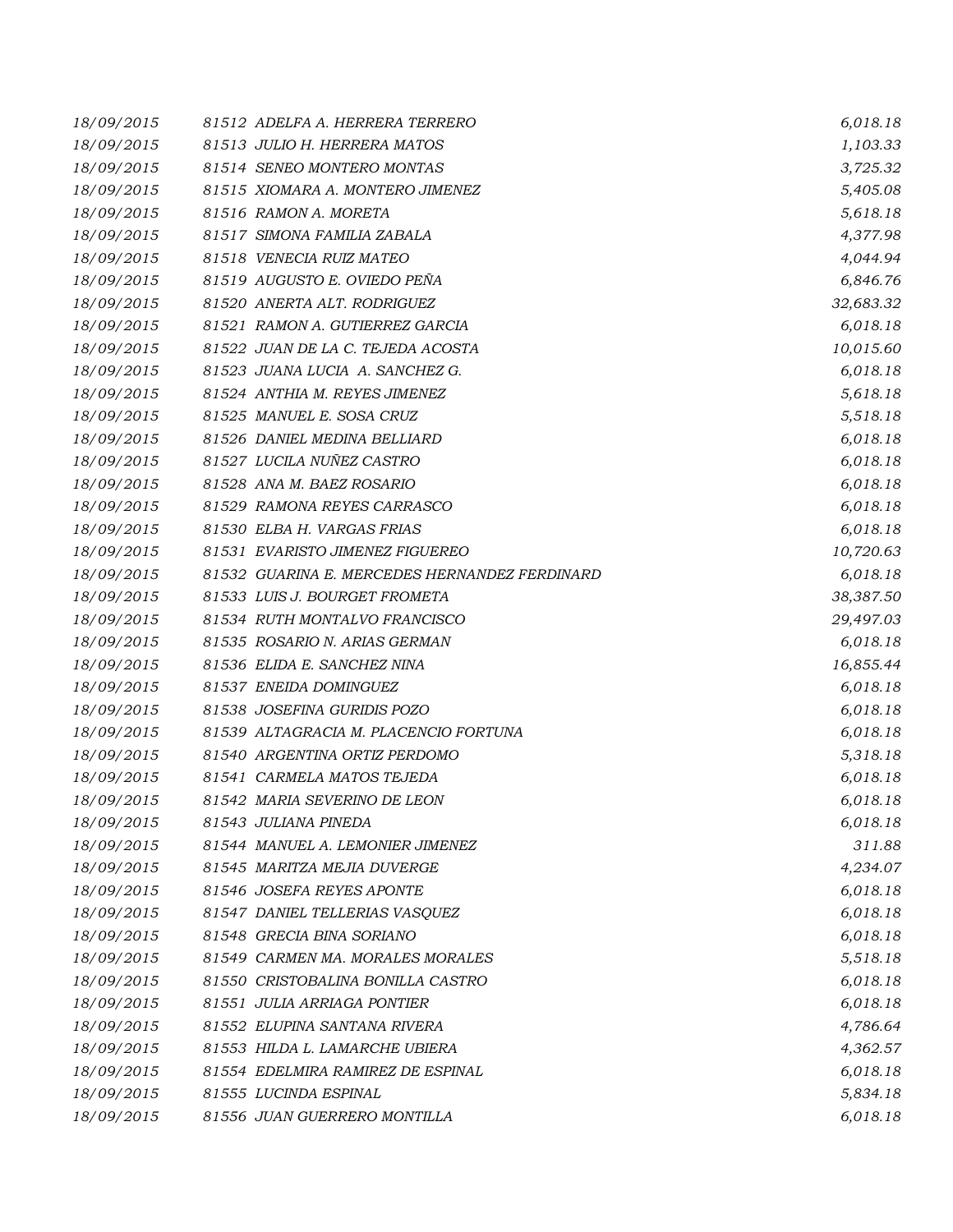| 18/09/2015 | 81557 CARMEN A. CASADO MARTINEZ               | 6,018.18  |
|------------|-----------------------------------------------|-----------|
| 18/09/2015 | 81558 INES JOSE G.                            | 922.18    |
| 18/09/2015 | 81559 EMILIO PEREZ CASTRO                     | 6,018.18  |
| 18/09/2015 | 81560 CELESTE BATISTA DEL R.                  | 6,018.18  |
| 18/09/2015 | 81561 MELANIA BELEN                           | 3,180.56  |
| 18/09/2015 | 81562 MARINA VASQUEZ M.                       | 6,018.18  |
| 18/09/2015 | 81563 JUANA JIMENEZ E.                        | 6,018.18  |
| 18/09/2015 | 81564 SGTO. NELSON G. SUAREZ MOREL            | 16,000.00 |
| 18/09/2015 | 81565 1ER. TTE. ALFREDO PEREZ MEDRANO         | 16,000.00 |
| 18/09/2015 | 81566 ASIMILADO ANGEL ANT. M. MORBAN GARCIA   | 16,000.00 |
| 18/09/2015 | 81567 SGTO. JUAN C. MADE PIÑA                 | 16,000.00 |
| 18/09/2015 | 81568 2DO. TTE. PASCUAL NOVAS SEGURA          | 15,000.00 |
| 18/09/2015 | 81569 CABO FRANCISCO DE LA CRUZ DE LA CRUZ    | 8,000.00  |
| 18/09/2015 | 81570 2DO. TTE. ERASMO F. DEL CARMEN GREGORIO | 19,000.00 |
| 18/09/2015 | 81571 MAYOR RICARDO SUBERVI PEREZ             | 18,000.00 |
| 18/09/2015 | 81572 MAYOR FRANKLIN A. ESTEVEZ CONTRERAS     | 18,000.00 |
| 18/09/2015 | 81573 CABO STERLIN CRUZ DE LA CRUZ            | 8,739.50  |
| 18/09/2015 | 81574 CAP. LORENZO GARCIA MARTINEZ            | 14,000.00 |
| 18/09/2015 | 81575 1ER.TTE. SABINO ALCANTARA MARTINEZ      | 13,000.00 |
| 18/09/2015 | 81576 IER. TTE. GEOVANNY B. PERALTA BRITO     | 13,000.00 |
| 18/09/2015 | 81577 2DO. TTE. ANA F. ORTEGA POLANCO         | 12,000.00 |
| 18/09/2015 | 81578 2DO. TTE. EDGAR ANT. ROSARIO RODRIGUEZ  | 12,000.00 |
| 18/09/2015 | 81579 2DO. TTE. SANTIAGO CONTRERAS HERRERA    | 12,000.00 |
| 18/09/2015 | 81580 2DO. TTE. PEDRO J. MARTINEZ ENCARNACION | 12,000.00 |
| 18/09/2015 | 81581 2DO. TTE. LAISY VASQUEZ SEGURA          | 12,000.00 |
| 18/09/2015 | 81582 SGTO. MR. GREGORIO RAMIREZ DOMINGUEZ    | 11,000.00 |
| 18/09/2015 | 81583 SGTO. MR. CARLOS Y. DE OLEO MATEO       | 11,000.00 |
| 18/09/2015 | 81584 SGTO. MR. VICTOR ANT. CHECO CORNELIO    | 11,000.00 |
| 18/09/2015 | 81585 SGTO. MR. RAULY LIZARDO LORENZO         | 11,000.00 |
| 18/09/2015 | 81586 SGTO. MR. ALBERTO RAMIREZ DE LA CRUZ    | 11,000.00 |
| 18/09/2015 | 81587 RASO MICHELL D. ORTEGA ORTIZ            | 8,000.00  |
| 18/09/2015 | 81588 RASO WILLIAM VALDEZ CABRERA             | 8,000.00  |
| 18/09/2015 | 81589 RASO JOSE R. BRITO ORTEGA               | 8,000.00  |
| 18/09/2015 | 81590 CABO PABLO BRAND ADON                   | 8,000.00  |
| 18/09/2015 | 81591 CABO JULIO C. HEREDIA                   | 8,000.00  |
| 18/09/2015 | 81592 CABO DANNIS ACOSTA REINOSO              | 8,000.00  |
| 18/09/2015 | 81593 MAYOR MARIO O. PEREZ NOVAS              | 29,000.00 |
| 18/09/2015 | 81594 MAYOR DAMIAN ANT. OVALLES JORGE         | 18,000.00 |
| 18/09/2015 | 81595 RASO JOSE D. ADAMES HEREDIA             | 8,739.50  |
| 18/09/2015 | 81596 CABO NELSON ARIAS ESPINAL               | 8,739.50  |
| 18/09/2015 | 81597 CAP. PABLO J. MORA ALCANTARA            | 14,000.00 |
| 18/09/2015 | 81598 1ER. TTE. RANCIS N. ROSARIO RODRIGUEZ   | 13,000.00 |
| 18/09/2015 | 81599 IER. TTE. ANGEL A. NERO ACOSTA          | 13,400.00 |
| 18/09/2015 | 81600 IER. TTE. MANUEL CONTRERAS SANTANA      | 13,000.00 |
| 18/09/2015 | 81601 IER. TTE. RUBEN VILLAR DIAZ             | 13,000.00 |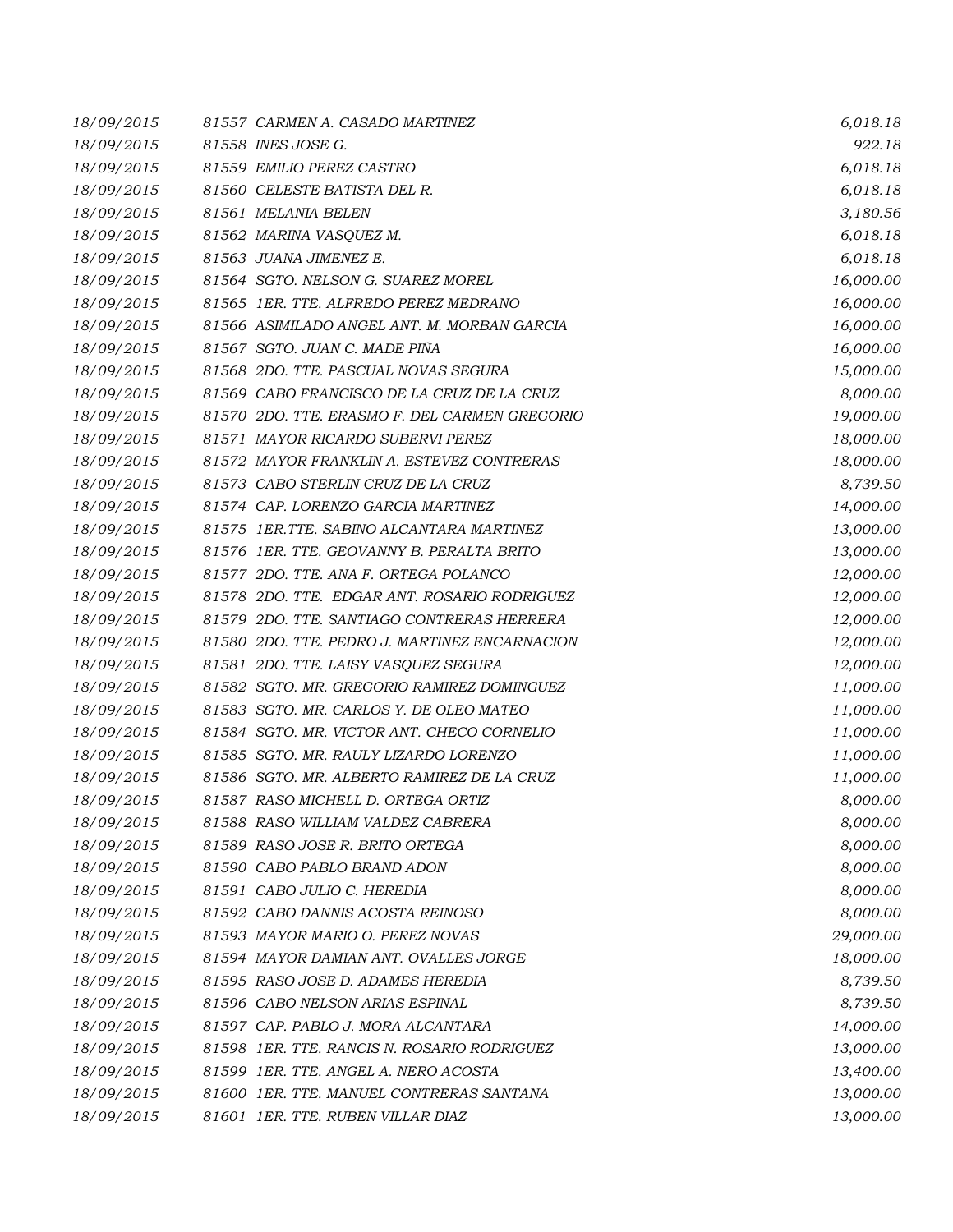| 18/09/2015 | 81602 2DO. TTE. JOSE VLADIMIR UREÑA ORTEGA    | 11,950.00 |
|------------|-----------------------------------------------|-----------|
| 18/09/2015 | 81603 2DO. TTE. EUGENIA RAMIREZ DE JESUS      | 12,000.00 |
| 18/09/2015 | 81604 2DO. TTE. RICARDO ANT. SOSA DISLA       | 12,000.00 |
| 18/09/2015 | 81605 2DO. TTE. EDDY ANT. OVALLE              | 12,000.00 |
| 18/09/2015 | 81606 2DO. TTE. DOMINGO NUÑEZ                 | 12,000.00 |
| 18/09/2015 | 81607 2DO. TTE, KENNEDY PINALES ENCARNACION   | 12,000.00 |
| 18/09/2015 | 81608 SGTO. JUAN ALB. ACOSTA MEJIA            | 10,000.00 |
| 18/09/2015 | 81609 SGTO. JOSE ML. SOSA MARTE               | 10,000.00 |
| 18/09/2015 | 81610 CABO JOSE P. REYES CONCEPCION           | 10,000.00 |
| 18/09/2015 | 81611 SGTO. BACILIO SILVERIO POLE             | 10,000.00 |
| 18/09/2015 | 81612 SGTO. REYNARDO F. SELMO                 | 10,000.00 |
| 18/09/2015 | 81613 RASO WANDER MERCEDES MATEO              | 8,000.00  |
| 18/09/2015 | 81614 CABO ANGELA MA. QUEZADA VASQUEZ         | 10,500.00 |
| 18/09/2015 | 81615 RASO MARIO O. PEREZ PEREZ               | 8,000.00  |
| 18/09/2015 | 81616 2DO. TTE. YEAN E. ROBLES SOTO           | 22,000.00 |
| 18/09/2015 | 81617 CAP. JULIO PEREZ ESPINAL                | 20,000.00 |
| 18/09/2015 | 81618 TTE. COR. SECUNDINO MERCEDES PEGUERO    | 20,000.00 |
| 18/09/2015 | 81619 CAP. PABLO R. PEREZ VOLQUEZ             | 23,110.00 |
| 18/09/2015 | 81620 MAYOR LEONARDO JIMENEZ ENCARNACION      | 18,000.00 |
| 18/09/2015 | 81621 CABO ERNESTO DE LA ROSA MARTE           | 8,739.73  |
| 18/09/2015 | 81622 IER. TTE. JUAN R. DUARTE LIRANZO        | 14,000.00 |
| 18/09/2015 | 81623 CAP. FELICIANO OGANDO RODRIGUEZ         | 14,000.00 |
| 18/09/2015 | 81624 CAP. CARLOS ROSARIO MORILLO             | 14,000.00 |
| 18/09/2015 | 81625 CAP. ANGEL DE LOS S. DUVERGE AGUASVIVAS | 14,000.00 |
| 18/09/2015 | 81626 1ER. TTE. GERINELDO MONTAS MONTERO      | 13,000.00 |
| 18/09/2015 | 81627 1ER. TTE. JOSE DEL C. BELLO PEREZ       | 13,000.00 |
| 18/09/2015 | 81628 2DO. TTE. RAFAEL ANT. FAÑA RODRIGUEZ    | 12,000.00 |
| 18/09/2015 | 81629 2DO. TTE. LUIS R. VARGAS GOMEZ          | 12,000.00 |
| 18/09/2015 | 81630 2DO. TTE. RAFAEL ESPINAL BRITO          | 12,000.00 |
| 18/09/2015 | 81631 2DO TTE. HERIBERTO BENITEZ SOTO         | 12,000.00 |
| 18/09/2015 | 81632 2DO. TTE. NELCIDO RODRIGUEZ ACOSTA      | 12,000.00 |
| 18/09/2015 | 81633 2DO. TTE, JOSE ML. REYES MENDEZ         | 12,000.00 |
| 18/09/2015 | 81634 2DO. TTE. IDALINO DIAZ PEREZ            | 12,000.00 |
| 18/09/2015 | 81635 SGTO. MR. JEUDY V. READ TINEO           | 11,000.00 |
| 18/09/2015 | 81636 SGTO. MR. HENRY G. RAMIREZ LLAUGER      | 11,000.00 |
| 18/09/2015 | 81637 SGTO. MR. ANTERO DECENA HEREDIA         | 11,000.00 |
| 18/09/2015 | 81638 SGTO. ARSENIO DIAZ RAMIREZ              | 10,000.00 |
| 18/09/2015 | 81639 SGTO. CHARLES AMADO BENCOSME POLANCO    | 10,000.00 |
| 18/09/2015 | 81640 SGTO. EDGAR ML. BRITO B.                | 10,000.00 |
| 18/09/2015 | 81641 SGTO. KELVIN DEL JESUS ENCARNACION      | 10,000.00 |
| 18/09/2015 | 81642 SGTO. WILLIAM L. DUARTE MENDEZ          | 9,950.00  |
| 18/09/2015 | 81643 SGTO. FELIX ANT NOBOA NOBOA             | 10,000.00 |
| 18/09/2015 | 81644 SGTO. JOSE MONTERO VALDEZ               | 10,000.00 |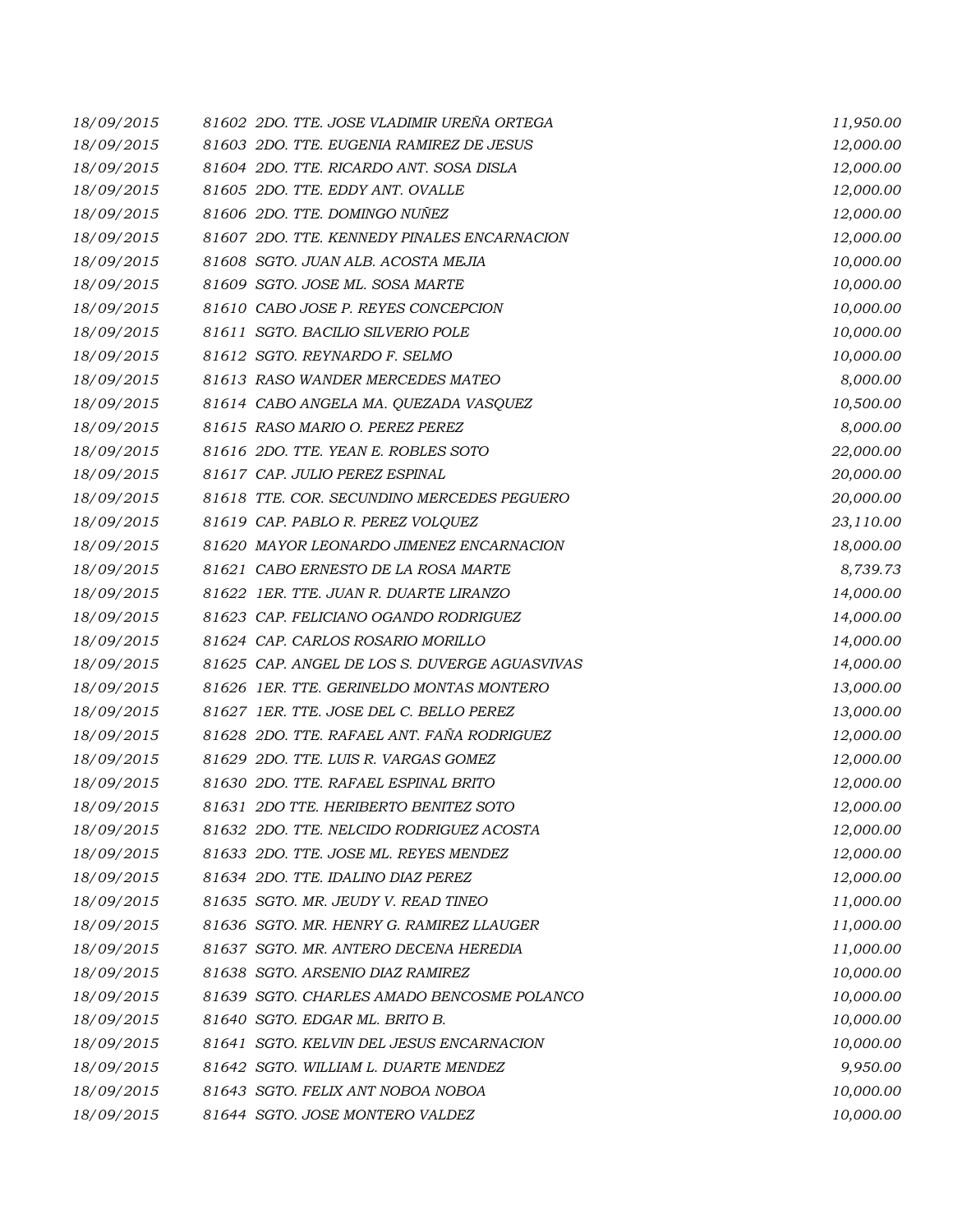| 18/09/2015 | 81645 SGTO. FRANCISCO DE LOS SANTOS CAPELLAN   | 10,000.00 |
|------------|------------------------------------------------|-----------|
| 18/09/2015 | 81646 SGTO. JOSE ALB. ANTUNA CALDERON          | 10,000.00 |
| 18/09/2015 | 81647 SGTO. FRANCISCO J. CARRASCO CABREJA      | 10,000.00 |
| 18/09/2015 | 81648 SGTO. ELVIS RODRIGUEZ RODRIGUEZ          | 10,000.00 |
| 18/09/2015 | 81649 SGTO. RICARDO MONTES DE OCA DE LA CRUZ   | 10,000.00 |
| 18/09/2015 | 81650 SGTO. MR. JESUS D. RIVERA FRIAS          | 10,000.00 |
| 18/09/2015 | 81651 CABO ELISAUL FELIZ BATISTA               | 8,000.00  |
| 18/09/2015 | 81652 RASO EDWARD DOÑE ALCANTARA               | 8,000.00  |
| 18/09/2015 | 81653 CABO OSCAL L. NIN NIN                    | 8,000.00  |
| 18/09/2015 | 81654 CABO ANDERSON PAREDES RAMIREZ            | 8,000.00  |
| 18/09/2015 | 81655 TTE. COR. JUAN C. JIMENEZ HIDALGO        | 43,249.04 |
| 18/09/2015 | 81656 CAPITAN LUIS BASORA B.                   | 24,416.95 |
| 18/09/2015 | 81657 TTE. COR. RAMON ANT. NIN RAMIREZ         | 20,000.00 |
| 18/09/2015 | 81658 MAYOR PEDRO L. ALVAREZ AGRAMONTE         | 20,000.00 |
| 18/09/2015 | 81659 TTE. COR. JUNIOR SAVIÑON PEREZ           | 20,000.00 |
| 18/09/2015 | 81660 CAPITAN LUIS MARIÑEZ P.                  | 19,197.23 |
| 18/09/2015 | 81661 2DO TTE. MILCIADES JAVIER RUIZ           | 17,030.64 |
| 18/09/2015 | 81662 IER TTE. MARTIN NUÑEZ P.                 | 16,602.93 |
| 18/09/2015 | 81663 MAYOR CARLOS J. LORA JIMENEZ             | 16,360.00 |
| 18/09/2015 | 81664 IER. TTE. RAUL FCO. SURIEL ARIAS         | 16,000.00 |
| 18/09/2015 | 81665 RASO ANDY DE LOS SANTOS RODRIGUEZ        | 16,000.00 |
| 18/09/2015 | 81666 2DO TTE. PEDRO RAMIREZ M. P.N.           | 15,501.64 |
| 18/09/2015 | 81667 2DO. TTE. SANTOS SANTANA LEBRON          | 15,000.00 |
| 18/09/2015 | 81668 2DO TTE. PEDRO GARCIA ROMERO             | 13,354.00 |
| 18/09/2015 | 81669 TTE. COR. DOMINGO A. SALAZAR M.          | 12,000.00 |
| 18/09/2015 | 81670 SGTO. ISRRAEL CABRERA CABRERA            | 12,000.00 |
| 18/09/2015 | 81671 TTE. COR. JUAN P. DESCHAMPS              | 12,000.00 |
| 18/09/2015 | 81672 MAYOR LUIS MARIA REYNOSO                 | 10,939.73 |
| 18/09/2015 | 81673 MAYOR CARLOS E. AQUINO                   | 10,000.00 |
| 18/09/2015 | 81674 2DO. TTE. JUAN MARTINEZ SALAS            | 10,000.00 |
| 18/09/2015 | 81675 MAYOR ROBERTO AVILA CONCEPCION           | 10,000.00 |
| 18/09/2015 | 81676 MAYOR EDWARD A. NUÑEZ-MERETTE PAULINO    | 10,000.00 |
| 18/09/2015 | 81677 RASO PEDRO ANT. ORTIZ CASTRO             | 9,000.00  |
| 18/09/2015 | 81678 CAPITAN SEGUNDO RIVERA                   | 14,000.00 |
| 18/09/2015 | 81679 CAP. ANATACIO S. MARIÑEZ BRUJAN          | 21,000.00 |
| 18/09/2015 | 81680 CAP. CARLOS ML. DE LOS SANTOS            | 8,000.00  |
| 18/09/2015 | 81681 SGTO. MR. PORFIRIO DE LOS SANTOS ROSARIO | 8,000.00  |
| 18/09/2015 | 81682 CAP. HIPOLITO PINEDA PEREYRA             | 14,000.00 |
| 18/09/2015 | 81683 CAP. MARIO SANCHEZ DE JESUS              | 8,000.00  |
| 18/09/2015 | 81684 IER. TTE. SANTIAGO OZUNA BERROA          | 7,500.00  |
| 18/09/2015 | 81685 1ER. TTE. ISAAC VALDEZ CESPEDES          | 7,500.00  |
| 18/09/2015 | 81686 1ER. TTE. MANUEL A. CUEVAS ROSARIO       | 7,500.00  |
| 18/09/2015 | 81687 1ER. TTE. FRANCISCO ALB. MORA            | 7,500.00  |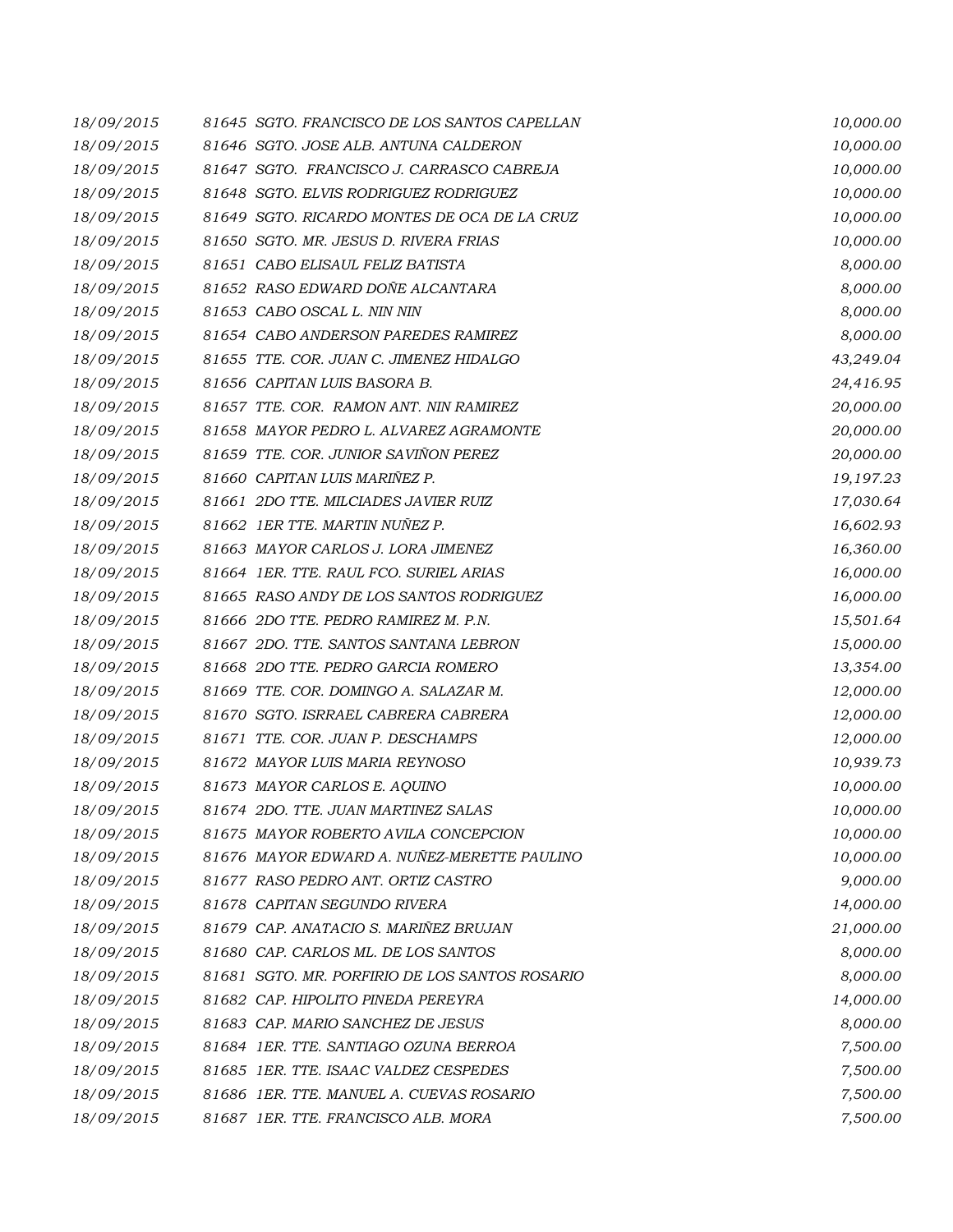| 18/09/2015 | 81688 1ER. TTE. HENDRIK ANT. DE LOS SANTOS CESPEDES | 7,500.00  |
|------------|-----------------------------------------------------|-----------|
| 18/09/2015 | 81689 IER. TTE. BIENVENIDA ALT. ORTIZ CUEVAS        | 7,500.00  |
| 18/09/2015 | 81690 IER. TTE. DORKA O. PEÑA CAMPOS                | 7,500.00  |
| 18/09/2015 | 81691 2DO. TTE. LUIS ANT. REYES CUEVAS              | 7,000.00  |
| 18/09/2015 | 81692 2DO. TTE, SIRIACO VARGAS PICHARDO             | 7,000.00  |
| 18/09/2015 | 81693 2DO. TTE. JOSE O. GUZMAN RAMIREZ              | 7,000.00  |
| 18/09/2015 | 81694 2DO. TTE. PEDRO BELTRE VICIOSO                | 7,000.00  |
| 18/09/2015 | 81695 2DO. TTE. EDDY ANT. TRIUNFEL SOCORRO          | 7,000.00  |
| 18/09/2015 | 81696 2DO. TTE. PABLO PAREDES DE JESUS              | 7,000.00  |
| 18/09/2015 | 81697 2DO. TTE. DIOMEDES VALLEJO ALCANTARA          | 7,000.00  |
| 18/09/2015 | 81698 TTE, DE CORBETA DENNY ANT ANTIGUA PEÑA        | 7,000.00  |
| 18/09/2015 | 81699 2DO. TTE. ELADIO SANCHEZ PANIAGUA             | 7,000.00  |
| 18/09/2015 | 81700 2DO. TTE. DIONICIO DE LA ROSA CASILLA         | 7,000.00  |
| 18/09/2015 | 81701 2DO. TTE. EDUALDO DE LEON LORENZO             | 7,000.00  |
| 18/09/2015 | 81702 2DO. TTE. VICTOR A. ESPINAL MINAYA            | 11,666.67 |
| 18/09/2015 | 81703 SGTO. MR. ANGEL DE JESUS TORIBIO              | 6,500.00  |
| 18/09/2015 | 81704 SGTO, MR. ELIZABETH GERMOSEN REYES            | 6,500.00  |
| 18/09/2015 | 81705 SGTO. MR. YUNIOR D'OLEO MONTERO               | 11,000.00 |
| 18/09/2015 | 81706 SGTO. MR. INOCENCIO MOJICA JIMENEZ            | 11,000.00 |
| 18/09/2015 | 81707 1ER. TTE, LEOPOLDINA C. ESCOTTO SILVERIO      | 6,500.00  |
| 18/09/2015 | 81708 SGTO. MR. WINKY R. REYES ZABALA               | 6,500.00  |
| 18/09/2015 | 81709 SGTO. AMAURYS GOMEZ SIMON                     | 6,000.00  |
| 18/09/2015 | 81710 SGTO. SIMON DE LA ROSA ARCANGEL               | 6,000.00  |
| 18/09/2015 | 81711 SGTO. VENTURA ADON MAMBRU                     | 6,000.00  |
| 18/09/2015 | 81712 SGTO. HUGO MADE MORA                          | 6,000.00  |
| 18/09/2015 | 81713 SGTO. CRISELVA GARCIA VALDEZ                  | 6,000.00  |
| 18/09/2015 | 81714 SGTO. HERINELDO VASQUEZ                       | 6,000.00  |
| 18/09/2015 | 81715 SGTO. JEOVANNY H. PEÑA ORTIZ                  | 6,000.00  |
| 18/09/2015 | 81716 SGTO. NILSON M. CUEVAS CAPELLAN               | 6,000.00  |
| 18/09/2015 | 81717 SGTO. PLINIO ALB. TORRES ZABALA               | 6,000.00  |
| 18/09/2015 | 81718 SGTO. ROBERTO PEREZ VASQUEZ                   | 6,000.00  |
| 18/09/2015 | 81719 SGTO. SERGIO H. NIN ABAD                      | 6,000.00  |
| 18/09/2015 | 81720 SGTO, DIACONA LORENZO GARCIA                  | 6,000.00  |
| 18/09/2015 | 81721 IER. TTE. AUDRY MA. OSORIA VILLAR             | 6,000.00  |
| 18/09/2015 | 81722 RASO ELIANA E. SENCION PEREZ                  | 5,000.00  |
| 18/09/2015 | 81723 RASO HECTOR Y. GUERRERO RODRIGUEZ             | 5,000.00  |
| 18/09/2015 | 81724 CABO BECKERT ANT. WES RINCON                  | 5,000.00  |
| 18/09/2015 | 81725 CABO EDGAR PINEDA ROSSO                       | 5,000.00  |
| 18/09/2015 | 81726 RASO DIANA K. PERDOMO DE LA CRUZ              | 5,000.00  |
| 18/09/2015 | 81727 RASO MARCIA MONTERO MONTERO                   | 5,000.00  |
| 18/09/2015 | 81728 RASO DEYVI RAMIREZ                            | 5,000.00  |
| 18/09/2015 | 81729 RASO BILL OTAÑEZ CAYETANO                     | 5,000.00  |
| 18/09/2015 | 81730 RASO MARITZA SILFA FAÑA                       | 5,000.00  |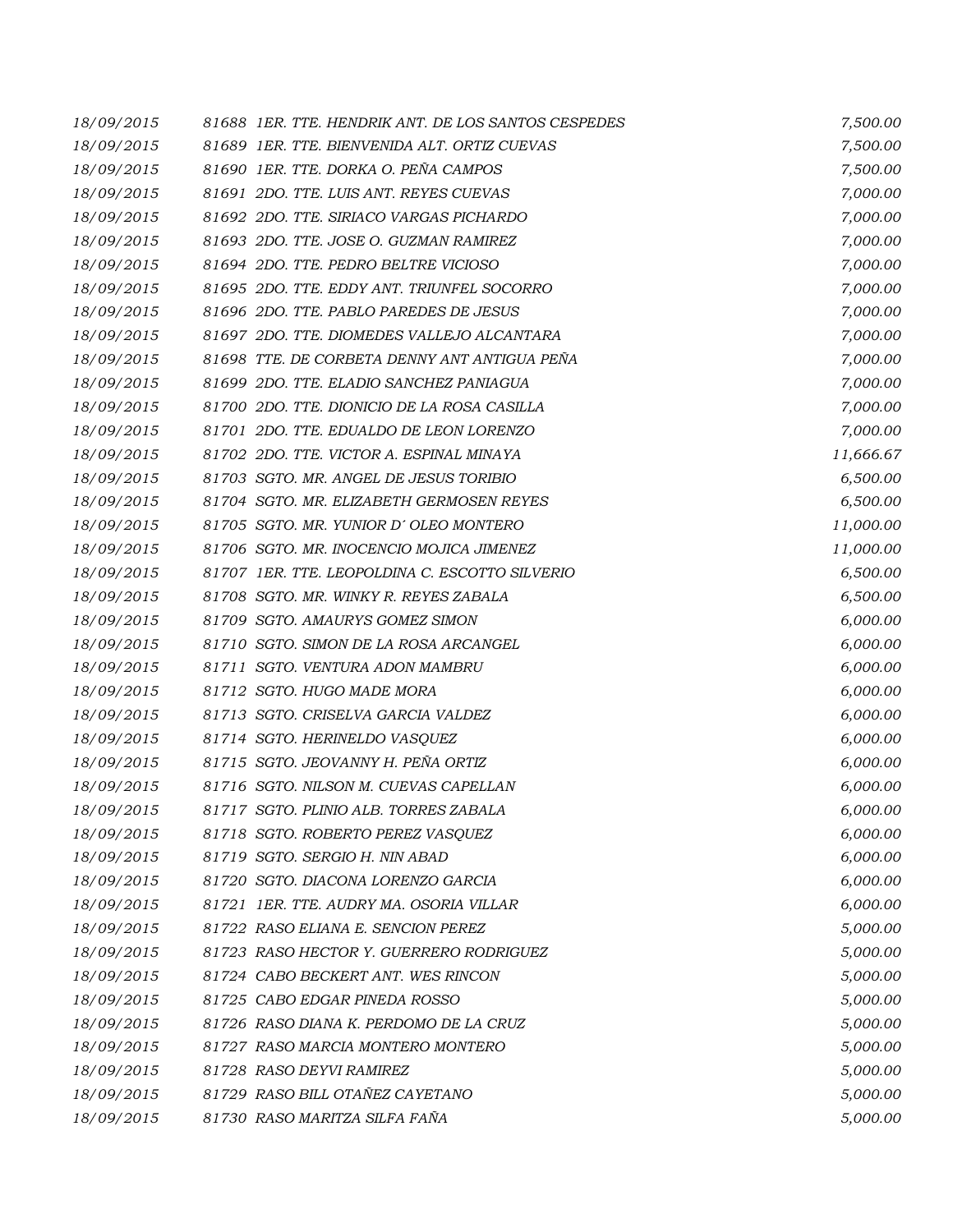| 18/09/2015 | 81731 CABO EDGAR ANT. RODRIGUEZ VEGA          | 5,000.00  |
|------------|-----------------------------------------------|-----------|
| 18/09/2015 | 81732 CABO ANTONIO MEDINA MEDINA              | 5,000.00  |
| 18/09/2015 | 81733 CABO WILLIAM HERNANDEZ ROSARIO          | 8,000.00  |
| 18/09/2015 | 81734 SGTO. MIGUEL A. SAVIÑON DELGADO         | 5,000.00  |
| 18/09/2015 | 81735 CABO YOHANYS MA. ALVAREZ JIMENEZ        | 5,000.00  |
| 18/09/2015 | 81736 RASO RICHARDSON OGANDO MELO             | 5,000.00  |
| 18/09/2015 | 81737 RASO SHEILA ELEONORA TORRES             | 5,000.00  |
| 18/09/2015 | 81738 RASO RENE A. MARCELINO MORAN            | 5,000.00  |
| 18/09/2015 | 81739 RASO VAN T. TEJADA TEJADA               | 4,000.00  |
| 18/09/2015 | 81740 MAYOR ROQUE HERNANDEZ BENAVIDES         | 24,000.00 |
| 18/09/2015 | 81741 IER. TTE. INRY J. ALCANTARA ROMERO      | 13,500.00 |
| 18/09/2015 | 81742 SGTO. MR. SANDY M. PUENTE DE LOS SANTOS | 16,000.00 |
| 18/09/2015 | 81743 MAYOR RAUL TAVERAS D.                   | 18,000.00 |
| 18/09/2015 | 81744 RASO NATANEL BELEN HERNANDEZ            | 8,739.50  |
| 18/09/2015 | 81745 1ER. TTE. FERNANDO GOMEZ MENDEZ         | 13,000.00 |
| 18/09/2015 | 81746 2DO. TTE. JOSE G. MARIÑEZ TURBI         | 12,000.00 |
| 18/09/2015 | 81747 2DO.TTE. ESTEBAN ADON HERNANDEZ         | 12,000.00 |
| 18/09/2015 | 81748 2DO. TTE. YOHANIS GONZALEZ ALVAREZ      | 12,000.00 |
| 18/09/2015 | 81749 SGTO. MR. EDUARDITO ARIAS MATEO         | 11,000.00 |
| 18/09/2015 | 81750 SGTO. MR. WILSON NUÑEZ TOLENTINO        | 11,000.00 |
| 18/09/2015 | 81751 SGTO. FELIX B. MESA ARISMENDY           | 10,000.00 |
| 18/09/2015 | 81752 SGTO. RAUL GARCIA HENRIQUEZ             | 10,000.00 |
| 18/09/2015 | 81753 SGTO. FELIX R. CABRERA MENDEZ           | 10,000.00 |
| 18/09/2015 | 81754 SGTO. MIGUEL E. CASANOVA ENCARNACION    | 10,000.00 |
| 18/09/2015 | 81755 CABO ANGEL A. ARRIAGA RODRIGUEZ         | 8,000.00  |
| 18/09/2015 | 81756 RASO MARKIN SANCHEZ SUERO               | 8,000.00  |
| 18/09/2015 | 81757 2DO. TTE. MILCIADES I. CASTILLO REYES   | 15,351.54 |
| 18/09/2015 | 81758 COR. PAUL CORDERO MONTES DE OCA         | 59,498.55 |
| 18/09/2015 | 81759 MAYOR RAFAEL ESPINOSA F.                | 18,000.00 |
| 18/09/2015 | 81760 CAP. EDWARD A. CASTILLO RODRIGUEZ       | 24,000.00 |
| 18/09/2015 | 81761 2DO. TTE. JUAN A. MERCEDES VASQUEZ      | 18,000.00 |
| 18/09/2015 | 81762 IER. TTE. VICTOR ML. PEREZ JIMENEZ      | 17,000.00 |
| 18/09/2015 | 81763 IER. TTE. GARY A. MEDRANO SOTO          | 17,000.00 |
| 18/09/2015 | 81764 SGTO. MR. YSIDRO ML. RODRIGUEZ ROJAS    | 16,000.00 |
| 18/09/2015 | 81765 SGTO. GERFIS ROA DE LA ROSA             | 16,000.00 |
| 18/09/2015 | 81766 CABO ANDRES A. MERCEDES MORILLO         | 16,000.00 |
| 18/09/2015 | 81767 CAP. KAROL R. MENDEZ ROSARIO            | 15,000.00 |
| 18/09/2015 | 81768 SGTO. PEDRO ANT. SERRANO DILONE         | 15,000.00 |
| 18/09/2015 | 81769 RASO JUNIOR A. VALENTIN PUENTE          | 15,000.00 |
| 18/09/2015 | 81770 SGTO. JOSE L. MARIA                     | 15,000.00 |
| 18/09/2015 | 81771 SGTO. ISMAEL ZAYAS SANCHEZ              | 12,000.00 |
| 18/09/2015 | 81772 SGTO. DIONY GARCIA SUERO                | 16,000.00 |
| 18/09/2015 | 81773 SGTO. RAMON ANT. ROSARIO PEÑA           | 12,000.00 |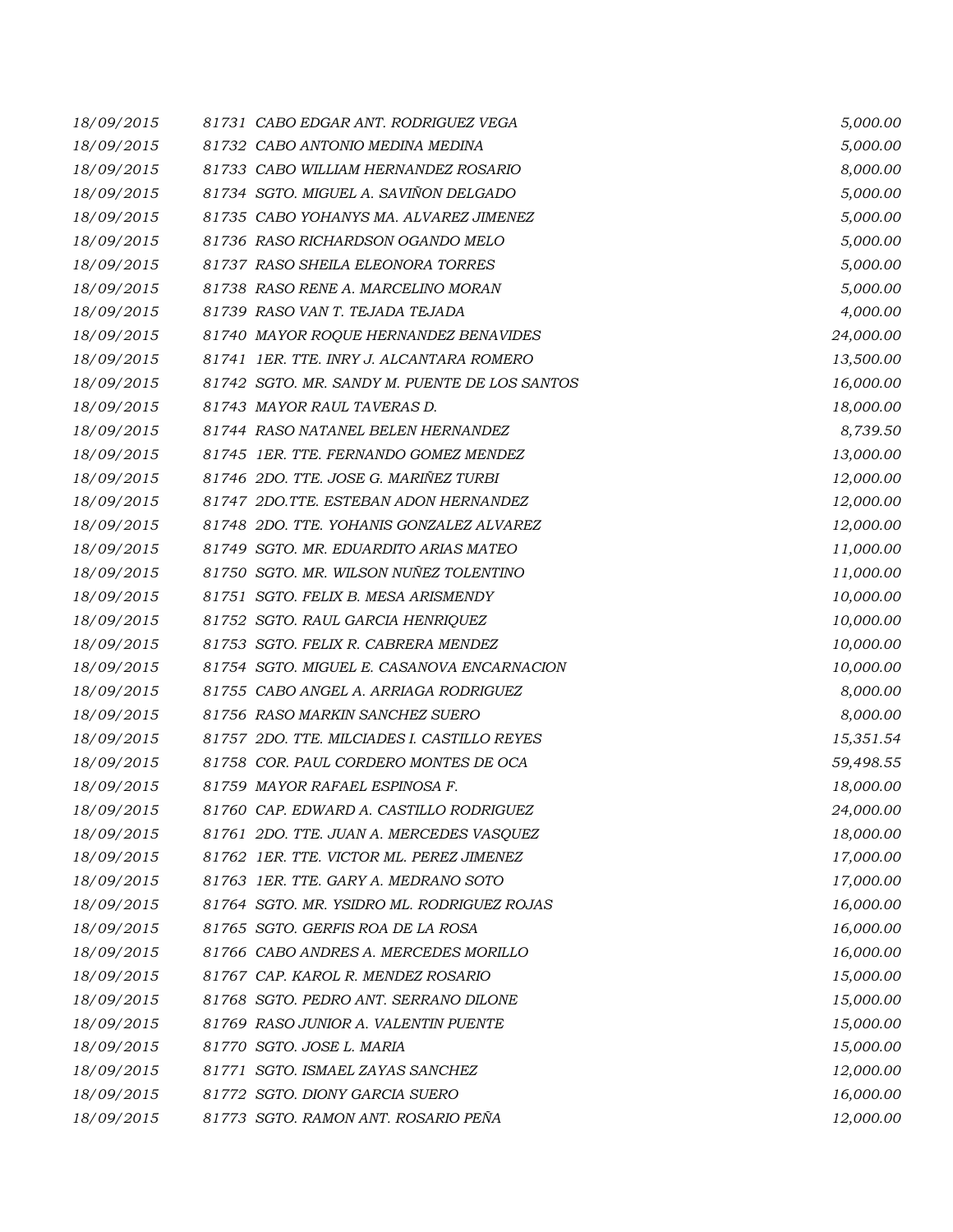| 18/09/2015 | 81774 CABO YSAURI GOMEZ MENDEZ                  | 11,000.00 |
|------------|-------------------------------------------------|-----------|
| 18/09/2015 | 81775 SGTO. REYES ARIAS                         | 10,196.33 |
| 18/09/2015 | 81776 1ER. TTE, YESENIA ANT, BATISTA ORTIZ      | 10,000.00 |
| 18/09/2015 | 81777 CABO HILARIO SEVERINO PASCUAL             | 9,000.00  |
| 18/09/2015 | 81778 CABO SANTO A. BRUJAN AQUINO               | 8,739.81  |
| 18/09/2015 | 81779 CABO ELPIDIO DIAZ VALLEJO                 | 8,739.73  |
| 18/09/2015 | 81780 CAP. VIRGILIO DE J. SARMIENTO             | 14,000.00 |
| 18/09/2015 | 81781 CABO ENRIQUE RESTITUYO                    | 7,945.00  |
| 18/09/2015 | 81782 IER. TTE. OFELIO SUAREZ HERNANDEZ         | 13,000.00 |
| 18/09/2015 | 81783 IER. TTE. MARIO L. CASTRO RINCON          | 13,000.00 |
| 18/09/2015 | 81784 SGTO. MR. VICTOR DE JS. BASILIO GARCIA    | 11,000.00 |
| 18/09/2015 | 81785 SGTO. MR. KELVIN W. ALMONTE MERCEDES      | 11,000.00 |
| 18/09/2015 | 81786 SGTO. JUAN C. HEREDIA DE LOS SANTOS       | 10,000.00 |
| 18/09/2015 | 81787 1ER. TTE. JORGE E. CUEVAS SANTANA         | 10,000.00 |
| 18/09/2015 | 81788 SGTO. MR. ADOLFO A. GOMEZ MIESES          | 9,000.00  |
| 18/09/2015 | 81789 RASO JUAN C. PERALTA                      | 8,000.00  |
| 18/09/2015 | 81790 CABO JANEIRO MATOS CUEVAS                 | 8,000.00  |
| 18/09/2015 | 81791 RASO HANSEL DE LOS SANTOS RODRIGUEZ       | 8,000.00  |
| 18/09/2015 | 81792 SGTO. JUAN DE LA PAZ                      | 7,200.00  |
| 18/09/2015 | 81793 SGTO, MR. JICLIES A. RONDON PERALTA       | 8,200.00  |
| 18/09/2015 | 81794 CABO SUJENLI Y. HEREDIA DE LOS SANTOS     | 5,200.00  |
| 18/09/2015 | 81795 2DO. TTE. DANIEL PEREZ F.                 | 9,200.00  |
| 18/09/2015 | 81796 SGTO. VICTOR M. ESPIRITU SORIANO          | 7,200.00  |
| 18/09/2015 | 81797 CABO STALIN J. ANDUJAR DIAZ               | 5,200.00  |
| 18/09/2015 | 81798 RASO HERIBERTO A. ALVAREZ MONTAS          | 5,200.00  |
| 18/09/2015 | 81799 SGTO. MR. WILSON VALDEZ RAMIREZ           | 8,200.00  |
| 18/09/2015 | 81800 SGTO. RAMON D. SANCHEZ HERNANDEZ          | 7,200.00  |
| 18/09/2015 | 81801 STGO. FRISSO WILSON JOSEPH                | 7,200.00  |
| 18/09/2015 | 81802 RASO ANGEL R. ARROYO RIVAS                | 5,200.00  |
| 18/09/2015 | 81803 TTE. COR. MANUEL R. ROJAS POLANCO         | 15,600.00 |
| 18/09/2015 | 81804 TTE. COR. AGUSTIN GIL GIL                 | 12,000.00 |
| 18/09/2015 | 81805 MAYOR HENRY A. MEDRANO                    | 10,000.00 |
| 18/09/2015 | 81806 MAYOR KELVIN R. MARTE ALMONTE             | 9,000.00  |
| 18/09/2015 | 81807 CAPITAN ENRIQUE OLIVERO PEREZ             | 7,000.00  |
| 18/09/2015 | 81808 CAP. MARINO RODRIGUEZ MARIÑEZ             | 7,000.00  |
| 18/09/2015 | 81809 IER. TTE. CARLOS JIMENEZ DIAZ             | 6,500.00  |
| 18/09/2015 | 81810 IER. TTE. LUIS ANT. AYBAR RIVERA          | 6,500.00  |
| 18/09/2015 | 81811 IER. TTE. RAFAEL RONDON CUESTA            | 6,500.00  |
| 18/09/2015 | 81812 IER. TTE. ALEJANDRINA FORTUNA ROA         | 6,500.00  |
| 18/09/2015 | 81813 IRE. TTE. PREVISTILIO LUGO RAMIREZ        | 6,500.00  |
| 18/09/2015 | 81814 IER. TTE. MIGUEL ANT. ECHAVARRIA BAUTISTA | 6,500.00  |
| 18/09/2015 | 81815 IER. TTE. REYNA I. CARABALLO MENDEZ       | 6,500.00  |
| 18/09/2015 | 81816 2DO. TTE. ANA Y. BURGOS DURAN             | 6,000.00  |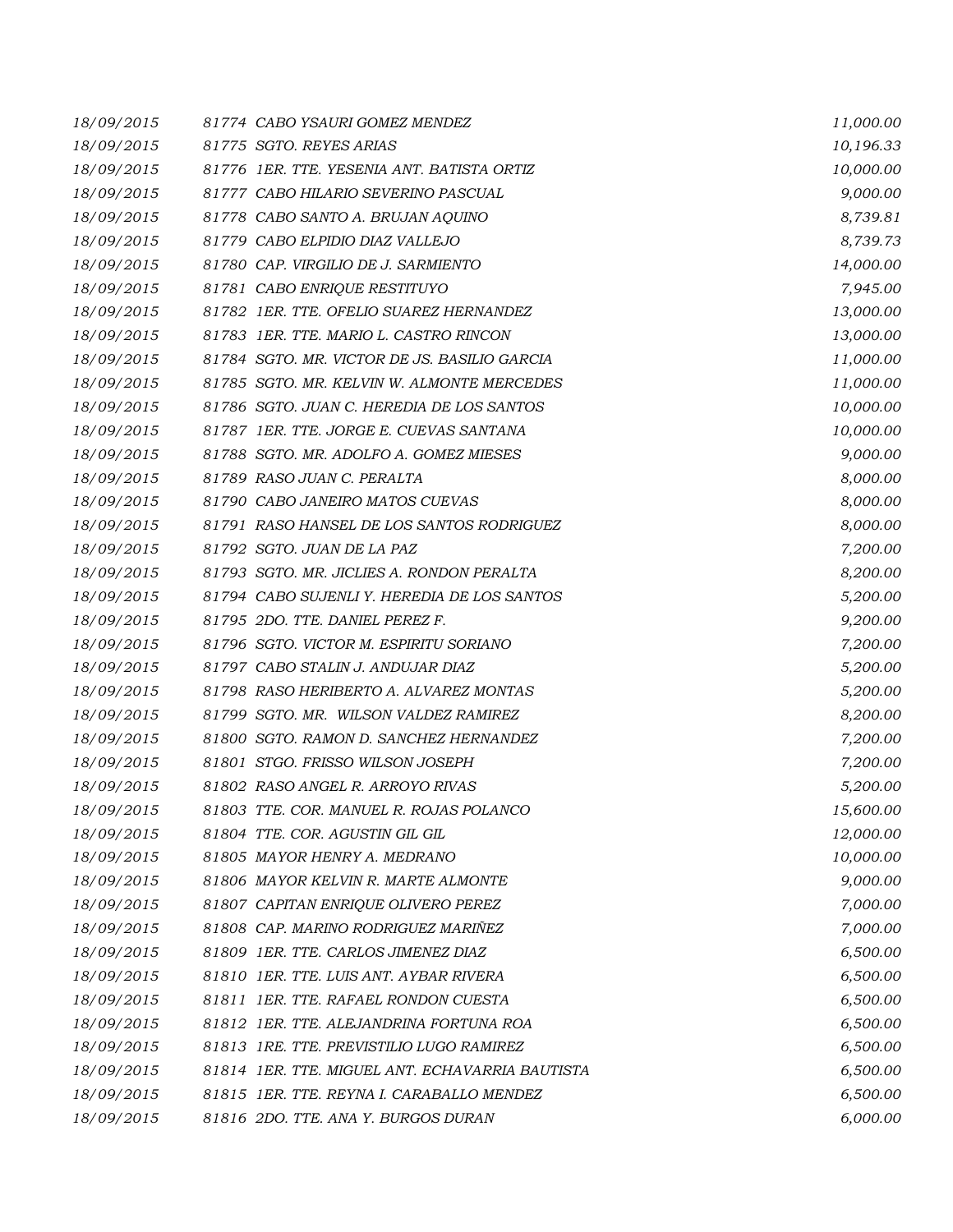| 18/09/2015 | 81817 2DO. TTE. ALEJANDRO E. MENDEZ VENTURA      | 6,000.00 |
|------------|--------------------------------------------------|----------|
| 18/09/2015 | 81818 2DO. TTE. TORIBIO J. FELIZ DIAZ            | 6,000.00 |
| 18/09/2015 | 81819 2DO. TTE, NEURY MERCEDES TAVAREZ           | 6,000.00 |
| 18/09/2015 | 81820 2DO. TTE. HAMLET JAQUEZ JIMENEZ            | 6,000.00 |
| 18/09/2015 | 81821 2DO. TTE, ALBERTO REYES SENA               | 6,000.00 |
| 18/09/2015 | 81822 2DO. TTE. RUMARDO PEREZ DE OLEO            | 6,000.00 |
| 18/09/2015 | 81823 2DO. TTE. ROBERT RINCON SALAS              | 6,000.00 |
| 18/09/2015 | 81824 2DO. TTE. MANUEL DE JS. ENCARNACION MONTAS | 6,000.00 |
| 18/09/2015 | 81825 2DO. TTE. MAXIMO FORTUNA DE LA CRUZ        | 6,000.00 |
| 18/09/2015 | 81826 2DO. TTE. JHONNY CADENA CORPORAN           | 6,000.00 |
| 18/09/2015 | 81827 1ER. TTE. ANGEL N. LOPEZ CUEVAS            | 6,000.00 |
| 18/09/2015 | 81828 SGTO. MR. GERSON ANTONIO ESCAÑO V.         | 5,500.00 |
| 18/09/2015 | 81829 SGTO. MR. ORLANDO DUVAL MELENDEZ           | 5,500.00 |
| 18/09/2015 | 81830 SGTO. MR. REYNALDO E. PEREZ CABRERA        | 5,500.00 |
| 18/09/2015 | 81831 SGTO. MR. YSIDRO MOTA ESPINO               | 5,500.00 |
| 18/09/2015 | 81832 SGTO. MR. EZEQUIEL LARA                    | 5,500.00 |
| 18/09/2015 | 81833 SGTO. AQUILES MARTE SUERO                  | 5,000.00 |
| 18/09/2015 | 81834 SGTO. ALEXANDER BELLO DE LEON              | 5,000.00 |
| 18/09/2015 | 81835 SGTO. WILMAN PEÑA MENDEZ                   | 5,000.00 |
| 18/09/2015 | 81836 SGTO. MARINO DE LA CRUZ GALVEZ             | 5,000.00 |
| 18/09/2015 | 81837 SGTO. ALTAGRACIA ACOSTA ACOSTA             | 5,000.00 |
| 18/09/2015 | 81838 SGTO. DOMINGO DE S. HERRAND ESPINOSA       | 5,000.00 |
| 18/09/2015 | 81839 SGTO. RHADAMES CIPRIAN ESCALANTE           | 5,000.00 |
| 18/09/2015 | 81840 SGTO. LUIS ALB. DECENA FIGUEREO            | 5,000.00 |
| 18/09/2015 | 81841 SGTO. DANIEL TEJEDA MARTINEZ               | 5,000.00 |
| 18/09/2015 | 81842 SGTO. ROLANDO E. ENCARNACION ENCARNACION   | 5,000.00 |
| 18/09/2015 | 81843 SGTO. WILLIAM BAEZ TAVAREZ                 | 5,000.00 |
| 18/09/2015 | 81844 2DO. TTE, ALEXANDER MONTAS DE JESUS        | 5,000.00 |
| 18/09/2015 | 81845 SGTO. JOAN ML. BRITO NUÑEZ                 | 5,000.00 |
| 18/09/2015 | 81846 CABO FRENCIS ANT. LEBRON VICENTE           | 4,000.00 |
| 18/09/2015 | 81847 CABO JACQUELINE ADAMES LEBRON              | 4,000.00 |
| 18/09/2015 | 81848 CABO YESENIA Y. RAMIREZ RODRIGUEZ          | 4,000.00 |
| 18/09/2015 | 81849 RASO LEUDIS J. CRUZ DECENA                 | 4,000.00 |
| 18/09/2015 | 81850 CABO RAFAEL GENAO MEDRANO                  | 4,000.00 |
| 18/09/2015 | 81851 RASO RICHARD R. JACINTO MONTERO            | 4,000.00 |
| 18/09/2015 | 81852 RASO KEYDI PEREZ                           | 4,000.00 |
| 18/09/2015 | 81853 CABO FRANCISCO ALB. HERRAND BERIGUETE      | 4,000.00 |
| 18/09/2015 | 81854 CABO WENDY G. REYES CEPEDA                 | 4,000.00 |
| 18/09/2015 | 81855 RASO GUSTAVO A. FELIZ FLORIAN              | 4,000.00 |
| 18/09/2015 | 81856 RASO JEFFERSON PRENSA CALDERON             | 4,000.00 |
| 18/09/2015 | 81857 CABO WILLIAM M. MENDEZ FERNANDEZ           | 4,000.00 |
| 18/09/2015 | 81858 RASO MANUEL DE JS. MORA MATEO              | 4,000.00 |
| 18/09/2015 | 81859 RASO ROANGEL FCO. FRIAS ROJAS              | 4,000.00 |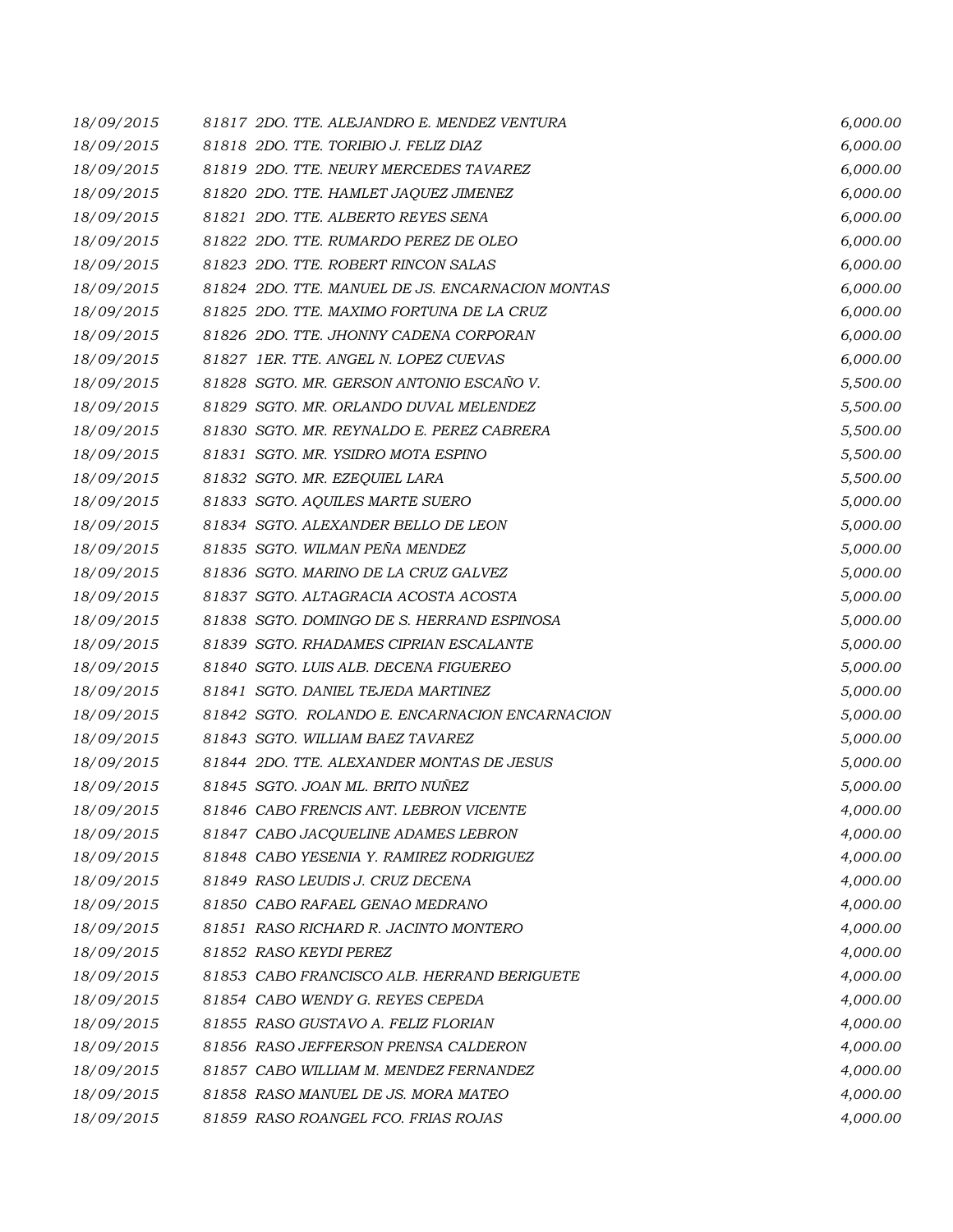| 18/09/2015 | 81860 CABO RAFAEL G. CRUZ DIAZ                       | 4,000.00  |
|------------|------------------------------------------------------|-----------|
| 18/09/2015 | 81861 RASO MAIQUEL ANT. MEDINA TRINIDAD              | 4,000.00  |
| 18/09/2015 | 81862 RASO FELIX ANT. DE LA CRUZ                     | 4,000.00  |
| 18/09/2015 | 81863 CABO EDELSON Y. CALDERON PEREZ                 | 4,000.00  |
| 18/09/2015 | 81864 RASO HONARKIN DE LOS SANTOS RODRIGUEZ          | 5,200.00  |
| 18/09/2015 | 81865 2DO. TTE. SENCION ROMERO BRUJAN                | 9,200.00  |
| 18/09/2015 | 81866 RASO JOSE ANT. MATEO MARTINEZ                  | 4,000.00  |
| 18/09/2015 | 81867 RASO ANDDY SUAREZ BENITEZ                      | 4,000.00  |
| 18/09/2015 | 81868 SGTO. MR. LUCAS NUÑEZ                          | 8,200.00  |
| 18/09/2015 | 81869 CABO DELVIN B. CACERES CACERES                 | 5,200.00  |
| 18/09/2015 | 81870 CABO JUAN PEÑA RAMIREZ                         | 4,000.00  |
| 18/09/2015 | 81871 SGTO. NATHANAEL FELIZ LOPEZ                    | 7,200.00  |
| 18/09/2015 | 81872 SGTO. MR. CRISTIAN ML. CAMPUSANO DE LOS SANTOS | 5,200.00  |
| 18/09/2015 | 81873 1ER TTE. HAIROL LUCIANO MONTERO                | 6,500.00  |
| 18/09/2015 | 81874 2DO. TTE. RAMON ELIAS RAMIREZ PEÑA             | 6,000.00  |
| 18/09/2015 | 81875 2DO. TTE, CARLOS ANT. TRINIDAD MARINE          | 6,000.00  |
| 18/09/2015 | 81876 2DO. TTE. ADRIANO ENCARNACION ESCOTO           | 6,000.00  |
| 18/09/2015 | 81877 SGTO. MR. ROLANDO DE LA CRUZ DE LA CRUZ        | 5,500.00  |
| 18/09/2015 | 81878 SGTO. MR. DESIDERIO POLANCO BRITO              | 5,500.00  |
| 18/09/2015 | 81879 SGTO. MR. MARIA TERRERO PEREZ                  | 5,500.00  |
| 18/09/2015 | 81880 SGTO. YAQUIRA S. NIN LAHOZ                     | 5,000.00  |
| 18/09/2015 | 81881 RASO LUIS ML. DIAZ BEATO                       | 4,000.00  |
| 18/09/2015 | 81882 RASO MARIDALIA DECENA FIGUEREO                 | 4,000.00  |
| 18/09/2015 | 81883 CABO MIGUEL NOVAS FLORIAN                      | 4,000.00  |
| 18/09/2015 | 81884 RASO TOMAS MARTINEZ                            | 4,000.00  |
| 18/09/2015 | 81885 SGTO. TONY S. MONTERO FERRERAS                 | 5,000.00  |
| 18/09/2015 | 81886 RASO MARCO A. BATISTA RUIZ                     | 5,200.00  |
| 18/09/2015 | 81887 RASO JOSE ALB. POLANCO VILLA                   | 4,000.00  |
| 18/09/2015 | 81888 ASIMILADO VLADIMIR DE JESUS DILONE             | 5,200.00  |
| 18/09/2015 | 81889 COR. FELIX ML. ANTIGUA GERMAN                  | 50,000.00 |
| 18/09/2015 | 81890 MAYOR MANUEL DE JESUS DECENA                   | 10,060.00 |
| 18/09/2015 | 81891 1ER. TTE. ALCADIO HERRERA DE LA CRUZ           | 11,000.00 |
| 18/09/2015 | 81892 CAP. PEDRO F. JIMENEZ CAPELLAN                 | 6,500.00  |
| 18/09/2015 | 81893 1ER. TTE. HUMBERTO GONZALEZ ROSELL             | 6,500.00  |
| 18/09/2015 | 81894 2DO. TTE. BERNARDO QUEZADA PERALTA             | 5,500.00  |
| 18/09/2015 | 81895 1ER. TTE. SICTO HEREDIA                        | 5,500.00  |
| 18/09/2015 | 81896 SGTO. FRANK A. MORETA CASTILLO                 | 8,000.00  |
| 18/09/2015 | 81897 SGTO. LUIS M. DE LA ROSA DE LA ROSA            | 5,000.00  |
| 18/09/2015 | 81898 CABO ANYELO MORENO GARCIA                      | 4,000.00  |
| 18/09/2015 | 81899 CABO ELISON PEREZ RAMIREZ                      | 4,000.00  |
| 18/09/2015 | 81900 MRO. JOSE ANT. MERCEDES BELLO                  | 4,000.00  |
| 18/09/2015 | 81901 MARINERO CRISTIAN GUZMAN                       | 4,000.00  |
| 18/09/2015 | 81902 CABO RADHAIRSA GUZMAN DE LA CRUZ               | 4,000.00  |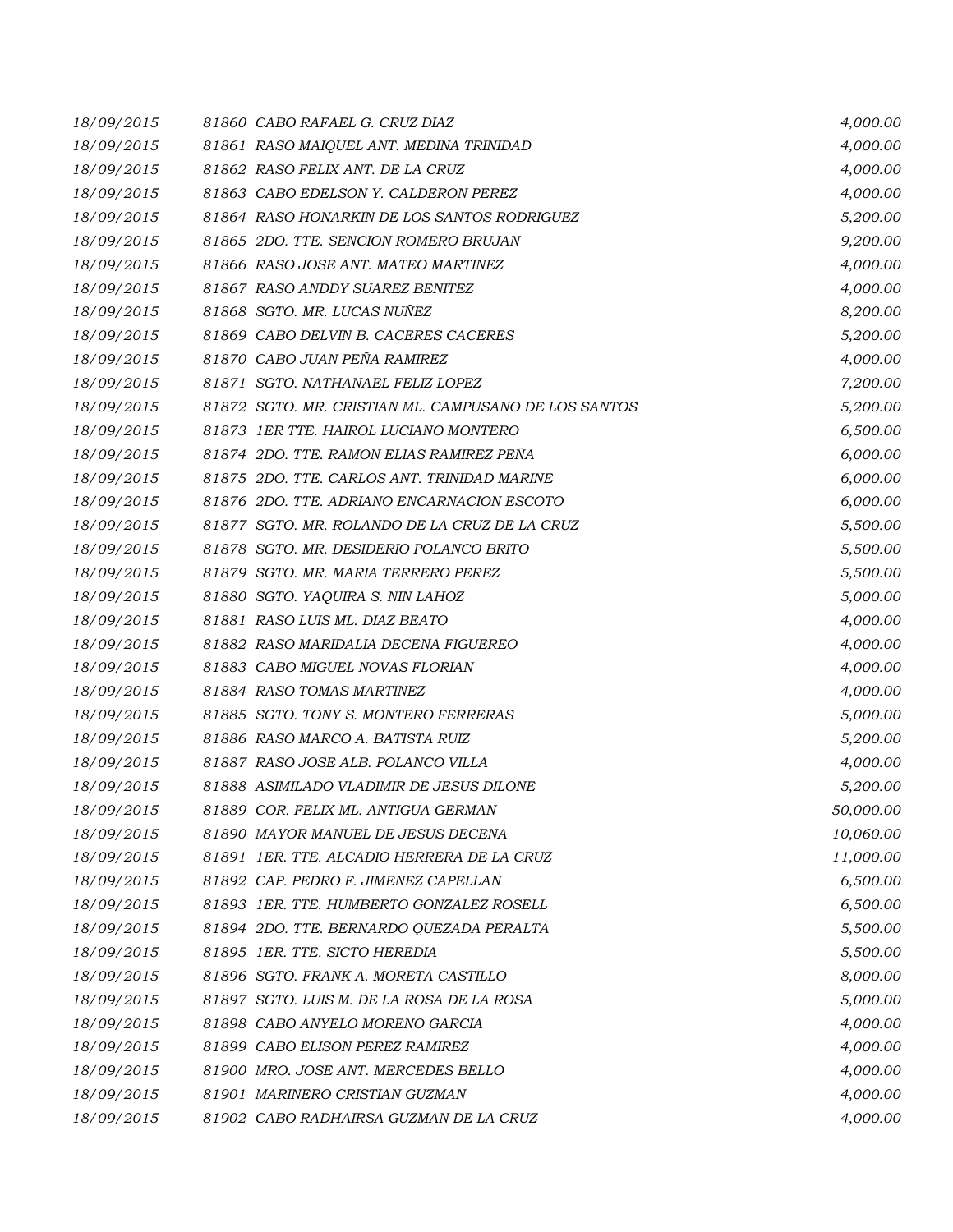| 18/09/2015 | 81903 CABO FREDDY PEREZ OTAÑO              |                                               | 6,000.00  |
|------------|--------------------------------------------|-----------------------------------------------|-----------|
| 18/09/2015 | 81904 RASO JUAN C. ANTIGUA ACOSTA          |                                               | 6,000.00  |
| 18/09/2015 | 81905 RASO ANGEL A. RODRIGUEZ              |                                               | 6,000.00  |
| 18/09/2015 | 81906 RASO DENNY D. ORTEGA DE LA CRUZ      |                                               | 4,000.00  |
| 18/09/2015 | 81907 RASO JUAN C. CRUZ VASQUEZ            |                                               | 6,000.00  |
| 18/09/2015 | 81908 2DO. TTE. LOIDA E, REYES AMPARO      |                                               | 4,000.00  |
| 18/09/2015 |                                            | 81909 TTE. DE CORBETA BARTOLO NUÑEZ SMITH     | 8,200.00  |
| 18/09/2015 | 81910 SGTO. MR. RAFAEL JAQUEZ RAFAEL       |                                               | 5,200.00  |
| 18/09/2015 | 81911 CAP. FELIX BRITO HERNANDEZ           |                                               | 7,000.00  |
| 18/09/2015 | 81912 SGTO. RAMON E. DEL ORBE GUILLEN      |                                               | 5,000.00  |
| 18/09/2015 | 81913 RASO JACQUELINE MERCEDES MARTINEZ    |                                               | 4,000.00  |
| 18/09/2015 | 81914   RASO PABEL HERNANDEZ ZABALA        |                                               | 4,000.00  |
| 18/09/2015 | 81915 CABO NELFRAN D. BAUTISTA FELIX       |                                               | 5,000.00  |
| 18/09/2015 | 81916 2DO. TTE. CLAUDIO SANCHEZ LUCAS      |                                               | 15,000.00 |
| 18/09/2015 | 81917 SGTO. JUAN C. ANGELES MARTE          |                                               | 8,000.00  |
| 18/09/2015 | 81918 CABO MOISES CONTRERAS PAULINO        |                                               | 6,000.00  |
| 18/09/2015 | 81919 SGTO. MR. JAINER CUEVAS FERRERAS     |                                               | 8,200.00  |
| 18/09/2015 | 81920 MAYOR TEODORO VALDEZ PEREZ           |                                               | 9,000.00  |
| 18/09/2015 | 81921 CAP. HEIRY J. LANTIGUA RIVAS         |                                               | 7,000.00  |
| 18/09/2015 | 81922 2DO TTE, CIPRIAN ROSARIO SUERO       |                                               | 6,000.00  |
| 18/09/2015 | 81923 CABO YASMIN MA. GONZALEZ CABRERA     |                                               | 4,000.00  |
| 18/09/2015 |                                            | 81924 SGTO. MR. JOSE J. ENCARNACION MONTERO   | 8,200.00  |
| 18/09/2015 | 81925 SGTO. FREDDY A. REYES CAMPUSANO      |                                               | 5,000.00  |
| 18/09/2015 |                                            | 81926 SGTO. MR. CANDIDA R. AGUERO ENCARNACION | 5,500.00  |
| 18/09/2015 | 81927 SGTO. GUARINA DEL P. PEREZ RODRIGUEZ |                                               | 5,000.00  |
| 18/09/2015 | 81928 CABO MERQUIADES LORENZO GONZALEZ     |                                               | 4,000.00  |
| 18/09/2015 |                                            | 81929 2DO. TTE CONCEPCION DEL C MENDOZA JORGE | 6,000.00  |
| 18/09/2015 | 81930 MARINERO HENRY VALERA GARCIA         |                                               | 4,000.00  |
| 18/09/2015 | 81931 SGTO. FELIX MUESES MARTINEZ          |                                               | 7,200.00  |
| 18/09/2015 | 81932 SGTO. MR. IVAN J. AMPARO             |                                               | 12,000.00 |
| 18/09/2015 | 81933 IER. TTE. MAXIMO DIAZ V.             |                                               | 11,000.00 |
| 18/09/2015 | 81934 MAYOR VICTOR J. MOREL DE LA CRUZ     |                                               | 11,000.00 |
| 18/09/2015 | 81935 SGTO. LEON F. COLOMBO CASTILLO       |                                               | 8,000.00  |
| 18/09/2015 | 81936 1ER. TTE. TOMAS MONTERO M.           |                                               | 6,500.00  |
| 18/09/2015 | 81937 2DO. TTE. JUAN F. MANZANILLO PASCUAL |                                               | 9,800.00  |
| 18/09/2015 | 81938 2DO. TTE. JOSE O. MENDOZA DE LA CRUZ |                                               | 6,000.00  |
| 18/09/2015 | 81939 SGTO. SIXTA SANCHEZ SANTOS           |                                               | 5,000.00  |
| 18/09/2015 | 81940 SGTO. MR. MARIO DE LA ROSA LIRANZO   |                                               | 5,000.00  |
| 18/09/2015 | 81941 2DO. TTE. ELIAS ESTEVEZ CUBA         |                                               | 5,000.00  |
| 18/09/2015 | 81942 RASO BIENVENIDO CABRERA NOVAS        |                                               | 4,000.00  |
| 18/09/2015 |                                            | 81943 IER. TTE. PEDRO CONTRERAS ALCANTARA     | 6,500.00  |
| 18/09/2015 | 81944 SGTO. FERNANDO S. VALDEZ BERAS       |                                               | 5,000.00  |
| 18/09/2015 | 81945 SGTO. MR. WENDY D. TEJEDA TORRES     |                                               | 5,500.00  |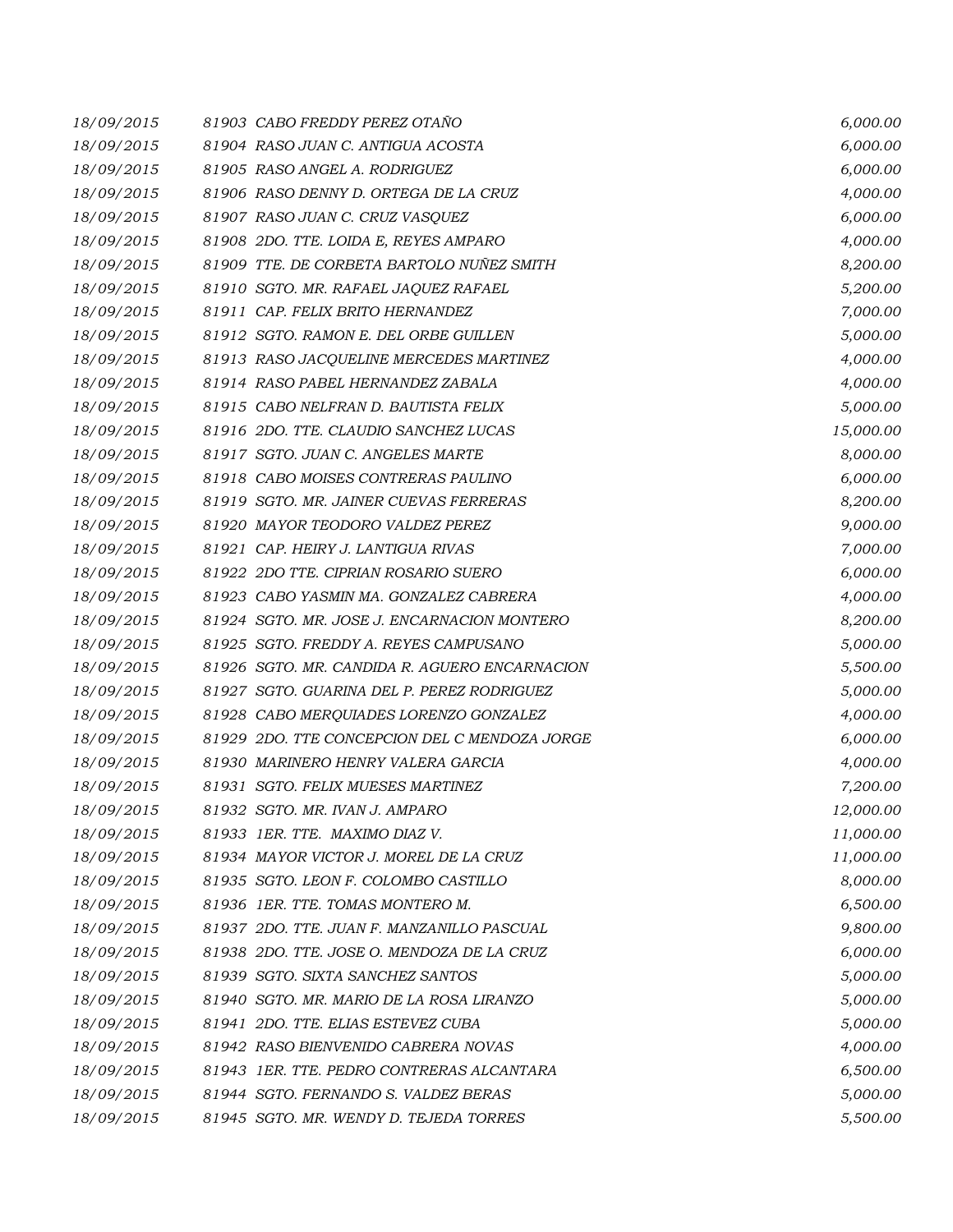| 18/09/2015 | 81946 RASO LEONELA PEÑA VENTURA                | 4,000.00  |
|------------|------------------------------------------------|-----------|
| 18/09/2015 | 81947 TTE. DE FRAGATA MANUEL MONTAÑO MENDEZ    | 6,500.00  |
| 18/09/2015 | 81948 SGTO. ELIZABETH ACEVEDO QUIROZ           | 5,000.00  |
| 18/09/2015 | 81949 CABO IRENO BAUTISTA MANZUETA             | 4,000.00  |
| 18/09/2015 | 81950 RASO JOSE R. QUEZADA CARMONA             | 4,000.00  |
| 18/09/2015 | 81951 SGTO. MR. PEDRO A. MOQUETE               | 5,500.00  |
| 18/09/2015 | 81952 RASO JOSE RAMON DE LA ROSA               | 4,000.00  |
| 18/09/2015 | 81953 RASO JUAN D. PEREZ ROJAS                 | 4,000.00  |
| 18/09/2015 | 81954 2DO. TTE. CRUZ ANT. FELIZ MEDRANO        | 6,000.00  |
| 18/09/2015 | 81955 CAP. DE CORBETA GENARO PEREZ DIAZ        | 20,000.00 |
| 18/09/2015 | 81956 MAYOR FLORENTINO LOPEZ ROJAS             | 15,000.00 |
| 18/09/2015 | 81957 IER. TTE. YERDY FCO. MENDEZ TRINIDAD     | 6,500.00  |
| 18/09/2015 | 81958 TTE. DE FRAGATA JOSE ML. GUZMAN GUERRERO | 6,500.00  |
| 18/09/2015 | 81959 2DO. TTE. DOMINGA G. DE JESUS AMPARO     | 6,000.00  |
| 18/09/2015 | 81960 2DO. TTE. EPIFANIO SANCHEZ LLUBERES      | 6,000.00  |
| 18/09/2015 | 81961 2DO. TTE, DIEGO ML, PEÑA FIGUEROA        | 6,000.00  |
| 18/09/2015 | 81962 SGTO. MR. BOLIVIA B. TERRERO PEREZ       | 5,500.00  |
| 18/09/2015 | 81963 SGTO. MR. MILAGROS ALT. MEDINA ROSARIO   | 5,500.00  |
| 18/09/2015 | 81964 SGTO. MR. FELIX MARCELO MESA             | 5,500.00  |
| 18/09/2015 | 81965 SGTO. AMAURYS CALZADO JAVIER             | 5,000.00  |
| 18/09/2015 | 81966 SGTO. MR. PEDRO ENCARNACION SANCHEZ      | 5,000.00  |
| 18/09/2015 | 81967 SGTO. PEDRO LORENZO DIAZ                 | 5,000.00  |
| 18/09/2015 | 81968 SGTO. CARLOS M. RAMON GARCIA             | 5,000.00  |
| 18/09/2015 | 81969 SGTO. MR. TONY DE LA ROSA PEREZ          | 5,000.00  |
| 18/09/2015 | 81970 RASO JOSE M. PEREZ CUEVAS                | 4,000.00  |
| 18/09/2015 | 81971 CABO URBANO LAFONTAINE MEDINA            | 4,000.00  |
| 18/09/2015 | 81972 RASO WANDOL AMADOR                       | 4,000.00  |
| 18/09/2015 | 81973 RASO MARIA H. ESPINAL FABIAN             | 4,000.00  |
| 18/09/2015 | 81974 RASO JHAN C. JIMENEZ JIMENEZ             | 4,000.00  |
| 18/09/2015 | 81975 SGTO. DOMINGO E. MONTERO PEÑA            | 8,000.00  |
| 18/09/2015 | 81976 1ER. TTE. FELIX ANT. MOQUETE MONTILLA    | 11,000.00 |
| 18/09/2015 | 81977 SGTO. MR. RAMON MA. CABRERA RINCON       | 9,000.00  |
| 18/09/2015 | 81978 SGTO. JULIO C. ESPINAL PEREZ             | 8,000.00  |
| 18/09/2015 | 81979 RASO OCTAVIANO MONTERO BAEZ              | 13,000.00 |
| 18/09/2015 | 81980 SGTO. PEDRO MONEGRO ROSA                 | 5,000.00  |
| 18/09/2015 | 81981 SGTO. RAFAEL ANT. UCETA MONTAN           | 7,200.00  |
| 18/09/2015 | 81982 SGTO. MR. GETULIO RODRIGUEZ FIGUEREO     | 8,200.00  |
| 18/09/2015 | 81983 SGTO. MR. CRISTIAN DEMORIZI BALBUENA     | 9,000.00  |
| 18/09/2015 | 81984 RASO DANILO VASQUEZ DE LA CRUZ           | 6,000.00  |
| 18/09/2015 | 81985 1ER. TTE. FIDIAN GONZALEZ                | 11,000.00 |
| 18/09/2015 | 81986 1ER. TTE. BIENVENIDO RUBIO SENA          | 11,000.00 |
| 18/09/2015 | 81987 2DO. TTE. ANGEL MA. MORILLO ROSARIO      | 10,000.00 |
| 18/09/2015 | 81988 SGTO. MR. VICTOR DE OLEO FULCAR          | 10,500.00 |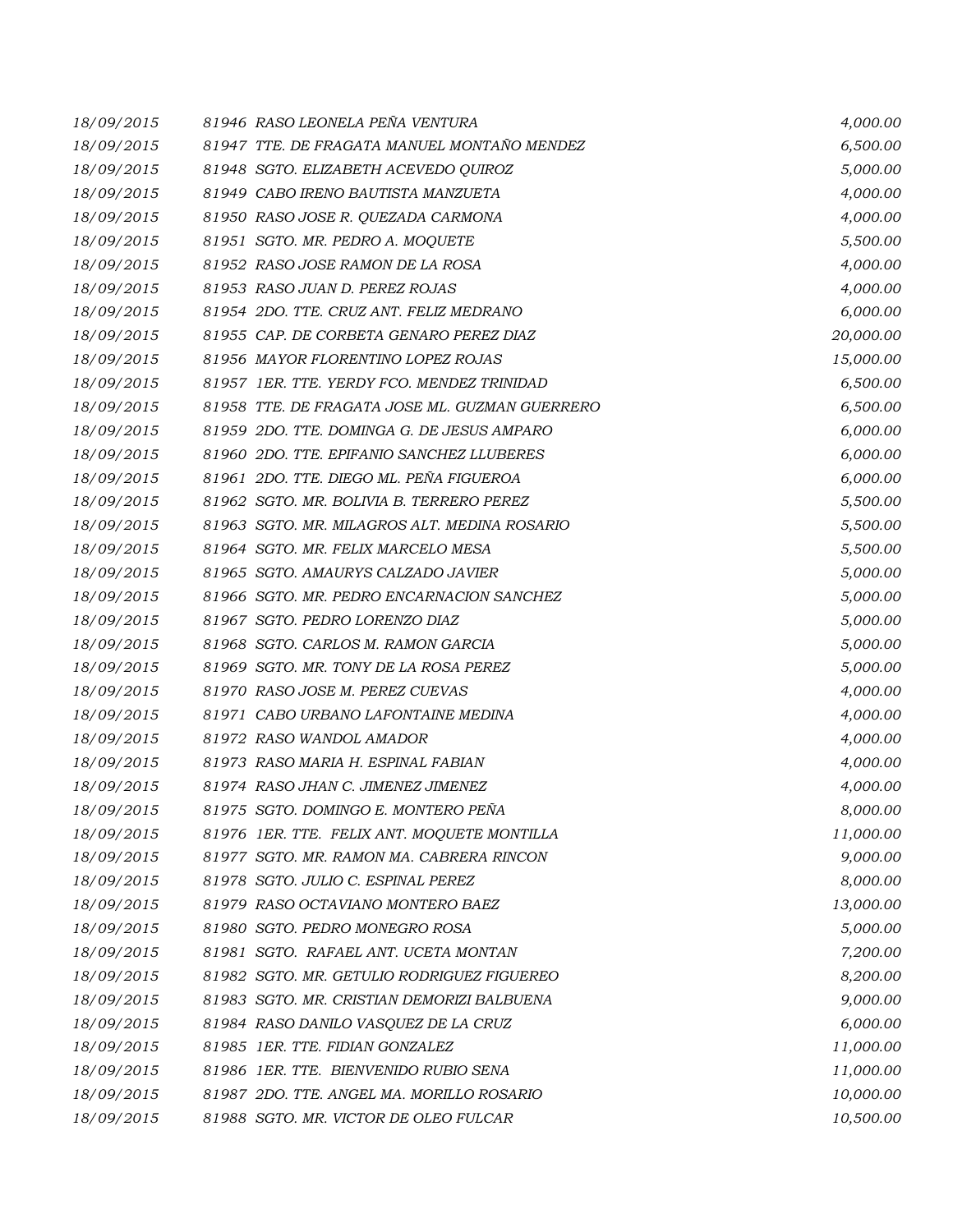| 18/09/2015 | 81989 SGTO. LUIS ML. GONZALEZ CARPIO            | 8,000.00  |
|------------|-------------------------------------------------|-----------|
| 18/09/2015 | 81990 RASO LUIS A. LARA PUJOLS                  | 6,000.00  |
| 18/09/2015 | 81991 CABO MANUEL DE JS. MEJIA MERCEDES         | 4,000.00  |
| 18/09/2015 | 81992 IER. TTE. SANTOS E. GARCIA OGANDO         | 11,000.00 |
| 18/09/2015 | 81993 IER. TTE. JACOBO DE LEON PEREZ            | 11,000.00 |
| 18/09/2015 | 81994 IER. TTE. REMEDIO PEREZ FELIZ             | 11,000.00 |
| 18/09/2015 | 81995 2DO. TTE. JOSE CASTRO HERNANDEZ           | 6,000.00  |
| 18/09/2015 | 81996 2DO. TTE. JUAN B. OLMOS HERNANDEZ.        | 10,000.00 |
| 18/09/2015 | 81997 2DO. TTE. JUAN C. NOVAS ROSARIO           | 10,000.00 |
| 18/09/2015 | 81998 2DO. TTE. RAMON A. DIAZ MARIA             | 10,000.00 |
| 18/09/2015 | 81999 SGTO. EDUARDO DE JESUS ROSARIO            | 8,000.00  |
| 18/09/2015 | 82000 SGTO. GUILLERMO DEL ROSARIO MUÑOZ         | 8,000.00  |
| 18/09/2015 | 82001 SGTO. MR. RUBEN ALCANTARA JIMENEZ         | 4,000.00  |
| 18/09/2015 | 82002 1ER. TTE. DIGNO JIMENEZ ROMERO            | 11,000.00 |
| 18/09/2015 | 82003 SGTO. MR. CLODOMIRO ZABALA SANTOS         | 9,000.00  |
| 18/09/2015 | 82004 CABO CARLOS A. MINAYA GARCIA              | 6,000.00  |
| 18/09/2015 | 82005 CABO FRANKLIN MONTERO MONTERO             | 4,900.00  |
| 18/09/2015 | 82006 CAP. JOSE M. JAQUEZ FERNANDEZ             | 6,500.00  |
| 18/09/2015 | 82007 2DO. TTE. MIRIAM ALT. LARA CUEVAS         | 6,000.00  |
| 18/09/2015 | 82008 2DO. TTE, NELSON SANTANA BAUTISTA         | 6,000.00  |
| 18/09/2015 | 82009 SGTO. MR. ENEROLINDA AQUINO DE LOS SANTOS | 5,500.00  |
| 18/09/2015 | 82010 SGTO. CARMELINO CONTRERAS OFFRER          | 5,000.00  |
| 18/09/2015 | 82011 2DO. TTE. RAFAEL E. ENCARNACION ADAMES    | 6,000.00  |
| 18/09/2015 | 82012 SGTO. JOSE ALT. ENCARNACION VALDEZ        | 5,000.00  |
| 18/09/2015 | 82013 2DO. TTE. JORGE DE LOS SANTOS ANDUJAR     | 12,000.00 |
| 18/09/2015 | 82014 SGTO. MR. JOVANNY ABREU SURIEL            | 8,200.00  |
| 18/09/2015 | 82015 SGTO. MARINO ABAD PUELLO                  | 8,000.00  |
| 18/09/2015 | 82016 SGTO. MARTIN BERNABEL VIZCAINO            | 8,000.00  |
| 18/09/2015 | 82017 RASO CARLOS ML. ROSARIO NUÑEZ             | 6,000.00  |
| 18/09/2015 | 82018 CAP. JOSE DIAZ FLORIAN                    | 7,000.00  |
| 18/09/2015 | 82019 2DO TTE, FELICIANO REYES FLORIAN          | 6,000.00  |
| 18/09/2015 | 82020 SGTO. CEVERO RODRIGUEZ RODRIGUEZ          | 5,000.00  |
| 18/09/2015 | 82021 SGTO. MR. RAFAEL FRANCO LUNA              | 9,000.00  |
| 18/09/2015 | 82022 2DO. TTE. MAXIMO F. CRUZ ROSARIO          | 8,200.00  |
| 18/09/2015 | 82023 SGTO, MR. LEANDRO ALB. JAVIER ENCARNACION | 9,000.00  |
| 18/09/2015 | 82024 SGTO. RAMON R. VICTORIANO AQUINO          | 9,000.00  |
| 18/09/2015 | 82025 SGTO. WILSON MATEO PEREZ                  | 8,000.00  |
| 18/09/2015 | 82026 SGTO. ALEXANDER A. MATEO AGUASVIVA        | 5,000.00  |
| 18/09/2015 | 82027 RASO JONATHAN PEREZ PEREZ                 | 4,000.00  |
| 18/09/2015 | 82028 2DO. TTE. JUAN ABAD                       | 6,000.00  |
| 18/09/2015 | 82029 CABO CARLOS FLORENTINO FLORENTINO         | 4,000.00  |
| 18/09/2015 | 82030 2DO. TTE. WILLIAN DISLA BAEZ              | 6,000.00  |
| 18/09/2015 | 82031 RASO HUGO M. RODRIGUEZ OGANDO             | 6,000.00  |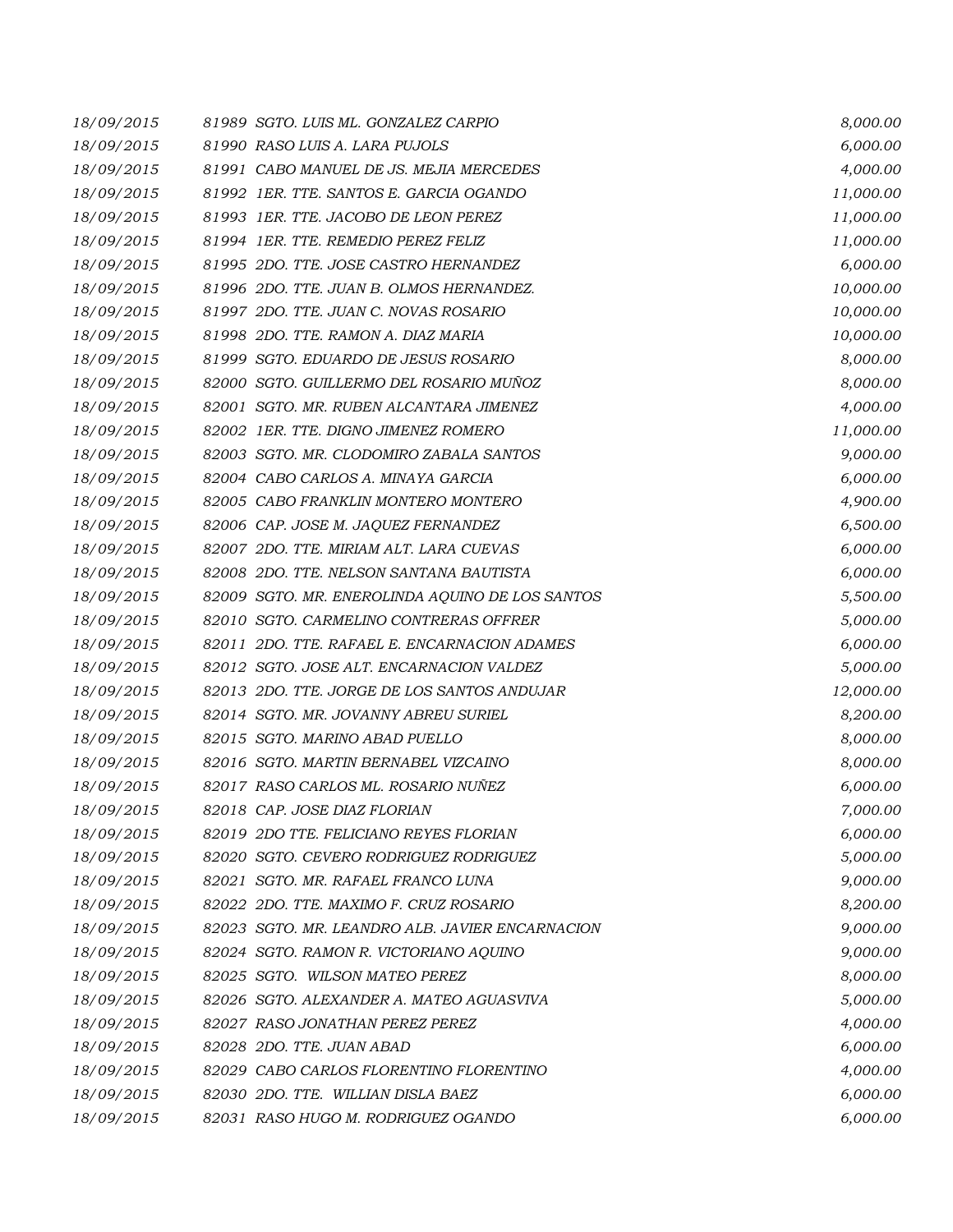| 18/09/2015 | 82032 TTE. COR. JOSE M. ROSARIO AQUINO       | 10,000.00 |
|------------|----------------------------------------------|-----------|
| 18/09/2015 | 82033 MAYOR JORGE L. ZOUAIN TAVAREZ          | 9,000.00  |
| 18/09/2015 | 82034 CAP. JOSE L. MENDEZ CRUZ               | 7,000.00  |
| 18/09/2015 | 82035 CAP. FELIPE ANT. GARCIA PERALTA        | 7,000.00  |
| 18/09/2015 | 82036 CAP. JOSE L. MORROBEL                  | 7,000.00  |
| 18/09/2015 | 82037 2DO. TTE. BLAS FERNANDEZ GIL           | 6,000.00  |
| 18/09/2015 | 82038 IER. TTE. ISIDRO A. HERRERA MADERA     | 6,000.00  |
| 18/09/2015 | 82039 1ER. TTE. SANTO CALZADO                | 6,000.00  |
| 18/09/2015 | 82040 IER. TTE. JOSE N. BETANCES DIAZ        | 6,000.00  |
| 18/09/2015 | 82041 IER. TTE. CARLOS J. BIDO D OLEO        | 6,000.00  |
| 18/09/2015 | 82042 SGTO. MR. ELIAS R. MEDINA TERRERO      | 5,500.00  |
| 18/09/2015 | 82043 SGTO. MR. REIMUNDO ALVAREZ PEÑA        | 5,500.00  |
| 18/09/2015 | 82044 SGTO. MR. RAYMUNDO FAÑAS REYES         | 5,500.00  |
| 18/09/2015 | 82045 SGTO. MAYOR GUSTAVO A. ZARZUELA ARROYO | 5,500.00  |
| 18/09/2015 | 82046 SGTO, MR. RAFAEL ANT, ALCANTARA REYES  | 5,500.00  |
| 18/09/2015 | 82047 SGTO. MR. MANUEL ANT. GIL DE LEON      | 5,500.00  |
| 18/09/2015 | 82048 SGTO. MR. GILBERTO ACOSTA GONZALEZ     | 5,500.00  |
| 18/09/2015 | 82049 SGTO. MR. JUAN C. OZORIA CUEVAS        | 5,500.00  |
| 18/09/2015 | 82050 2DO. TTE. JUAN J. PIMENTEL             | 5,500.00  |
| 18/09/2015 | 82051 SGTO. ALBERTO ANT. DE LA CRUZ MATA     | 5,000.00  |
| 18/09/2015 | 82052 SGTO. DANNY R. ABREU CONCEPCION        | 5,000.00  |
| 18/09/2015 | 82053 SGTO. ROBERT E. TEJADA SUAREZ          | 5,000.00  |
| 18/09/2015 | 82054 SGTO. JOSE A. FELIX PEREZ              | 5,000.00  |
| 18/09/2015 | 82055 SGTO. MIGUEL ANT. PASCUAL LAHOZ        | 5,000.00  |
| 18/09/2015 | 82056 CABO ROBERTO DEL ROSARIO CENA          | 4,000.00  |
| 18/09/2015 | 82057 CABO JOSE ANT. ROSARIO MARTINEZ        | 4,000.00  |
| 18/09/2015 | 82058 CABO HECTOR R. BAUTISTA PICHARDO       | 4,000.00  |
| 18/09/2015 | 82059 CABO AQUINO BELLIARD ROJAS             | 4,000.00  |
| 18/09/2015 | 82060 RASO KATIUSKA DEL C. MERCEDES          | 4,000.00  |
| 18/09/2015 | 82061 RASO JALBRIN R. SANTANA GOMEZ          | 4,000.00  |
| 18/09/2015 | 82062 RASO EDINSON J. MARTINEZ GIL           | 4,000.00  |
| 18/09/2015 | 82063 CABO JUAN STGO. PEÑA RODRIGUEZ         | 4,000.00  |
| 18/09/2015 | 82064 RASO LUIS ML. RODRIGUEZ SIGOLLEN       | 4,000.00  |
| 18/09/2015 | 82065 CABO ARELIS M. VILLAR SANTOS           | 4,000.00  |
| 18/09/2015 | 82066 CABO JOSE R. ACEVEDO FAMILIA           | 4,000.00  |
| 18/09/2015 | 82067 CABO KENIA Y. GARCIA VARGAS            | 4,000.00  |
| 18/09/2015 | 82068 2DO. TTE. JULIO A. FRANCO DE AZA       | 9,200.00  |
| 18/09/2015 | 82069 2DO. TTE. JOSE LUIS CRUZ JORGE         | 9,200.00  |
| 18/09/2015 | 82070 SGTO. MIGUEL SILVERIO MARIA            | 5,000.00  |
| 18/09/2015 | 82071 SGTO. MARTIRES ULLOA HERNANDEZ         | 5,000.00  |
| 18/09/2015 | 82072 CABO ALFREDO ABREU                     | 5,200.00  |
| 18/09/2015 | 82073 SGTO. DOMINGO DE LOS S. ESTEVEZ        | 7,200.00  |
| 18/09/2015 | 82074 SGTO. FELIX ANT. JAQUEZ                | 7,200.00  |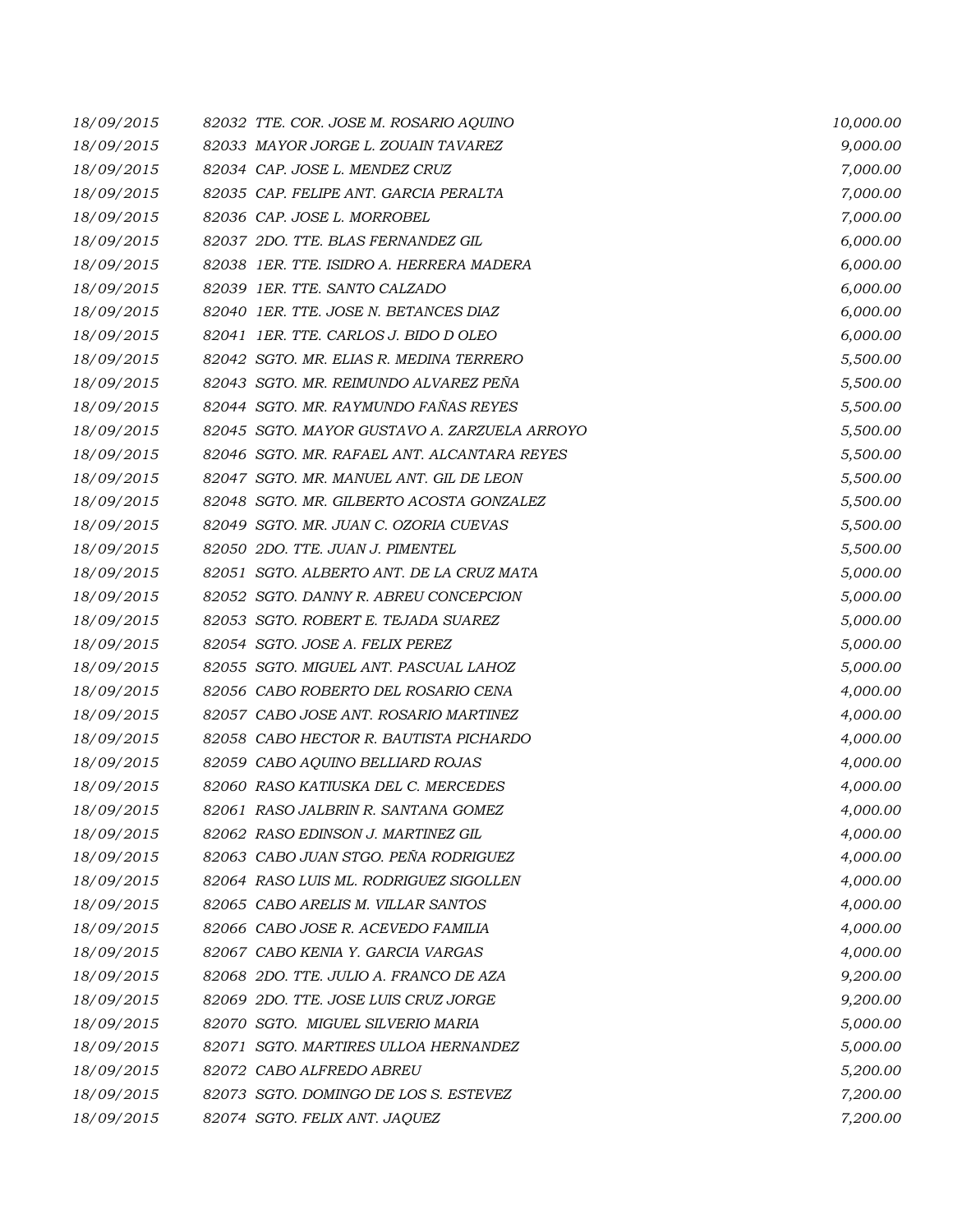| 18/09/2015 | 82075 RASO MIGUEL FELIZ CABRERA                  | 4,000.00  |
|------------|--------------------------------------------------|-----------|
| 18/09/2015 | 82076 SGTO. CARLOS O. BRITO PEÑA                 | 7,200.00  |
| 18/09/2015 | 82077 SGTO. MR. FRANCISCO D. BAEZ VALERIO        | 4,000.00  |
| 18/09/2015 | 82078 RASO FRANCISCO DURAN RAMIREZ               | 4,000.00  |
| 18/09/2015 | 82079 CABO MIGUEL V. ARAGONEZ GOMEZ              | 4,000.00  |
| 18/09/2015 | 82080 2DO. TTE. ERNESTO ENCARNACION ROSARIO      | 6,000.00  |
| 18/09/2015 | 82081 SGTO. MR. JUAN ANT. ROSA GOMEZ             | 5,500.00  |
| 18/09/2015 | 82082 SGTO. REYNOSO PIÑA GUERRERO                | 5,000.00  |
| 18/09/2015 | 82083 CABO JOSE M. MINAYA GOMEZ                  | 4,000.00  |
| 18/09/2015 | 82084 2DO. TTE. SILVESTRE FELIZ HERNANDEZ        | 10,000.00 |
| 18/09/2015 | 82085 SGTO. ANTONIO CASTRO BELEN                 | 8,000.00  |
| 18/09/2015 | 82086 RASO RUDDY R. RUIZ GARCIA                  | 6,000.00  |
| 18/09/2015 | 82087 SGTO. JAIME Y. VERAS QUEZADA               | 12,000.00 |
| 18/09/2015 | 82088 MAYOR JUAN E. ACOSTA REYNOSO               | 9,000.00  |
| 18/09/2015 | 82089 CAP. NELSON RODRIGUEZ BEATO                | 6,000.00  |
| 18/09/2015 | 82090 SGTO. MR. JUAN G. BONIFACIO GUTIERREZ      | 5,500.00  |
| 18/09/2015 | 82091 CABO ISMAEL DE LA CRUZ TAPIA               | 4,000.00  |
| 18/09/2015 | 82092 SGTO. MR. JOSE R. RAMIREZ PEREZ            | 5,000.00  |
| 18/09/2015 | 82093 SGTO. NICOLAS HERRERA GRATEREAUX           | 5,000.00  |
| 18/09/2015 | 82094 RASO FRANKLIN PICHARDO VICTORIANO          | 4,000.00  |
| 18/09/2015 | 82095 CAP. GERSON ACOSTA POLANCO                 | 7,000.00  |
| 18/09/2015 | 82096 2DO. TTE. JOSE D. TIFA                     | 6,000.00  |
| 18/09/2015 | 82097 IER. TTE. AUDELIO DURAN CRUZ               | 6,000.00  |
| 18/09/2015 | 82098 CABO ALBIN ML. HICIANO GONZALEZ            | 4,000.00  |
| 18/09/2015 | 82099 CAP. MANUEL DE JS. SENA HERNANDEZ          | 7,000.00  |
| 18/09/2015 | 82100 SGTO. MR. PABLO ML. MORONTA REYES          | 5,000.00  |
| 18/09/2015 | 82101 CABO RAMON ANT. PICHARDO ALVAREZ           | 4,000.00  |
| 18/09/2015 | 82102 SGTO. MR. SANTIAGO BATISTA DIAZ            | 5,500.00  |
| 18/09/2015 | 82103 SGTO. SOREMINDA FLETE ADAMES               | 5,000.00  |
| 18/09/2015 | 82104 CABO JUAN CISNEROS ALMANZAR                | 4,000.00  |
| 18/09/2015 | 82105 CABO JOSE ANT. TAVERAS ARIAS               | 4,000.00  |
| 18/09/2015 | 82106 CABO WILLIAMS ADAMES ESPINAL               | 4,000.00  |
| 18/09/2015 | 82107 RASO JUNIOR CABRERA RODRIGUEZ              | 5,200.00  |
| 18/09/2015 | 82108 SGTO. JOSE ML. PAULINO ACOSTA              | 5,000.00  |
| 18/09/2015 | 82109 CABO JESUS ANT. DE LA CRUZ SUERO           | 4,000.00  |
| 18/09/2015 | 82110 SGTO. MR. JOSE ALB. EVANGELISTA CONCEPCION | 5,000.00  |
| 18/09/2015 | 82111 SGTO. MR. WILSON GERMAN DE LA CRUZ         | 5,500.00  |
| 18/09/2015 | 82112 SGTO. EDUARDO DE JS. CRUZ VENTURA          | 7,200.00  |
| 18/09/2015 | 82113 CABO YENNY ALT. ROSARIO GARCIA             | 5,200.00  |
| 18/09/2015 | 82114 SGTO. RAMON SEVERINO PAREDES               | 7,200.00  |
| 18/09/2015 | 82115 SGTO. MR. SANTO E. TEJEDA                  | 9,000.00  |
| 18/09/2015 | 82116 MAYOR LORENZO DE LEON FLORES               | 9,000.00  |
| 18/09/2015 | 82117 1ER. TTE. RUBEN D. GARCIA DE LEON          | 6,500.00  |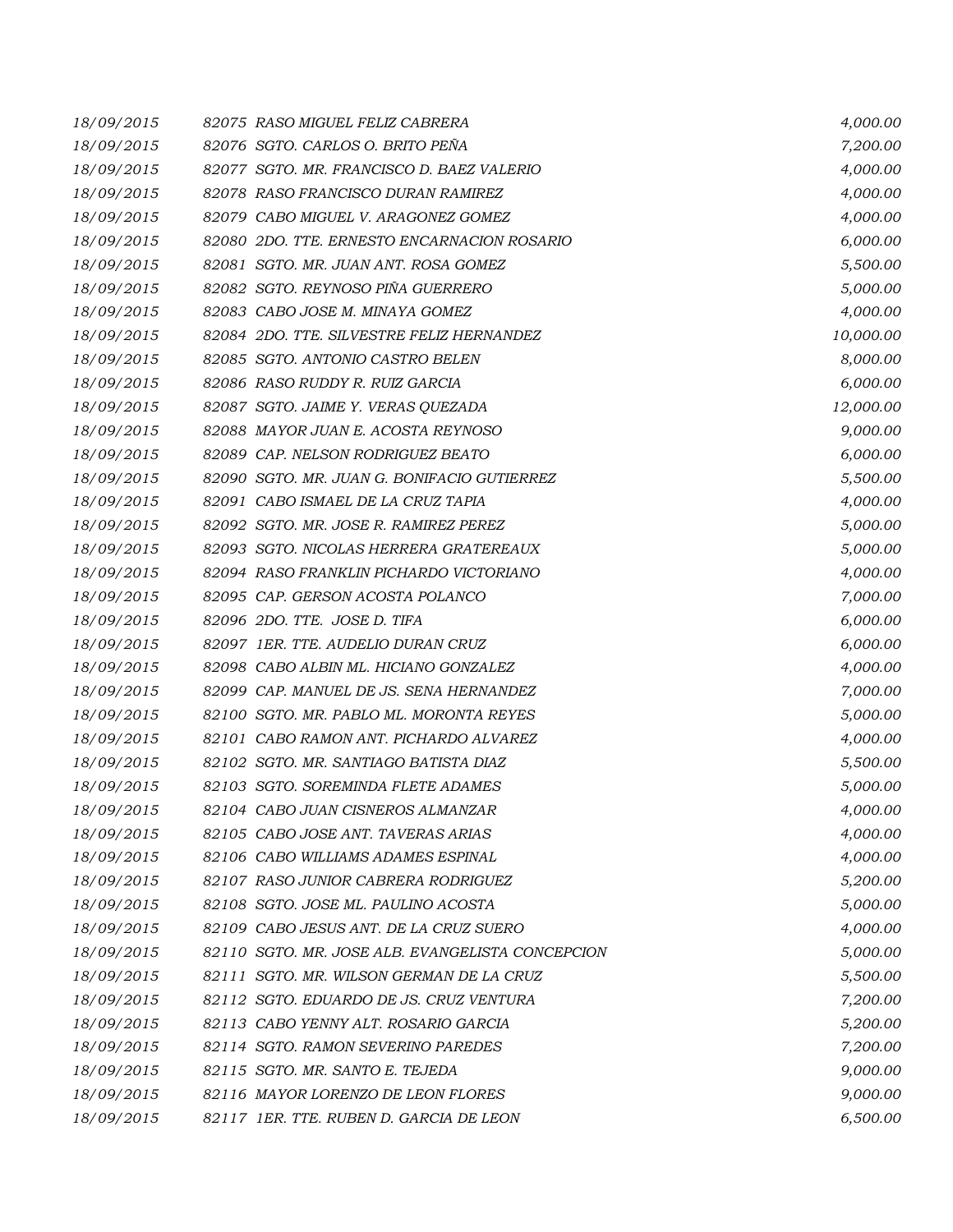| 18/09/2015 | 82118 SGTO. MR. LUIS CASTRO ACOSTA          | 5,500.00 |
|------------|---------------------------------------------|----------|
| 18/09/2015 | 82119 SGTO. MR. JACOBO ANT. HURTADO MARIA   | 5,500.00 |
| 18/09/2015 | 82120 SGTO. WILFREDY M. MENA ACOSTA         | 5,000.00 |
| 18/09/2015 | 82121 SGTO. RAMON ANT. JIMENEZ NUÑEZ        | 7,200.00 |
| 18/09/2015 | 82122 RASO DANIEL ADAMES PERALTA            | 4,000.00 |
| 18/09/2015 | 82123 RASO LORENZO L. VERAS DE LA ROSA      | 4,000.00 |
| 18/09/2015 | 82124 SGTO. JOSE L. BONIFACIO GUTIERREZ     | 5,000.00 |
| 18/09/2015 | 82125 SGTO. MR. MATIAS CRUCETA REINOSO      | 8,200.00 |
| 18/09/2015 | 82126 SGTO. JOSE R. HERNANDEZ PAULINO       | 4,000.00 |
| 18/09/2015 | 82127 SGTO. MR. FREDDY DE JESUS             | 8,200.00 |
| 18/09/2015 | 82128 2DO. TTE. CARLOS ANT. FORTUNA MONCION | 6,000.00 |
| 18/09/2015 | 82129 CABO SALVADOR DIAZ RAMIREZ            | 4,000.00 |
| 18/09/2015 | 82130 SGTO. RAFAEL DEL C. GUZMAN LOPEZ      | 5,000.00 |
| 18/09/2015 | 82131 CAP. NOEL S. SOSA PAULINO             | 7,000.00 |
| 18/09/2015 | 82132 CAP. FRANKLIN CABRAL ROSARIO          | 8,000.00 |
| 18/09/2015 | 82133 SGTO. EDUARDO MONTERO GRULLON         | 6,000.00 |
| 18/09/2015 | 82134 RASO OLIVEL RIVERA FIGUEREO           | 5,000.00 |
| 18/09/2015 | 82135 CABO PASCUAL SEGURA OLIVERO           | 5,200.00 |
| 18/09/2015 | 82136 RASO ROBERT O. VASQUEZ FELIZ          | 4,000.00 |
| 18/09/2015 | 82137 RASO PETRONILA LOPEZ MEDINA           | 4,000.00 |
| 18/09/2015 | 82138 RASO ROSELIA PEREZ DE LA CRUZ         | 4,000.00 |
| 18/09/2015 | 82139 IER. TTE. ANGEL M. PERALTA PEÑA       | 6,500.00 |
| 18/09/2015 | 82140 2DO. TTE, PABLO GARCIA MONTERO        | 6,000.00 |
| 18/09/2015 | 82141 2DO. TTE. APOLINAR PEÑA PEÑA          | 6,000.00 |
| 18/09/2015 | 82142 2DO. TTE. LEODAN URBAEZ FELIZ         | 6,000.00 |
| 18/09/2015 | 82143 SGTO. JOSE DOLORES TRINIDAD FELIZ     | 5,000.00 |
| 18/09/2015 | 82144 SGTO. LUIS L. ARIAS SANCHEZ           | 5,000.00 |
| 18/09/2015 | 82145 RASO DIONERIS DE LA CRUZ LOPEZ        | 4,000.00 |
| 18/09/2015 | 82146 CABO WANDER SANTANA FERRERAS          | 4,000.00 |
| 18/09/2015 | 82147 CABO ESTERVIN ML. CRUZ PEREZ          | 4,000.00 |
| 18/09/2015 | 82148 CABO LUIS M. ZAYAS URBAEZ             | 4,000.00 |
| 18/09/2015 | 82149 RASO JUNIOR A. FELIZ FELIZ            | 4,000.00 |
| 18/09/2015 | 82150 SGTO. ALEXANDER DE LEON GARCIA        | 7,200.00 |
| 18/09/2015 | 82151 RASO WILMER A. URBAEZ FELIZ           | 4,000.00 |
| 18/09/2015 | 82152 SGTO. LIBRADO M. SEGURA ALCANTARA     | 5,000.00 |
| 18/09/2015 | 82153 SGTO. FAUSTINO BASIL LUIS             | 6,900.00 |
| 18/09/2015 | 82154 SGTO, MR. REILYN D. FELIZ GUEVARA     | 4,000.00 |
| 18/09/2015 | 82155 IER. TTE. MERGEN F. BATISTA RIVAS     | 6,500.00 |
| 18/09/2015 | 82156 2DO. TTE. FAUSTO D. ROCHA PEREZ       | 9,200.00 |
| 18/09/2015 | 82157 SGTO. MR. ANGEL R. GONZALEZ CUEVAS    | 5,500.00 |
| 18/09/2015 | 82158 SGTO. GILTON MATEO MEDINA             | 7,200.00 |
| 18/09/2015 | 82159 2DO. TTE. PATRICIO GOMEZ SEGURA       | 6,000.00 |
| 18/09/2015 | 82160 RASO WARLIN ANT. CARVAJAL CUEVAS      | 4,000.00 |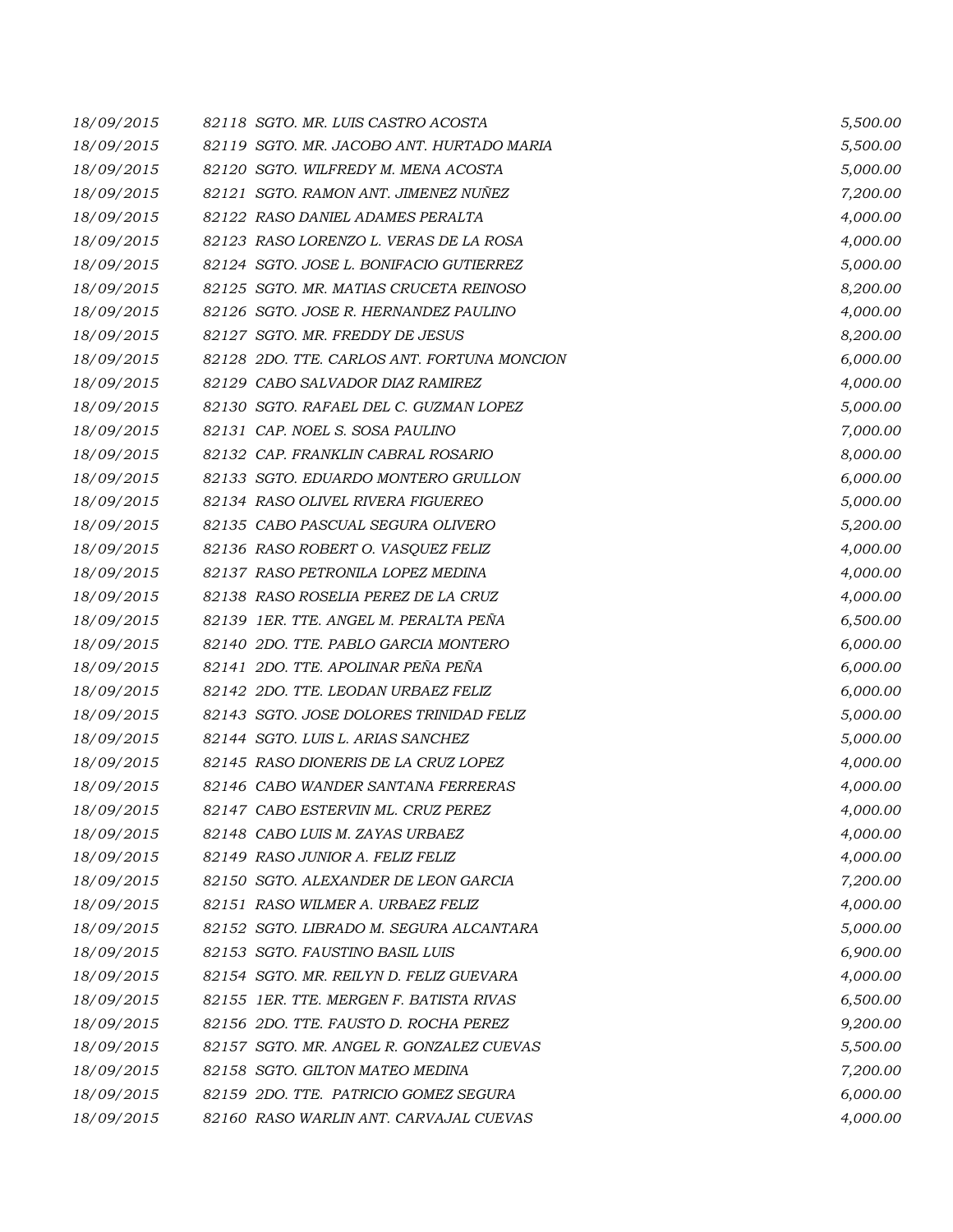| 18/09/2015 | 82161 SGTO. MR. JAVIEL MEDINA GONZALEZ      | 5,500.00 |
|------------|---------------------------------------------|----------|
| 18/09/2015 | 82162 SGTO. ELVIN U. NOVAS MEDRANO          | 5,000.00 |
| 18/09/2015 | 82163 CAP. JUAN DE D. NOVAS VARGAS          | 6,000.00 |
| 18/09/2015 | 82164 SGTO. MR. LUIS F. JOSE GARCIA         | 5,500.00 |
| 18/09/2015 | 82165 SGTO. ROBERTO ANT. FELIZ MATOS        | 7,200.00 |
| 18/09/2015 | 82166 CABO FRANCIS L. VOLQUEZ NOVAS         | 4,000.00 |
| 18/09/2015 | 82167 2DO. TTE. JOSELIN DIAZ SENA           | 6,000.00 |
| 18/09/2015 | 82168 1ER. TTE. DELIS G. COLON VALDEZ       | 5,500.00 |
| 18/09/2015 | 82169 SGTO. HUMBERTO MEDINA ROA             | 7,200.00 |
| 18/09/2015 | 82170 MAYOR RAFAEL ANT. SOTO MORETA         | 9,000.00 |
| 18/09/2015 | 82171 RASO MIGUELINA PEREZ BELTRE           | 4,000.00 |
| 18/09/2015 | 82172 CABO WILKINS E. HERNANDEZ GARCIA      | 6,000.00 |
| 18/09/2015 | 82173 RASO YOHAN ML. LUCIANO BAUTISTA       | 6,000.00 |
| 18/09/2015 | 82174 RASO EDWARD ANT. OGANDO TERRERO       | 4,000.00 |
| 18/09/2015 | 82175 SGTO. MR. JOSE ML. REYES BELLO        | 8,200.00 |
| 18/09/2015 | 82176 CABO JEOVANNY A. SANCHEZ ADAMES       | 4,000.00 |
| 18/09/2015 | 82177 CABO JOSE R. COHEN BERAS              | 4,000.00 |
| 18/09/2015 | 82178 RASO LUIS FCO. AMADOR VICIOSO         | 5,200.00 |
| 18/09/2015 | 82179 SGTO. MR. FERNANDO MATEO              | 5,500.00 |
| 18/09/2015 | 82180 CABO VICTOR ESPINOSA GONZALEZ         | 4,900.00 |
| 18/09/2015 | 82181 2DO. TTE. SONIA M. DE LA ROSA DE LEON | 6,000.00 |
| 18/09/2015 | 82182 2DO. TTE. ELADIO CABRERA ROA          | 6,000.00 |
| 18/09/2015 | 82183 IER. TTE. TEODORO VALLEJO MORILLO     | 5,500.00 |
| 18/09/2015 | 82184 SGTO. MR. AQUILES ROSARIO JIMENEZ     | 5,500.00 |
| 18/09/2015 | 82185 SGTO. CRISTHIAN R. CONCEPCION ORTIZ   | 5,000.00 |
| 18/09/2015 | 82186 SGTO. ELVIN ENCARNACION OGANDO        | 5,000.00 |
| 18/09/2015 | 82187 SGTO. CRISTIAN ENCARNACION VALENZUELA | 5,000.00 |
| 18/09/2015 | 82188 CABO HECTOR CALDERON CAPELLAN         | 4,000.00 |
| 18/09/2015 | 82189 CABO JONATHAN F. MEDINA               | 4,000.00 |
| 18/09/2015 | 82190 RASO ALTAGRACIA MATEO SOLIS           | 4,000.00 |
| 18/09/2015 | 82191 CABO RAMONA MATEO BUGUE               | 4,000.00 |
| 18/09/2015 | 82192 RASO ANYELA N. DE LOS SANTOS PIÑA     | 4,000.00 |
| 18/09/2015 | 82193 2DO. TTE, JOSE E. CABRAL Y CABRAL     | 6,000.00 |
| 18/09/2015 | 82194 RASO MIGUEL ALCANTARA RAMOS           | 4,000.00 |
| 18/09/2015 | 82195 SGTO. ARTURO VILLEGAS DE LOS SANTOS   | 5,000.00 |
| 18/09/2015 | 82196 2DO. TTE. FRANKLIN OGANDO ALCANTARA   | 6,000.00 |
| 18/09/2015 | 82197 2DO. TTE, SILVIO E, ZABALA OGANDO     | 6,000.00 |
| 18/09/2015 | 82198 SGTO. MR. MANUEL S. MONTILLA MADE     | 5,500.00 |
| 18/09/2015 | 82199 CABO EDDY A. MONTILLA MONTERO         | 4,000.00 |
| 18/09/2015 | 82200 SGTO. MR. JOSE PANIAGUA DE LOS SANTOS | 5,500.00 |
| 18/09/2015 | 82201 CABO AGUSTIN FLORENTINO ROSARIO       | 5,200.00 |
| 18/09/2015 | 82202 SGTO. MARIOLIN LORENZO MEDINA         | 7,200.00 |
| 18/09/2015 | 82203 RASO ANGELO VALLEJO ALCANTARA         | 4,000.00 |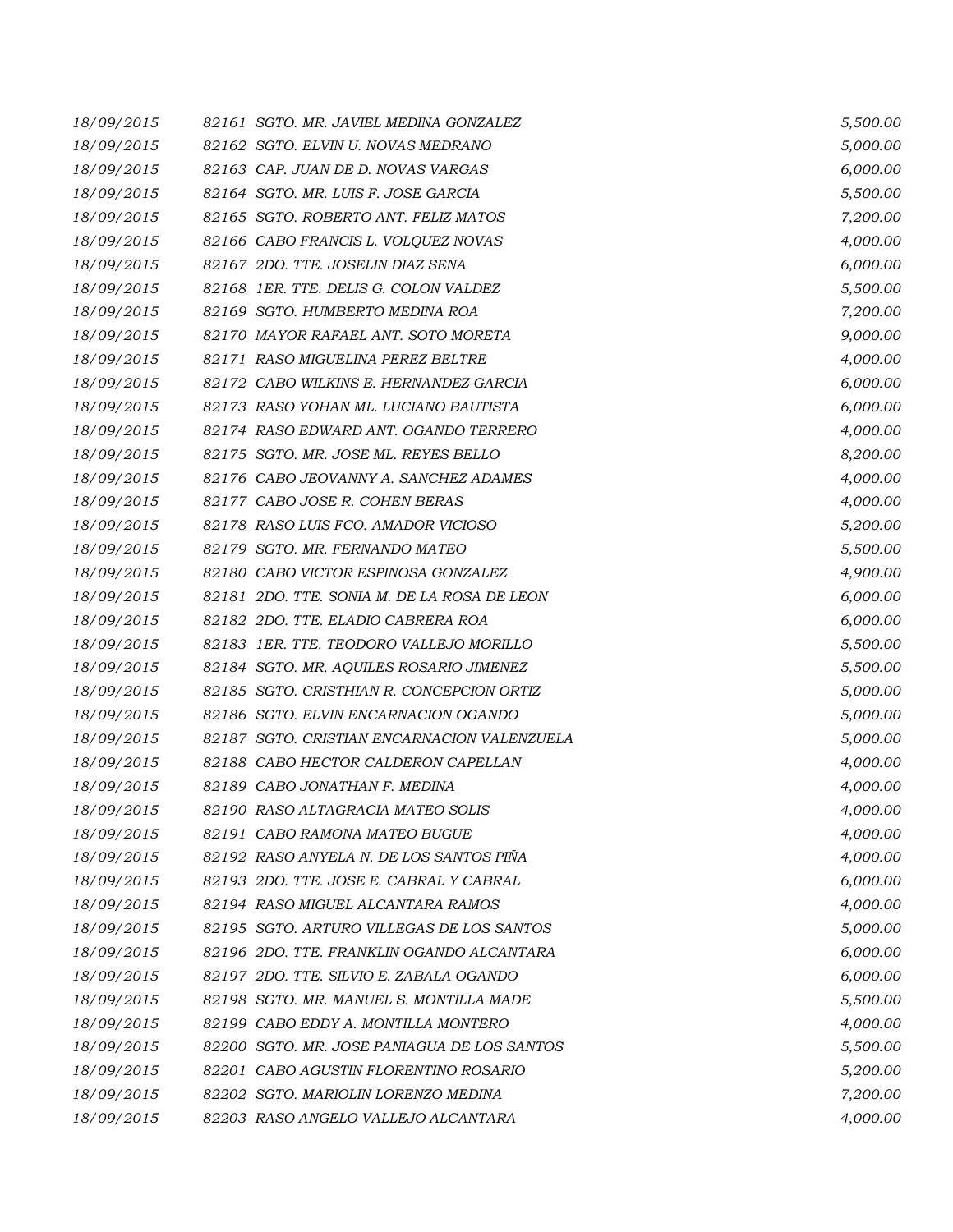| 18/09/2015 | 82204 RASO LUIS ALB. DE LA ROSA GONZALEZ     | 4,000.00  |
|------------|----------------------------------------------|-----------|
| 18/09/2015 | 82205 RASO VALERIO MORILLO MERAN             | 5,200.00  |
| 18/09/2015 | 82206 CABO JORGE L. FIGUEREO DIAZ            | 4,000.00  |
| 18/09/2015 | 82207 IER. TTE. FRANCISCO ALBER VALDEZ       | 6,500.00  |
| 18/09/2015 | 82208 SGTO. ANTONIO GOMEZ TAPIA              | 4,000.00  |
| 18/09/2015 | 82209 SGTO. JOSE L. VALDEZ MEDINA            | 5,000.00  |
| 18/09/2015 | 82210 CABO ALEXANDER Y. TAPIA CRUZ           | 4,000.00  |
| 18/09/2015 | 82211 SGTO. GUILLERMO E. RODRIGUEZ           | 6,900.00  |
| 18/09/2015 | 82212 RASO JUNIOR CUEVAS GUZMAN              | 5,200.00  |
| 18/09/2015 | 82213 2DO. TTE. FRANK FELIZ ALCANTARA        | 10,000.00 |
| 18/09/2015 | 82214 SGTO. MR. PEDRO SOTO                   | 9,000.00  |
| 18/09/2015 | 82215 SGTO. MR. DANIEL DE JESUS DUVERGE      | 9,000.00  |
| 18/09/2015 | 82216 SGTO. FELIX SANCHEZ GUZMAN             | 8,000.00  |
| 18/09/2015 | 82217 RASO TOMAS DE JESUS MEJIA              | 6,000.00  |
| 18/09/2015 | 82218 RASO ADRIAN A. PALACIO MARTINEZ        | 6,000.00  |
| 18/09/2015 | 82219 RASO SANDRO T. REYES LERBOURS          | 6,000.00  |
| 18/09/2015 | 82220 CABO SANTO SIERRA GUZMAN               | 6,000.00  |
| 18/09/2015 | 82221 MAYOR PEDRO ML. R. DOMINGUEZ MORCELO   | 9,000.00  |
| 18/09/2015 | 82222 2DO. TTE. MARINO SANCHEZ VASQUEZ       | 6,000.00  |
| 18/09/2015 | 82223 SGTO. MR. JUAN I. GUILLEN BRITO        | 5,500.00  |
| 18/09/2015 | 82224 SGTO. VICTOR V. PEREZ DIAZ             | 5,000.00  |
| 18/09/2015 | 82225 CABO FRANCISCO ANT. GUANCE             | 4,000.00  |
| 18/09/2015 | 82226 RASO AMADO E. GUZMAN PEREZ             | 4,000.00  |
| 18/09/2015 | 82227 RASO MILCIADES MESA ENCARNACION        | 4,000.00  |
| 18/09/2015 | 82228 SGTO. MR. VICTOR M. CASTILLO HERNANDEZ | 9,000.00  |
| 18/09/2015 | 82229 SGTO. NEWTON E. LORA FIGUEROA          | 8,000.00  |
| 18/09/2015 | 82230 RASO FELIX E. VALENZUELA SIERRA        | 4,000.00  |
| 18/09/2015 | 82231 RASO LUIS F. VALLEJO MARTINEZ          | 5,200.00  |
| 18/09/2015 | 82232 IER. TTE. FELIX ANT. FABIAN DOMINGUEZ  | 10,200.00 |
| 18/09/2015 | 82233 CABO JEUDIS PAREDES MOJICA             | 5,200.00  |
| 18/09/2015 | 82234 RASO YOAN LASOSE HEREDIA               | 4,000.00  |
| 18/09/2015 | 82235 CABO MANOLIN BASILIO SALOMON           | 5,200.00  |
| 18/09/2015 | 82236 CABO JUAN DIAZ ENCARNACION             | 5,200.00  |
| 18/09/2015 | 82237 SGTO. JOSE ML. DE LA ROSA DE LEON      | 7,200.00  |
| 18/09/2015 | 82238 1ER. TTE. EUGENIO PEGUERO DEL ROSARIO  | 6,500.00  |
| 18/09/2015 | 82239 RASO WILFREDO SANTOS ORTIZ             | 4,000.00  |
| 18/09/2015 | 82240 CAPITAN EVARISTO VELAZQUEZ             | 11,200.00 |
| 18/09/2015 | 82241 SGTO. MR. SANTOS RODRIGUEZ RIVERA      | 9,000.00  |
| 18/09/2015 | 82242 CABO SALVADOR A. HEREDIA MATEO         | 6,000.00  |
| 18/09/2015 | 82243 SGTO. MANUEL S. SOTO CABRAL            | 7,200.00  |
| 18/09/2015 | 82244 RASO KELVIN A. FRANCO TURBI            | 4,000.00  |
| 18/09/2015 | 82245 SGTO. WIQUIN LAVALE GONZALEZ           | 6,900.00  |
| 18/09/2015 | 82246 SGTO. MR. PEDRO LAUREANO PAULA         | 5,500.00  |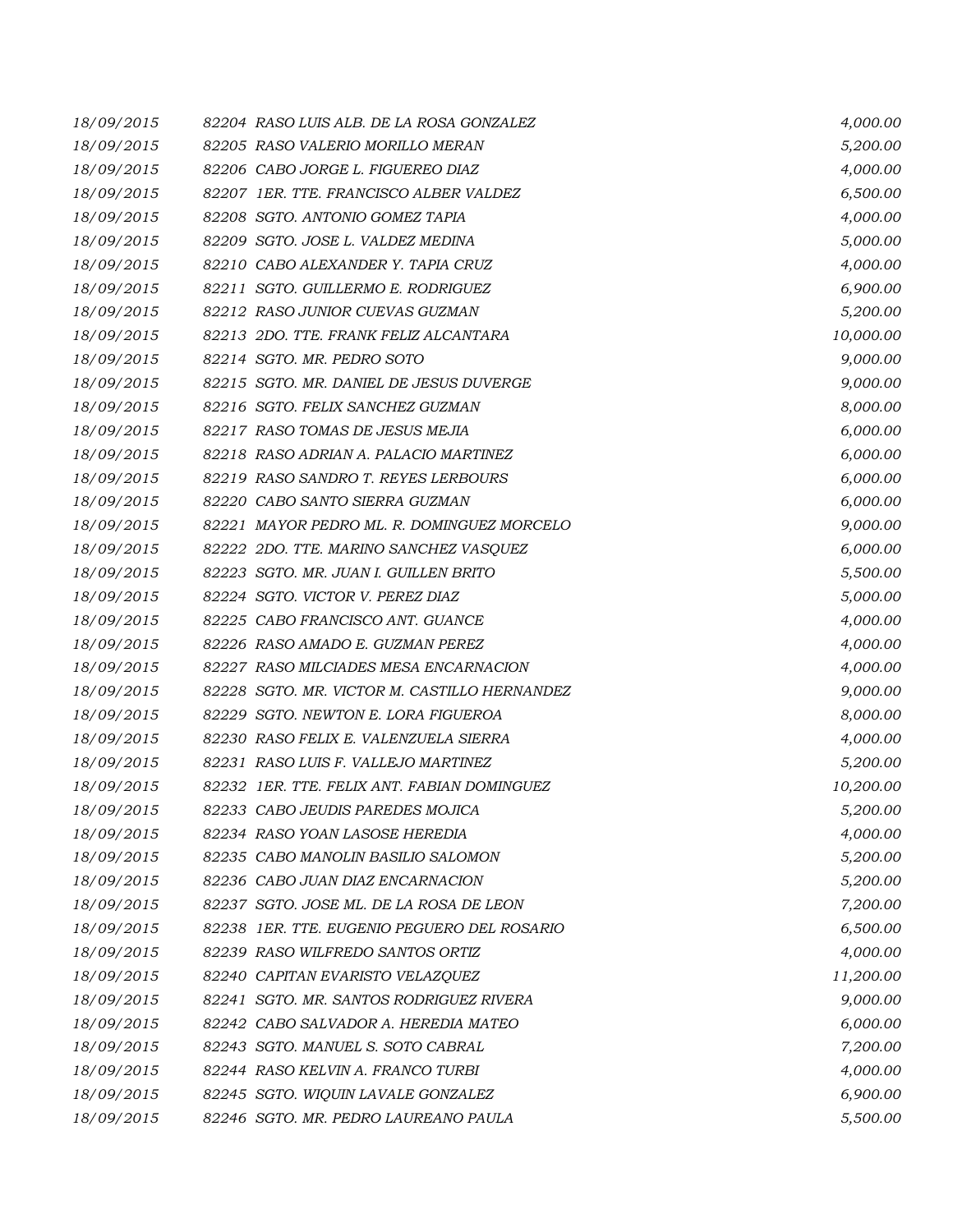| 18/09/2015 | 82247 CABO MILKELIS FIGUEROA SUAREZ             | 4,000.00  |
|------------|-------------------------------------------------|-----------|
| 18/09/2015 | 82248 SGTO. MR. CESAR ANT. SERRANO GARCIA       | 7,900.00  |
| 18/09/2015 | 82249 2DO. TTE. JUAN FCO. JIMENEZ DE LOS SANTOS | 6,000.00  |
| 18/09/2015 | 82250 SGTO. MR. MARCELO UREÑA ROSADO            | 8,200.00  |
| 18/09/2015 | 82251 IER. TTE. PAULINO RODRIGUEZ SUERO         | 6,500.00  |
| 18/09/2015 | 82252 SGTO. MR. JOHAN ML. SOSA                  | 5,500.00  |
| 18/09/2015 | 82253 CABO VICTOR J. SENA DIAZ                  | 4,900.00  |
| 18/09/2015 | 82254 2DO. TTE. DIOMEDES DE LA CRUZ DE LA CRUZ  | 9,200.00  |
| 18/09/2015 | 82255 MAYOR JUAN B. DIPRE ISABEL                | 5,000.00  |
| 18/09/2015 | 82256 SGTO. CRISTINO SOTO SOTO                  | 5,000.00  |
| 18/09/2015 | 82257 IER. TTE. VIRGINIO ARISMENDY PEREZ        | 6,500.00  |
| 18/09/2015 | 82258 SGTO, DANTE E. GALAN SANTANA              | 7,200.00  |
| 18/09/2015 | 82259 CABO WANDER AGRAMONTE CESPEDES            | 5,200.00  |
| 18/09/2015 | 82260 2DO. TTE. RAMON E. MENDEZ RUIZ            | 6,000.00  |
| 18/09/2015 | 82261 2DO. TTE. SALVADOR MEDINA MEDINA          | 6,000.00  |
| 18/09/2015 | 82262 RASO JULIAN SUAZO CASADO                  | 4,000.00  |
| 18/09/2015 | 82263 CABO LEONIDES SUAZO CASADO                | 5,200.00  |
| 18/09/2015 | 82264 CABO JUAN DEL C. ORTIZ TEJEDA             | 4,900.00  |
| 18/09/2015 | 82265 2DO. TTE. JOSE D. TAPIA TAVERAS           | 9,200.00  |
| 18/09/2015 | 82266 2DO. TTE, EMILIO ROBLES PLASENCIO         | 6,000.00  |
| 18/09/2015 | 82267 CABO FRANKLIN ANT. RODRIGUEZ CASTILLO     | 4,900.00  |
| 18/09/2015 | 82268 CAP. JOE ANT. GARCIA HOFFMAN              | 7,000.00  |
| 18/09/2015 | 82269 2DO. TTE. JUAN DEL A. FELIZ FELIZ         | 10,000.00 |
| 18/09/2015 | 82270 SGTO. MR. GIL ML. CAMPECHANO GARCIA       | 9,000.00  |
| 18/09/2015 | 82271 SGTO. CRISTIAN JAVIER ARREDONDO           | 9,000.00  |
| 18/09/2015 | 82272 RASO FELIX F. REYNOSO REYES               | 6,000.00  |
| 18/09/2015 | 82273 RASO MODESTO MONTERO POLANCO              | 6,000.00  |
| 18/09/2015 | 82274 RASO ROSELIO SOLANO SILVESTRE             | 5,200.00  |
| 18/09/2015 | 82275 SGTO. JUAN ALB. REED GOMEZ                | 7,200.00  |
| 18/09/2015 | 82276 CABO ENMANUEL BAEZ YAN                    | 5,200.00  |
| 18/09/2015 | 82277 RASO JUNIOR ALB. CASTILLO ESCANIO         | 5,200.00  |
| 18/09/2015 | 82278 CABO JOHNNY OZORIA DANIEL                 | 4,000.00  |
| 18/09/2015 | 82279 2DO. TTE, NIXON RAMIREZ CANDELARIO        | 6,000.00  |
| 18/09/2015 | 82280 SGTO. GRECIA I. ASTACIO JIMENEZ           | 5,000.00  |
| 18/09/2015 | 82281 CABO ANGEL GONZALEZ BORQUEZ               | 4,900.00  |
| 18/09/2015 | 82282 CAP. ERNESTO MEJIA SARMIENTO              | 7,000.00  |
| 18/09/2015 | 82283 CAP. PACO MORILLO RAMIREZ                 | 7,000.00  |
| 18/09/2015 | 82284 MAYOR MIGUEL A. CONTRERAS GUERRERO        | 7,000.00  |
| 18/09/2015 | 82285 1ER. TTE. PEDRO BERIGUETE CUELLO          | 6,500.00  |
| 18/09/2015 | 82286 2DO. TTE. ANGEL ML. SOSA VANTERPOOL       | 6,000.00  |
| 18/09/2015 | 82287 2DO. TTE. GERSON ALCANTARA GOMEZ          | 6,000.00  |
| 18/09/2015 | 82288 2DO. TTE, RAMON E. RAMIREZ PACHECO        | 6,000.00  |
| 18/09/2015 | 82289 SGTO. MR. LEONARDO MONEGRO ORTEGA         | 5,500.00  |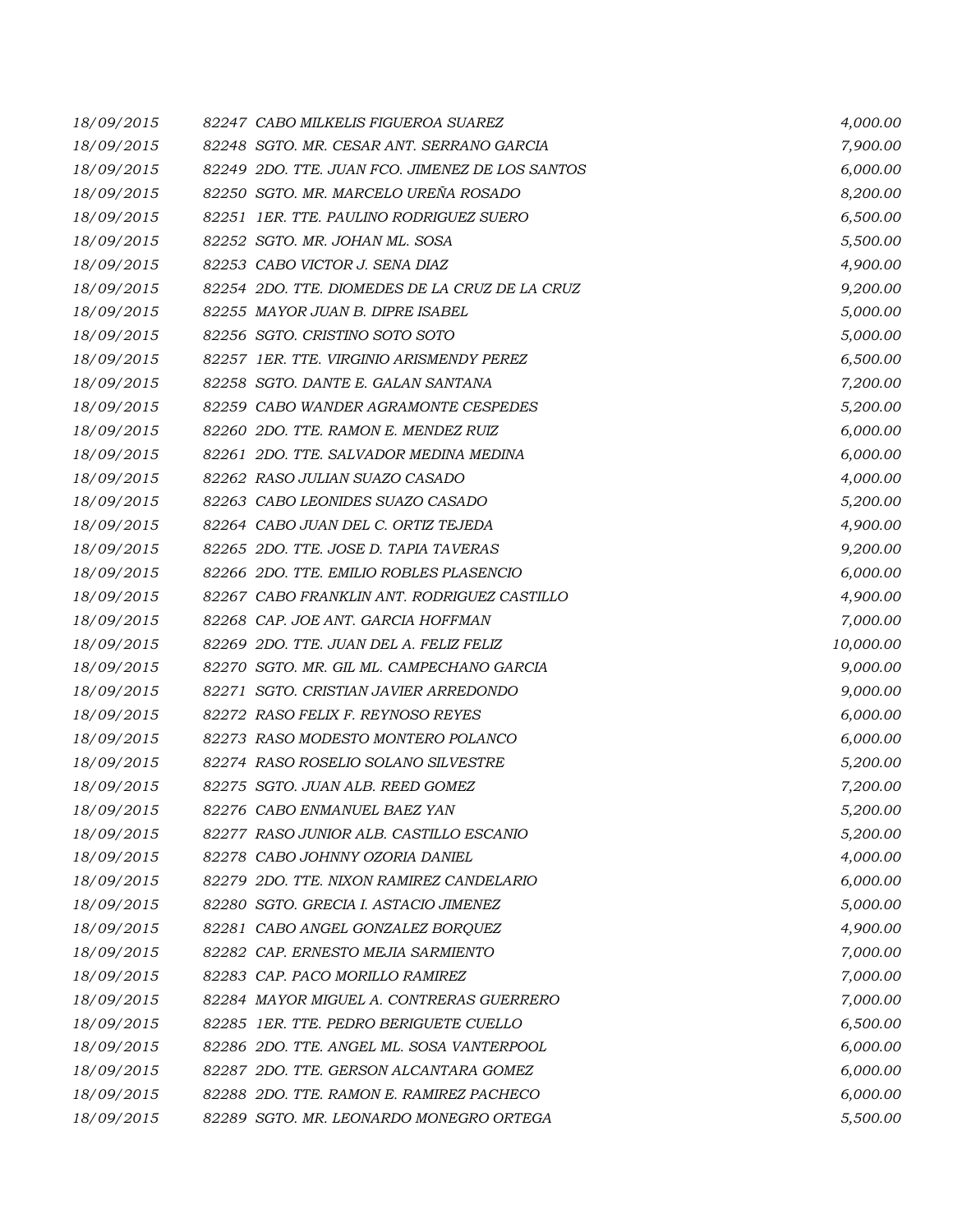| 18/09/2015 | 82290 SGTO. MR. LUIS ROSARIO MANZUETA      | 5,500.00  |
|------------|--------------------------------------------|-----------|
| 18/09/2015 | 82291 SGTO. MR. WILSON S. CUELLO           | 5,500.00  |
| 18/09/2015 | 82292 SGTO. MR. RAFAEL REYES MEJIA         | 5,500.00  |
| 18/09/2015 | 82293 SGTO. MARIO M. VICIOSO MANZANILLO    | 5,000.00  |
| 18/09/2015 | 82294 SGTO. PEDRO OZORIA EMILIANO          | 5,000.00  |
| 18/09/2015 | 82295 SGTO. FIOR R. SEGURA CANA            | 5,000.00  |
| 18/09/2015 | 82296 SGTO. PAULA C. BELEN PAULINO         | 5,000.00  |
| 18/09/2015 | 82297 CABO JUAN H. RAMIREZ PACHECO         | 4,000.00  |
| 18/09/2015 | 82298 CABO GERVASIO DEGOLLADO RINCON       | 4,000.00  |
| 18/09/2015 | 82299 CABO GASPAR ABREU CASTILLO           | 4,000.00  |
| 18/09/2015 | 82300 CABO JACOB ROMERO RODRIGUEZ          | 4,000.00  |
| 18/09/2015 | 82301 RASO FRANK ALBURQUERQUE MOTA         | 4,000.00  |
| 18/09/2015 | 82302 RASO JULIO S. MAZARA REINOSO         | 4,000.00  |
| 18/09/2015 | 82303 CABO FRANCISCO ANT. BASTARDO CORDERO | 4,000.00  |
| 18/09/2015 | 82304 RASO DANIEL ALCANTARA BARREIRO       | 4,000.00  |
| 18/09/2015 | 82305 RASO ELY E. DE LA ROSA AMBROSIO      | 4,000.00  |
| 18/09/2015 | 82306 RASO FELIX J. PEGUERO DISLA          | 3,200.00  |
| 18/09/2015 | 82307 CABO JULIO NOLASCO PEREZ             | 5,200.00  |
| 18/09/2015 | 82308 SGTO. TITO ROJAS MOTA                | 5,000.00  |
| 18/09/2015 | 82309 SGTO. MARIO ANT. FULGENCIO GARCIA    | 5,000.00  |
| 18/09/2015 | 82310 SGTO. ANGEL REYES BAEZ               | 5,000.00  |
| 18/09/2015 | 82311 CABO ANASTACIO JOSEPH FOSTEL         | 4,000.00  |
| 18/09/2015 | 82312 SGTO. MR. JOEL A. GUERRERO MEDINA    | 5,500.00  |
| 18/09/2015 | 82313 CABO HENRY ML. ESCORBORES AVILA      | 5,200.00  |
| 18/09/2015 | 82314 SGTO. HECTOR R. MOTA SANTANA         | 7,200.00  |
| 18/09/2015 | 82315 SGTO. CRISTIAN DE PAULA POLANCO      | 7,200.00  |
| 18/09/2015 | 82316 CAP. VICTOR ML. GONZALEZ ALVAREZ     | 7,000.00  |
| 18/09/2015 | 82317 SGTO. FRANKLIN S. ACOSTA SOLIS       | 5,000.00  |
| 18/09/2015 | 82318 CABO CLAUDIO CORNIELLE               | 4,000.00  |
| 18/09/2015 | 82319 RASO WILLIAM E. JIMENEZ SOSA         | 4,000.00  |
| 18/09/2015 | 82320 2DO. TTE. CARLOS ML. VIDAL SEGURA    | 10,000.00 |
| 18/09/2015 | 82321 CABO MANUEL L. NUÑEZ SANCHEZ         | 4,900.00  |
| 18/09/2015 | 82322 IER. TTE, FELIX ALB, PEREYRA ROA     | 6,500.00  |
| 18/09/2015 | 82323 RASO MAXIMO AQUINO GOMEZ             | 4,000.00  |
| 18/09/2015 | 82324 CABO EDGAL EFRAIN SANTANA DIAZ       | 4,000.00  |
| 18/09/2015 | 82325 2DO. TTE. DIOMEDES PAREDES SANTANA   | 6,000.00  |
| 18/09/2015 | 82326 CABO DHAIN S. BERAS FIGUEROA         | 4,000.00  |
| 18/09/2015 | 82327 RASO ALEXIS BDO. CABRERA SOLANO      | 4,000.00  |
| 18/09/2015 | 82328 RASO VLADIMIR ML. SANTANA PEÑA       | 4,900.00  |
| 18/09/2015 | 82329 SGTO. ALCADIO JOSE ROSARIO           | 7,200.00  |
| 18/09/2015 | 82330 RASO YOEL ML. AGESTA SILVESTRE       | 5,200.00  |
| 18/09/2015 | 82331 CAP. HECTOR DE LOS SANTOS A.         | 10,000.00 |
| 18/09/2015 | 82332 IER TTE. EMELINDO BATISTA            | 7,000.00  |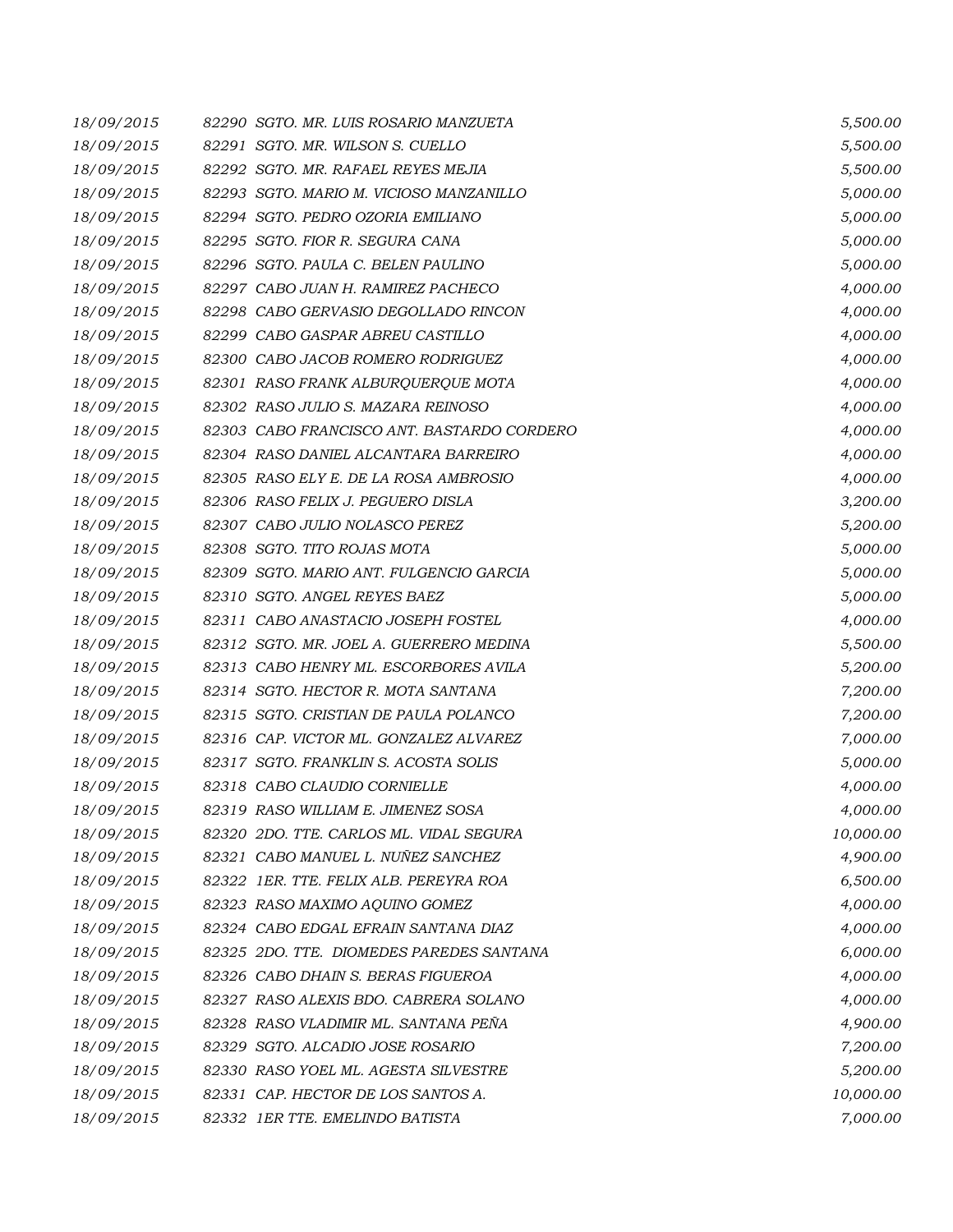| 18/09/2015 | 82333 1ER. TTE. JUAN JIMENEZ SANTANA            | 6,500.00  |
|------------|-------------------------------------------------|-----------|
| 18/09/2015 | 82334 2DO. TTE. CIRIACO PAYANO SEVERINO         | 6,000.00  |
| 18/09/2015 | 82335 2DO. TTE. DOMINGO ANT. SEVERINO HENRIQUEZ | 6,000.00  |
| 18/09/2015 | 82336 SGTO. MR. LUISA J. JIMENEZ BORT           | 5,500.00  |
| 18/09/2015 | 82337 SGTO, BELKIS A. RICHARDSON GUILLEN        | 5,000.00  |
| 18/09/2015 | 82338 SGTO. FRANKLIN GUZMAN LEONARDO            | 5,000.00  |
| 18/09/2015 | 82339 RASO ISMAEL ALB. PEGUERO GONZALEZ         | 4,000.00  |
| 18/09/2015 | 82340 SGTO. MR. ANDRES GUERRERO                 | 5,500.00  |
| 18/09/2015 | 82341 SGTO. CARLOS ALB. PEGUERO MOTA            | 7,200.00  |
| 18/09/2015 | 82342 SGTO. MR. ALEJANDRO BASTARDO SANTANA      | 8,200.00  |
| 18/09/2015 | 82343 SGTO. JOAQUIN SALAS CEDENO                | 5,000.00  |
| 18/09/2015 | 82344 CABO YEIMY RIVAS PEGUERO                  | 4,000.00  |
| 18/09/2015 | 82345 SGTO. LISANDRO CHALAS TRINIDAD            | 4,000.00  |
| 18/09/2015 | 82346 CABO BIENVENIDO ALFONSECA JAVIER          | 4,000.00  |
| 18/09/2015 | 82347 CABO SANTO SEVERINO SANTANA               | 4,000.00  |
| 18/09/2015 | 82348 MAYOR JOSE FCO. FRIAS MOTA                | 9,000.00  |
| 18/09/2015 | 82349 IER. TTE. CESAREO PEGUERO PRADO           | 11,000.00 |
| 18/09/2015 | 82350 IER. TTE. SANTO A. BRUJAN AQUINO          | 11,000.00 |
| 18/09/2015 | 82351 2DO. TTE. PEDRO LAUREANO GUZMAN           | 8,000.00  |
| 18/09/2015 | 82352 2DO. TTE. FRANCISCO DE A. JIMENEZ ALMONTE | 8,200.00  |
| 18/09/2015 | 82353 SGTO. NELDIS A. BELLO PEREZ               | 8,000.00  |
| 18/09/2015 | 82354 SGTO. NIORVIS M. FABIAN TOLENTINO         | 8,000.00  |
| 18/09/2015 | 82355 CABO JUAN C. PEREZ                        | 6,000.00  |
| 18/09/2015 | 82356 CABO LEORYS ANT. MARTINEZ OVIEDO          | 6,000.00  |
| 18/09/2015 | 82357 CABO MARCIAL OGANDO DIAZ                  | 6,000.00  |
| 18/09/2015 | 82358 CABO ANGEL MA. RAMIREZ SEPULVEDA          | 6,000.00  |
| 18/09/2015 | 82359 CABO EDWIN ALB. CUEVAS MARCANO            | 4,900.00  |
| 18/09/2015 | 82360 IER. TTE. FAUSTO CARRASCO RAMIREZ         | 10,200.00 |
| 18/09/2015 | 82361 SGTO. MR. WILLIAM DE LA CRUZ CABRAL       | 8,200.00  |
| 18/09/2015 | 82362 SGTO. MR. HARRY A. CASTILLO MADERA        | 8,200.00  |
| 18/09/2015 | 82363 SGTO. ARIAS A. GONZALES PEÑA              | 7,200.00  |
| 18/09/2015 | 82364 CABO JORGE M. MARTE OLIVERO               | 5,200.00  |
| 18/09/2015 | 82365 TTE. COR. JOSE E. PEREZ GELL              | 10,000.00 |
| 18/09/2015 | 82366 TTE. COR. JORGE ANT. RIVERA LOPEZ         | 10,000.00 |
| 18/09/2015 | 82367 MAYOR FLAVIA D. MONTERO ROMERO            | 9,000.00  |
| 18/09/2015 | 82368 MAYOR ERASMO ALCANTARA VARGAS             | 9,000.00  |
| 18/09/2015 | 82369 CAP. EMETERIO A. SANTANA HERNANDEZ        | 7,000.00  |
| 18/09/2015 | 82370 CAP. IGNACIO G. MUÑOZ MORA                | 7,000.00  |
| 18/09/2015 | 82371 CAP. SAMUEL HERNANDEZ OTAÑO               | 7,000.00  |
| 18/09/2015 | 82372 CAP. CLODOMIRO H. DOTEL NOVAS             | 7,000.00  |
| 18/09/2015 | 82373 CAP. PASCUAL CASTRO MARTE                 | 7,000.00  |
| 18/09/2015 | 82374 IER. TTE. YNABER Y. SANTANA VASQUEZ       | 6,500.00  |
| 18/09/2015 | 82375 1ER. TTE. JULIO E. FELIZ URBAEZ           | 6,500.00  |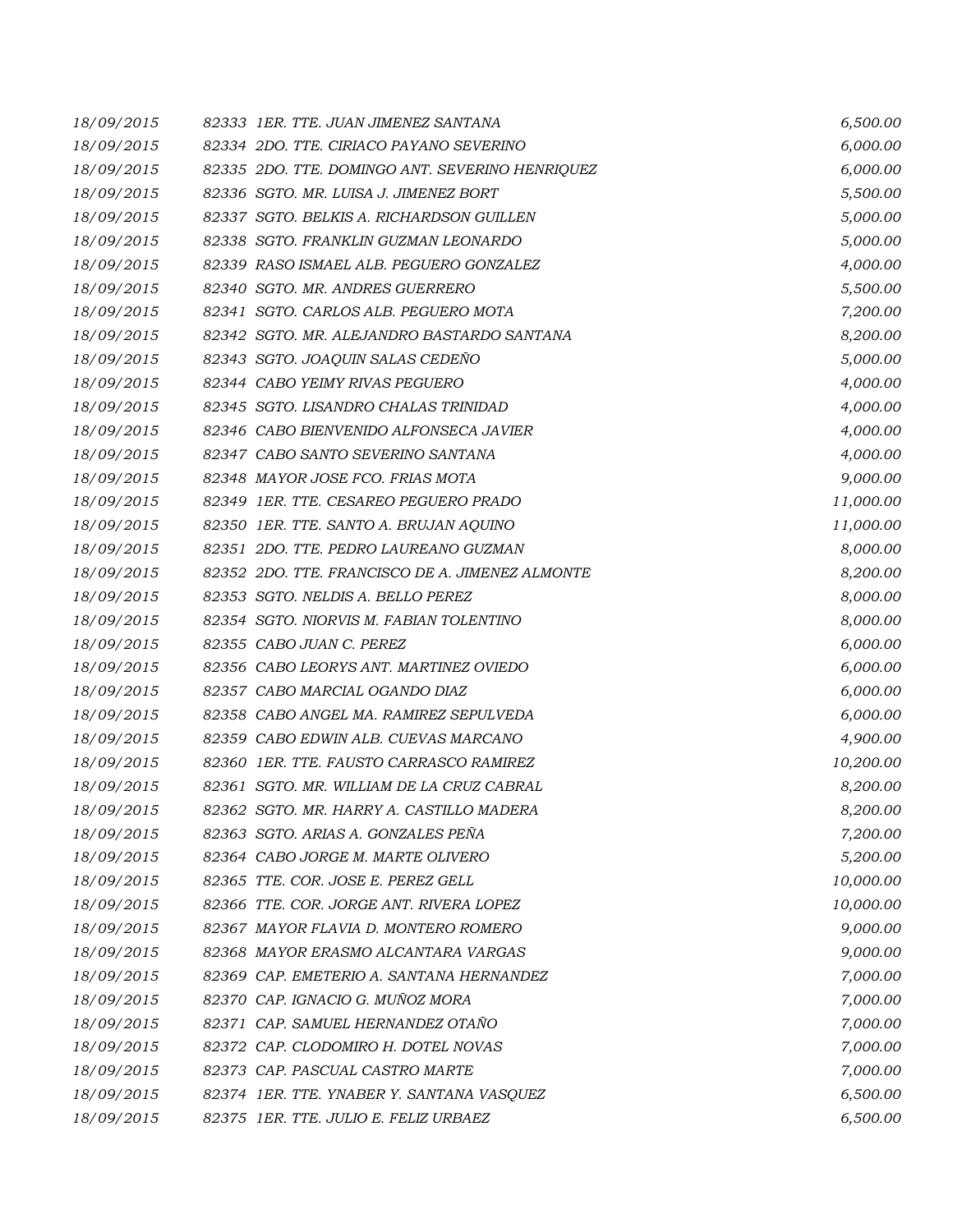| 18/09/2015 | 82376 1ER. TTE. FELICIA CONRADO JIMENEZ      | 6,500.00  |
|------------|----------------------------------------------|-----------|
| 18/09/2015 | 82377 1ER. TTE. ADOLFO CARRASCO FELIZ        | 6,500.00  |
| 18/09/2015 | 82378 1ER. TTE. LORENZO REYES DE LEON        | 6,500.00  |
| 18/09/2015 | 82379 IER. TTE. GUERLIN PLASENCIA GENAO      | 6,500.00  |
| 18/09/2015 | 82380 2DO. TTE, FLERIDA A. GARCIA NICOLAS    | 6,000.00  |
| 18/09/2015 | 82381 ALFEREZ DE FRAGATA NILO PUJOLS GARCIA  | 6,000.00  |
| 18/09/2015 | 82382 2DO. TTE. JOSE S. MOREL DE LA CRUZ     | 6,000.00  |
| 18/09/2015 | 82383 SGTO. MR. HENRY SOSA GOMEZ             | 5,500.00  |
| 18/09/2015 | 82384 SGTO. MR. LUCIANO SANTOS               | 5,500.00  |
| 18/09/2015 | 82385 SGTO. MERCEDES M. LECLER GARCIA        | 5,000.00  |
| 18/09/2015 | 82386 SGTO. CIRUANEL RAMIREZ ALCANTARA       | 5,000.00  |
| 18/09/2015 | 82387 CABO NANCY SUSANA HERNANDEZ CASADO     | 4,000.00  |
| 18/09/2015 | 82388 CABO FEDERICO HERNANDEZ BERROA         | 4,000.00  |
| 18/09/2015 | 82389 RASO EDWIN C. BALBUENA MALDONADO       | 4,000.00  |
| 18/09/2015 | 82390 CABO GLADYS SANTANA HERNANDEZ          | 4,000.00  |
| 18/09/2015 | 82391 RASO MELISA REYES                      | 4,000.00  |
| 18/09/2015 | 82392 CABO CHARLES L. FERRERA VASQUEZ        | 6,800.00  |
| 18/09/2015 | 82393 CABO ESMARLIN N. FERNANDEZ ZAPEY       | 6,400.00  |
| 18/09/2015 | 82394 1ER. TTE. DOMINGO M. REYES RODRIGUEZ   | 10,200.00 |
| 18/09/2015 | 82395 2DO. TTE. NAZARIO MOLINA RODRIGUEZ     | 6,000.00  |
| 18/09/2015 | 82396 2DO. TTE. MANUEL DE LOS R DOTEL MATOS  | 9,200.00  |
| 18/09/2015 | 82397 2DO. TTE. SILVESTRE PEÑA GOMEZ         | 10,000.00 |
| 18/09/2015 | 82398 2DO. TTE. FRANCISCO ROA GONZALEZ       | 6,000.00  |
| 18/09/2015 | 82399 2DO. TTE. ABRAHAN D. FELIZ FELIZ       | 10,000.00 |
| 18/09/2015 | 82400 CABO OLIVIO SENA FERRERAS              | 6,000.00  |
| 18/09/2015 | 82401 RASO JOSE V. MATEO DE LA CRUZ          | 5,200.00  |
| 18/09/2015 | 82402 RASO MABEL P. SANCHEZ LOPEZ            | 4,000.00  |
| 18/09/2015 | 82403 MAYOR NATANAEL ARIAS DOMINGUEZ         | 8,828.04  |
| 18/09/2015 | 82404 CABO ALFI A. URIBE EMILIANO            | 4,000.00  |
| 18/09/2015 | 82405 CABO ARIEL SANCHEZ DE OLEO             | 4,000.00  |
| 18/09/2015 | 82406 SGTO. CIRILO DE JESUS PASCUAL          | 7,200.00  |
| 18/09/2015 | 82407 IER. TTE. DANIELA ALT. LOPEZ MIRABAL   | 6,000.00  |
| 18/09/2015 | 82408 RASO JOSE A. SUAZO PEREZ               | 5,200.00  |
| 18/09/2015 | 82409 SGTO. MR. UPIANO ANT. GOMEZ LUZON      | 5,500.00  |
| 18/09/2015 | 82410 SGTO. MR. ANA I. FERMIN PEÑA           | 5,500.00  |
| 18/09/2015 | 82411 CABO BRUNO LORENZO JIMENEZ             | 4,000.00  |
| 18/09/2015 | 82412 IER. TTE, AURA C. HERASME TEJEDA       | 6,500.00  |
| 18/09/2015 | 82413 SGTO. MR. ROBERTO QUEZADA SANCHEZ      | 5,500.00  |
| 18/09/2015 | 82414 1ER. TTE. DOMINGO NUEZ GUZMAN          | 6,500.00  |
| 18/09/2015 | 82415 CAP. LUIS E. ARIAS BETHANCOURT         | 6,500.00  |
| 18/09/2015 | 82416 SGTO. MR. CARMEN VALENZA               | 5,500.00  |
| 18/09/2015 | 82417 SGTO. MR. HECTOR ML. ALCANTARA JIMENEZ | 5,500.00  |
| 18/09/2015 | 82418 ALF. DE NAVIO FRANKLIN HERASME         | 6,500.00  |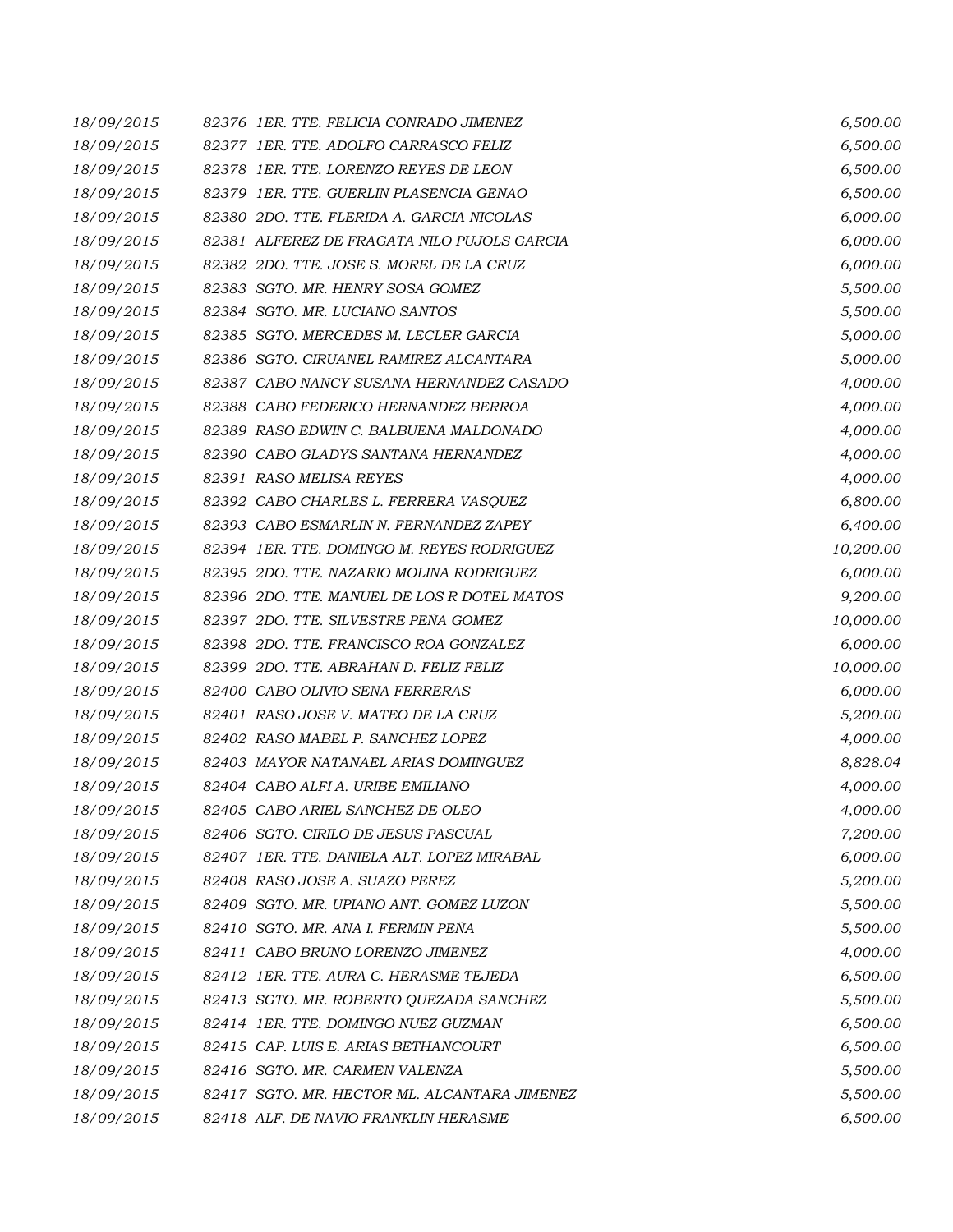| 18/09/2015 | 82419 MAYOR EDUARD O. MENDEZ VOLQUEZ            | 6,500.00  |
|------------|-------------------------------------------------|-----------|
| 18/09/2015 | 82420 2DO. TTE. ENEROLIZA RUIZ                  | 6,000.00  |
| 18/09/2015 | 82421 SGTO. MAGALY ALT. TEJADA BRITO            | 5,000.00  |
| 18/09/2015 | 82422 SGTO. JOSE GUZMAN RODRIGUEZ               | 5,000.00  |
| 18/09/2015 | 82423 MARINERO BERNARDO ANT. PEREZ LOPEZ        | 4,000.00  |
| 18/09/2015 | 82424 CABO ROBERTO JS. FLORES BALS              | 4,000.00  |
| 18/09/2015 | 82425 CABO JOSE L. SEGURA ALCANTARA             | 4,000.00  |
| 18/09/2015 | 82426 1ER. TTE. MILAGROS ESPINOSA MONTERO       | 6,500.00  |
| 18/09/2015 | 82427 SGTO. SANTO B. BERAS BAUTISTA             | 7,200.00  |
| 18/09/2015 | 82428 TTE. COR. OCTAVIO ROMERO ENCARNACION      | 10,000.00 |
| 18/09/2015 | 82429 TTE. COR. MELIDO AMPARO ESPIRITU          | 9,360.00  |
| 18/09/2015 | 82430 CAP. RAMON ANT. PEREZ MENDEZ              | 7,000.00  |
| 18/09/2015 | 82431 2DO. TTE. BOLIVAR DUARTE ROSARIO          | 6,000.00  |
| 18/09/2015 | 82432 1ER. TTE. MANUEL BASILIO                  | 6,000.00  |
| 18/09/2015 | 82433 SGTO. JUAN ML. ROMAN MERCADO              | 8,000.00  |
| 18/09/2015 | 82434 SGTO. RAMON C. PAULINO OTAÑE              | 8,000.00  |
| 18/09/2015 | 82435 CABO FELIX MUESES NUÑEZ                   | 6,000.00  |
| 18/09/2015 | 82436 SGTO. MR. LUIS A. OGANDO RUBIO            | 4,000.00  |
| 18/09/2015 | 82437 SGTO. MR. ALLEN V. MARQUEZ GARCIA         | 9,000.00  |
| 18/09/2015 | 82438 SGTO. ELEONARDO REGALADO SERRANO          | 5,000.00  |
| 18/09/2015 | 82439 SGTO. MR. DOMINGUITO GREGORIO MARTINEZ    | 5,500.00  |
| 18/09/2015 | 82440 TTE. COR. RIGOBERTO A. ORTIZ MORONTA      | 10,000.00 |
| 18/09/2015 | 82441 IER. TTE. ROBERTO M. HENRIQUEZ ROSA       | 6,500.00  |
| 18/09/2015 | 82442 SGTO. DANY F. CAMPUSANO VALDEZ            | 5,000.00  |
| 18/09/2015 | 82443 SGTO. KELVIN PANIAGUA DE LOS SANTOS       | 5,000.00  |
| 18/09/2015 | 82444 SGTO. GLENNY K. RODRIGUEZ ALVAREZ         | 5,000.00  |
| 18/09/2015 | 82445 RASO LUISA MA. LEDESMA                    | 4,000.00  |
| 18/09/2015 | 82446 SGTO. MR. JULIO L. CRUZ                   | 8,200.00  |
| 18/09/2015 | 82447 2DO. TTE. SANTO A. LARA                   | 8,900.00  |
| 18/09/2015 | 82448 SGTO. MARIBEL PAULINO MINAYA              | 5,000.00  |
| 18/09/2015 | 82449 RASO GEORGINA CASTILLO OZUNA              | 4,000.00  |
| 18/09/2015 | 82450 RASO WINSTON A. ACOSTA URBINO             | 4,000.00  |
| 18/09/2015 | 82451 2DO. TTE, FRANCISCO ANT, HERNANDEZ JAVIER | 6,000.00  |
| 18/09/2015 | 82452 SGTO. MR. CONFESOR BERROA DE LOS SANTOS   | 5,500.00  |
| 18/09/2015 | 82453 SGTO. FREMIS DE LEON ALCANTARA            | 5,000.00  |
| 18/09/2015 | 82454 CABO AGUSTIN DE LOS SANTOS ADON           | 4,900.00  |
| 18/09/2015 | 82455 SGTO. JUAN R. ROSARIO VASQUEZ             | 5,000.00  |
| 18/09/2015 | 82456 SGTO. ANDRES C. FIGUEROA AQUINO           | 5,000.00  |
| 18/09/2015 | 82457 RASO MANUEL ANT. MEJIA PEÑA               | 4,000.00  |
| 18/09/2015 | 82458 2DO. TTE. ANGEL DE LOS SANTOS DE LA ROSA  | 6,000.00  |
| 18/09/2015 | 82459 IER. TTE. MODESTO DE LEON BELLO           | 6,500.00  |
| 18/09/2015 | 82460 SGTO. MR. LUIS D. REYES PEÑA              | 8,200.00  |
| 18/09/2015 | 82461 2DO. TTE. JOEL E. LOPEZ FELIZ             | 9,200.00  |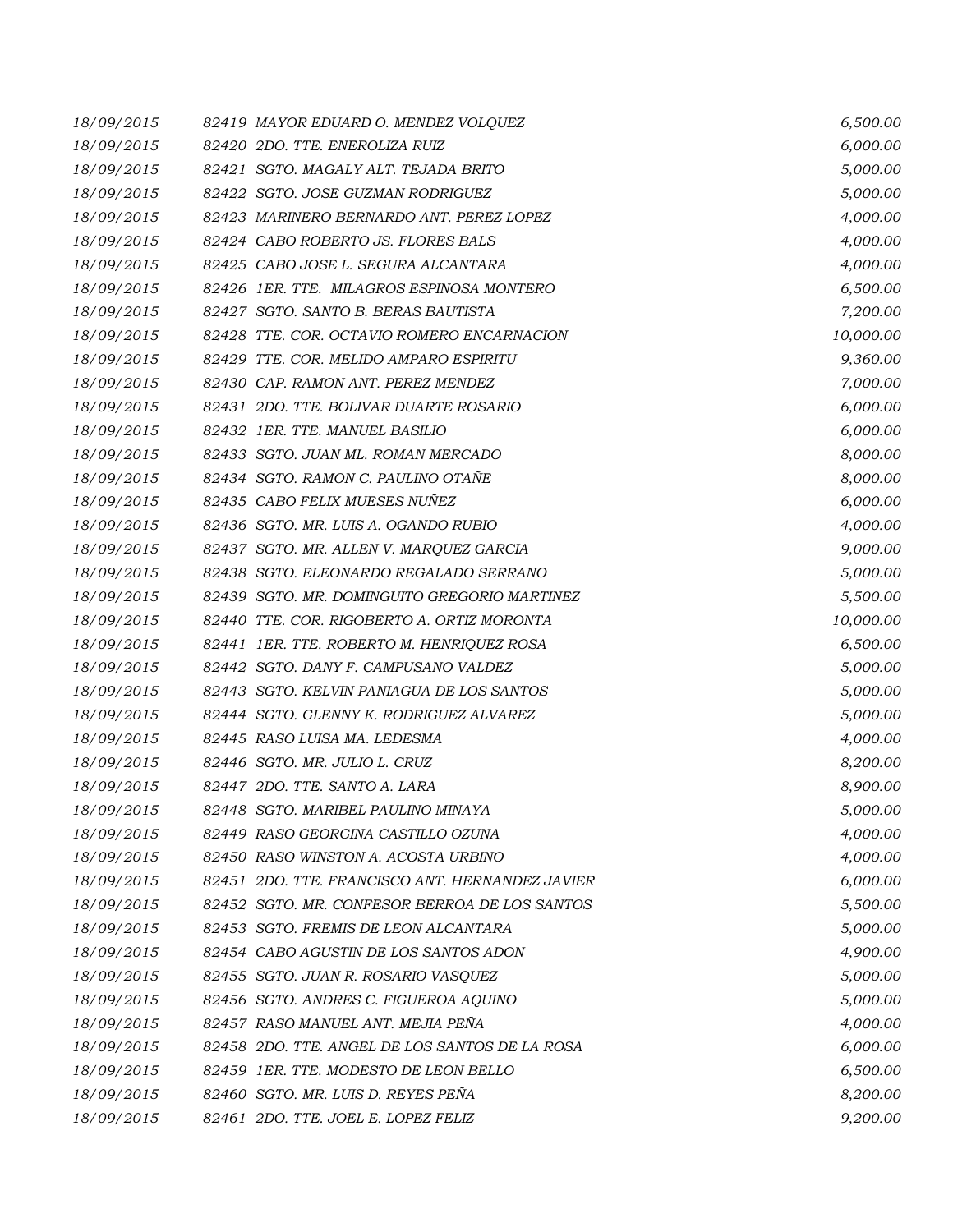| 18/09/2015 | 82462 MAYOR JOSE D. DELGADO MONEGRO        | 13,000.00  |
|------------|--------------------------------------------|------------|
| 18/09/2015 | 82463 MAYOR ANGEL A. MICELI CALDERON       | 9,000.00   |
| 18/09/2015 | 82464 CAP. JORGE L. VARGAS MEJIA           | 6,500.00   |
| 18/09/2015 | 82465 SGTO. MR. JOSE M. BELLIARD DISLA     | 5,500.00   |
| 18/09/2015 | 82466 SGTO. MR. DANIEL ANT. VERAS GERMOSEN | 5,500.00   |
| 18/09/2015 | 82467 SGTO. FELIPE S. FRANCISCO POLANCO    | 5,000.00   |
| 18/09/2015 | 82468 SGTO. JOSE A. SANCHEZ SANCHEZ        | 5,000.00   |
| 18/09/2015 | 82469 CABO JUAN A. NOVAS HERASME           | 4,000.00   |
| 18/09/2015 | 82470 RASO YEFRICA MA. HIDALGO MARTINEZ    | 4,000.00   |
| 18/09/2015 | 82471 RASO ELIZABETH METIVIER MARTINEZ     | 4,000.00   |
| 18/09/2015 | 82472 RASO JULIO C. SOLANO PEÑA            | 4,000.00   |
| 18/09/2015 | 82473 CABO MODESTO V. VALENZUELA LUGO      | 4,900.00   |
| 18/09/2015 | 82474 2DO. TTE. JOSE LUIS CRUZ JORGE       | 9,200.00   |
| 18/09/2015 | 82475 SGTO. MIGUEL SILVERIO MARIA          | 5,000.00   |
| 18/09/2015 | 82476 CABO HECTOR CALDERON CAPELLAN        | 4,000.00   |
| 18/09/2015 | 82477 CABO MODESTO V. VALENZUELA LUGO      | 4,900.00   |
| 23/09/2015 | 82478 REINA TERESA RONDON                  | 111,340.11 |
| 23/09/2015 | 82479 CONSEJO DEL PODER JUDICIAL           | 9,351.00   |
| 23/09/2015 | 82480 CONSEJO DEL PODER JUDICIAL           | 2,800.00   |
| 23/09/2015 | 82481 RAINEL D. JIMENEZ CASTILLO           | 14,018.76  |
| 23/09/2015 | 82482 MIGUEL E. PEÑALO MARTE               | 11,492.37  |
| 23/09/2015 | 82483 ISABEL A. BRITO MOREL                | 13,082.51  |
| 23/09/2015 | 82484 JAHAIRA I. HERNANDEZ ACOSTA          | 20,572.52  |
| 23/09/2015 | 82485 NELSIDA COLON HOLGUIN                | 7,465.01   |
| 23/09/2015 | 82486 LEIDY D. SANTANA ALCANTARA           | 39,862.96  |
| 23/09/2015 | 82487 ISAURA MORONTA MARTINEZ              | 9,188.90   |
| 23/09/2015 | 82488 CONFESORA ANGOMAS CASTILLO           | 6,436.36   |
| 23/09/2015 | 82489 JOSUE DE LEON FELIZ                  | 9,324.40   |
| 23/09/2015 | 82490 ESTHER CAMINERO                      | 10,972.24  |
| 23/09/2015 | 82491 TOMAS JR. LANTIGUA BERROA            | 14,018.76  |
| 23/09/2015 | 82492 NATHAN Y. DE JESUS CABRERA           | 7,318.15   |
| 23/09/2015 | 82493 ROCELINA DE JESUS REYNA              | 6,436.36   |
| 23/09/2015 | 82494 CONSEJO DEL PODER JUDICIAL           | 3,613.40   |
| 23/09/2015 | 82495 INSTITUTO DE AUXILIOS Y VIVIENDAS    | 325.00     |
| 23/09/2015 | 82496 FONDO DE PENSIONES Y JUBILACIONES    | 5,383.95   |
| 23/09/2015 | 82497 IER. TTE. NAPOLES O. MEJIA MORDAN    | 6,750.00   |
| 23/09/2015 | 82498 SGTO. FELIX J. PUELLO JIMENEZ        | 4,500.00   |
| 23/09/2015 | 82499 MAYOR DAMIAN F. MORA                 | 16,200.00  |
| 23/09/2015 | 82500 CAP. LUCILO PEÑA PASCUAL             | 5,850.00   |
| 23/09/2015 | 82501 SGTO. MR. ORLANDO ROMERO             | 4,950.00   |
| 23/09/2015 | 82502 CABO HENRRY J. RAMIREZ DE OLEO       | 3,600.00   |
| 23/09/2015 | 82503 MAYOR EDUARDO DEL ROSARIO RONDON     | 5,850.00   |
| 23/09/2015 | 82504 2DO. TTE. EINTEN HERNANDEZ           | 5,400.00   |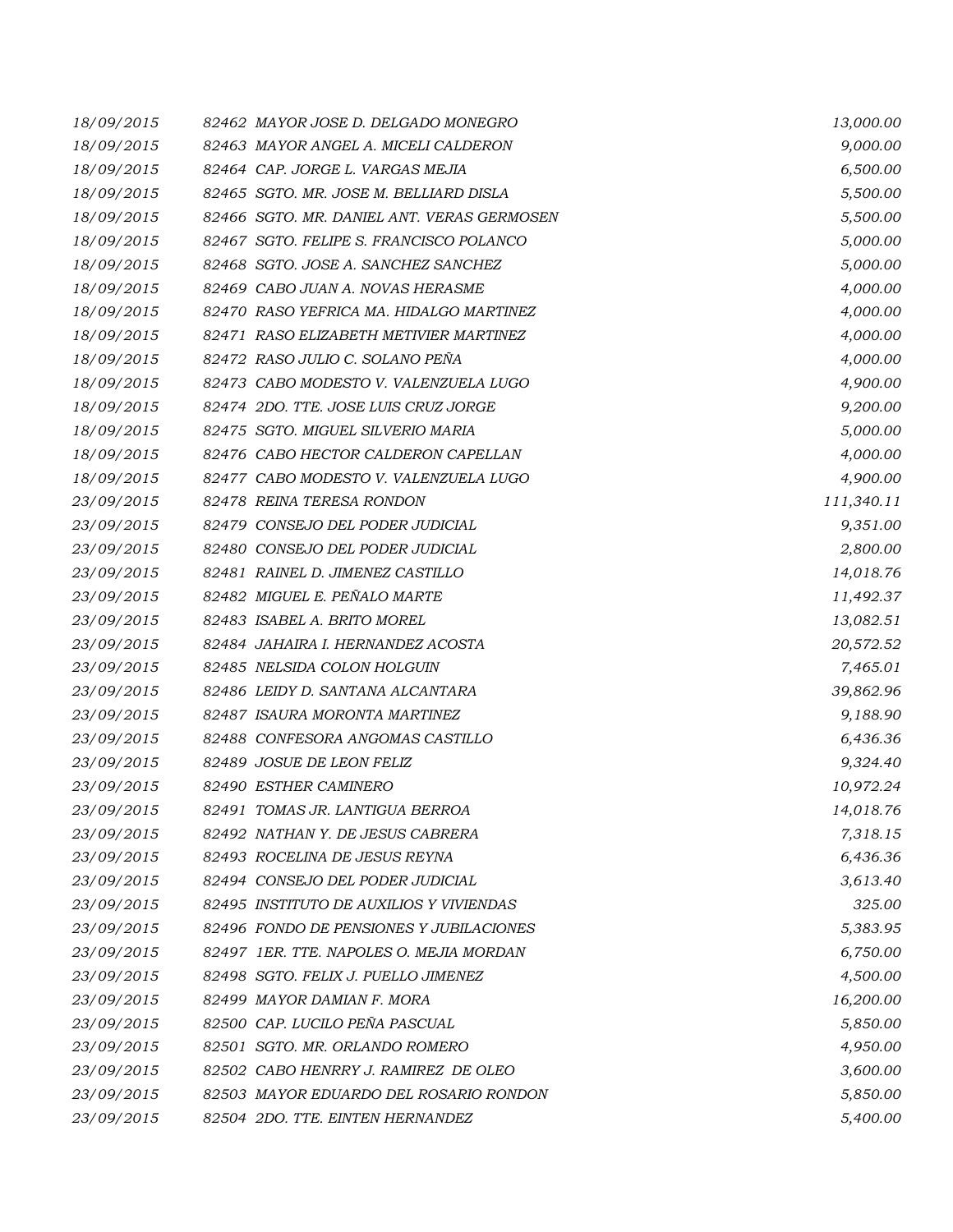| 23/09/2015 | 82505 SGTO. MARIA L. ADAMES MARTE          | 4,500.00   |
|------------|--------------------------------------------|------------|
| 23/09/2015 | 82506 CABO SANTA M. HENRIQUEZ PASCUAL      | 3,600.00   |
| 23/09/2015 | 82507 SGTO. MR. ANTONIO DE LA ROSA RAMIREZ | 4,950.00   |
| 23/09/2015 | 82508 SGTO. HILARIO AMPARO REYES           | 4,500.00   |
| 23/09/2015 | 82509 2DO. TTE, ALEJANDRO FORTUNATO ARIAS  | 5,400.00   |
| 25/09/2015 | 82510 CONSEJO DEL PODER JUDICIAL           | 800.00     |
| 25/09/2015 | 82511 CONSEJO DEL PODER JUDICIAL           | 4,900.00   |
| 25/09/2015 | 82512 CONSEJO DEL PODER JUDICIAL           | 1,617.00   |
| 25/09/2015 | 82513 INSTITUTO DE AUXILIOS Y VIVIENDAS    | 250.00     |
| 25/09/2015 | 82514 FONDO DE PENSIONES Y JUBILACIONES    | 94,905.52  |
| 25/09/2015 | 82515 CONSEJO DEL PODER JUDICIAL           | 98,177.68  |
| 25/09/2015 | 82516 COOPNASEJU                           | 131,110.56 |
| 25/09/2015 | 82517 COOPNASEJU                           | 84,525.00  |
| 25/09/2015 | 82518 INSTITUTO NACIONAL DE LA VIVIENDA    | 35.47      |
| 25/09/2015 | 82519 LIGA DE SOFTBALL                     | 100.00     |
| 25/09/2015 | 82520 CONSEJO DEL PODER JUDICIAL           | 737.00     |
| 25/09/2015 | 82521 CONSEJO DEL PODER JUDICIAL           | 55,744.30  |
| 28/09/2015 | 82522 TIRSO J. JIMENEZ CABRERA             | 14,556.89  |
| 28/09/2015 | 82523 KIRSYS C. CATALINO MEJIA             | 26,920.68  |
| 28/09/2015 | 82524 SAN E. SANCHEZ                       | 1,540.42   |
| 28/09/2015 | 82525 ALAN R. ENCARNACION RAMON            | 1,540.42   |
| 28/09/2015 | 82526 CESAR A. CABRAL FELIZ                | 3,080.82   |
| 28/09/2015 | 82527 JEAN C. FERNANDEZ MENDOZA            | 3,465.92   |
| 28/09/2015 | 82528 LUIS N. GOMEZ GIL                    | 51,678.00  |
| 28/09/2015 | 82529 BARBARA ALT. LOPEZ JIMENEZ           | 22,433.90  |
| 28/09/2015 | 82530 LIDIA A. PUIG FRANCISCO              | 58,328.14  |
| 28/09/2015 | 82531 JUAN ANT. REYES UREÑA                | 85,248.82  |
| 28/09/2015 | 82532 TOMASINA M. ALMONTE ALMONTE          | 53,841.36  |
| 28/09/2015 | 82533 LUCIA DEL C. RODRIGUEZ PERALTA       | 40,986.00  |
| 28/09/2015 | 82534 ELLIN J. CORDERO TEJADA              | 38,137.63  |
| 28/09/2015 | 82535 VIDAL A. TORIBIO CRUZ                | 145,820.38 |
| 28/09/2015 | 82536 BERTA G. DE LOS M. GOMEZ GIL         | 140,778.00 |
| 28/09/2015 | 82537 MARIA M. TEJADA DE LEON              | 13,460.35  |
| 28/09/2015 | 82538 CANDIDA OLIVO                        | 20,190.51  |
| 28/09/2015 | 82539 ELIZABETH MARTE LIRIO                | 4,486.78   |
| 28/09/2015 | 82540 ANA R. DE LEON GUZMAN                | 53,460.00  |
| 28/09/2015 | 82541 JINNA M. GOMEZ SANCHEZ               | 2,243.39   |
| 28/09/2015 | 82542 LORENZO A. VARGAS CRUZ               | 5,807.39   |
| 28/09/2015 | 82543 ISAAC M. ESPINOSA GARCIA             | 9,242.46   |
| 28/09/2015 | 82544 ANA D. ALMANZAR CORONADO             | 11,216.95  |
| 28/09/2015 | 82545 MODESTO R. CAMACHO SANTANA           | 47,111.19  |
| 28/09/2015 | 82546 MILTON C. MONTES POLANCO             | 24,677.29  |
| 28/09/2015 | 82547 ROSA M. ALMONTE FRANCISCO            | 53,460.00  |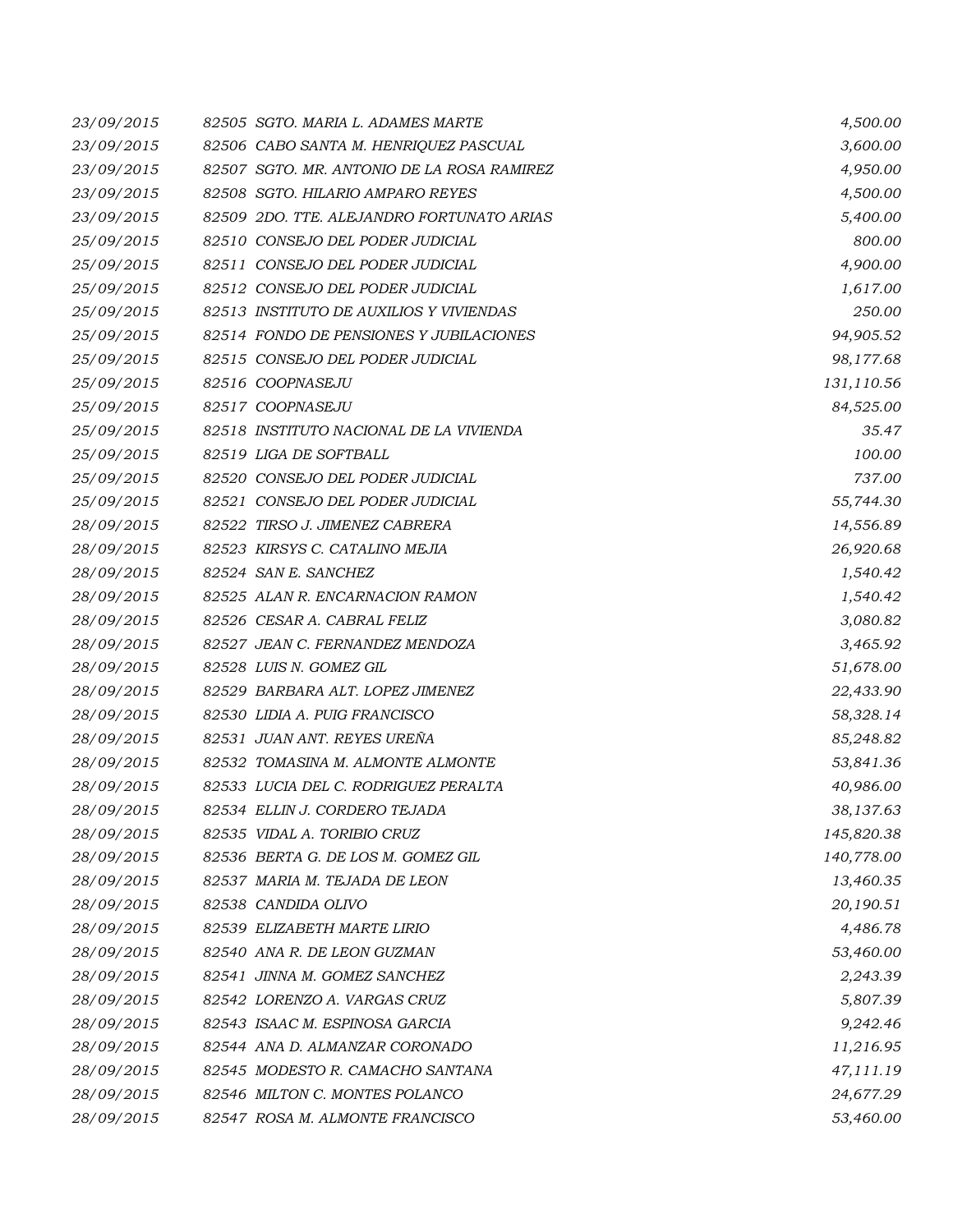| 28/09/2015 | 82548 BEATO A. SANTANA TEJADA           | 5,807.39   |
|------------|-----------------------------------------|------------|
| 28/09/2015 | 82549 ABEL ANT. SIERRA RONDON           | 6,730.17   |
| 28/09/2015 | 82550 BERNARDINA PEÑA JIMENEZ           | 158,598.00 |
| 28/09/2015 | 82551 ELIZABETH E. GONZALEZ ALEJO       | 2,243.39   |
| 28/09/2015 | 82552 HILARIA ALT. PERALTA JIMENEZ      | 53,460.00  |
| 28/09/2015 | 82553 GRISELDA R. SALAZAR TAVERAS       | 41,574.51  |
| 28/09/2015 | 82554 ADALGISA M. TEJADA DE AZA         | 30,294.00  |
| 28/09/2015 | 82555 MARIELA ANT. THEN ANTIGUA         | 2,243.39   |
| 28/09/2015 | 82556 JOSEFINA COMPRES SANTANA          | 4,486.78   |
| 28/09/2015 | 82557 ALBANIA ALT. CONTRERAS SANCHEZ    | 4,486.78   |
| 28/09/2015 | 82558 ALEJANDRA IDELFONSO PEREZ         | 9,242.46   |
| 28/09/2015 | 82559 JOSE F. THEN REINOSO              | 53,460.00  |
| 28/09/2015 | 82560 LUZ A. ALMONTE PEREZ              | 30,421.12  |
| 28/09/2015 | 82561 LORENZO FLORIMON ESPINAL          | 15,703.73  |
| 28/09/2015 | 82562 MAYRA J. DE LA CRUZ LORA          | 158,598.00 |
| 28/09/2015 | 82563 PABLO ALCALA JAZMIN               | 8,471.46   |
| 28/09/2015 | 82564 FRANCISCO TORRES DE LA CRUZ       | 109,003.35 |
| 28/09/2015 | 82565 FRANCISCO ALB. ANTIGUA PORTUHONDO | 99,792.00  |
| 28/09/2015 | 82566 RAYSA M. URBAEZ RUBIO             | 28,512.00  |
| 28/09/2015 | 82567 MANUEL GUEVARA FERRERAS           | 31,407.47  |
| 28/09/2015 | 82568 ZOBEIDA MATEO                     | 65,058.33  |
| 28/09/2015 | 82569 GUSTAVO A. RUIZ FELIZ             | 14,556.89  |
| 28/09/2015 | 82570 FRANKLYN A. CUEVAS CARRASCO       | 26,920.68  |
| 28/09/2015 | 82571 ROSA V. GUEVARA MEDINA            | 20,190.51  |
| 28/09/2015 | 82572 ALFREDO GONZALEZ SANCHEZ          | 5,346.00   |
| 28/09/2015 | 82573 EUDOCIO FERRERAS MEDINA           | 37,612.68  |
| 28/09/2015 | 82574 EDIS Y. RODRIGUEZ MUÑOZ           | 26,920.68  |
| 28/09/2015 | 82575 DEISDANIA R. BELTRE BELTRE        | 40,381.03  |
| 28/09/2015 | 82576 MIGUEL VALDEZ PEREZ               | 37,612.68  |
| 28/09/2015 | 82577 CLARO TRINIDAD SANTANA            | 11,216.95  |
| 28/09/2015 | 82578 MANUEL ALB. PEREZ GELL            | 56,084.75  |
| 28/09/2015 | 82579 MIGUEL A. PEREZ MENDEZ            | 38,074.07  |
| 28/09/2015 | 82580 LIBIS M. MEREJO PEREZ             | 26,920.68  |
| 28/09/2015 | 82581 EDGAR E. PIÑA MATEO               | 2,243.39   |
| 28/09/2015 | 82582 ISABEL A. CARABALLO ALCANTARA     | 96,465.80  |
| 28/09/2015 | 82583 MELANIO MATOS JIMENEZ             | 20,190.51  |
| 28/09/2015 | 82584 JOSELYN A. MATEO SALCIE           | 67,301.72  |
| 28/09/2015 | 82585 MARIANA CANELA PEREZ              | 53,460.00  |
| 28/09/2015 | 82586 JUANA M. CONCEPCION MORETA        | 2,243.39   |
| 28/09/2015 | 82587 LUIS CASTILLO CABRAL              | 4,486.78   |
| 28/09/2015 | 82588 WILFREDO ENCARNACION JIMENEZ      | 6,730.17   |
| 28/09/2015 | 82589 VALDEMIRA BAUTISTA LEBRON         | 2,243.39   |
| 28/09/2015 | 82590 SERVIO ANT. MONTILLA MONTILLA     | 69,545.11  |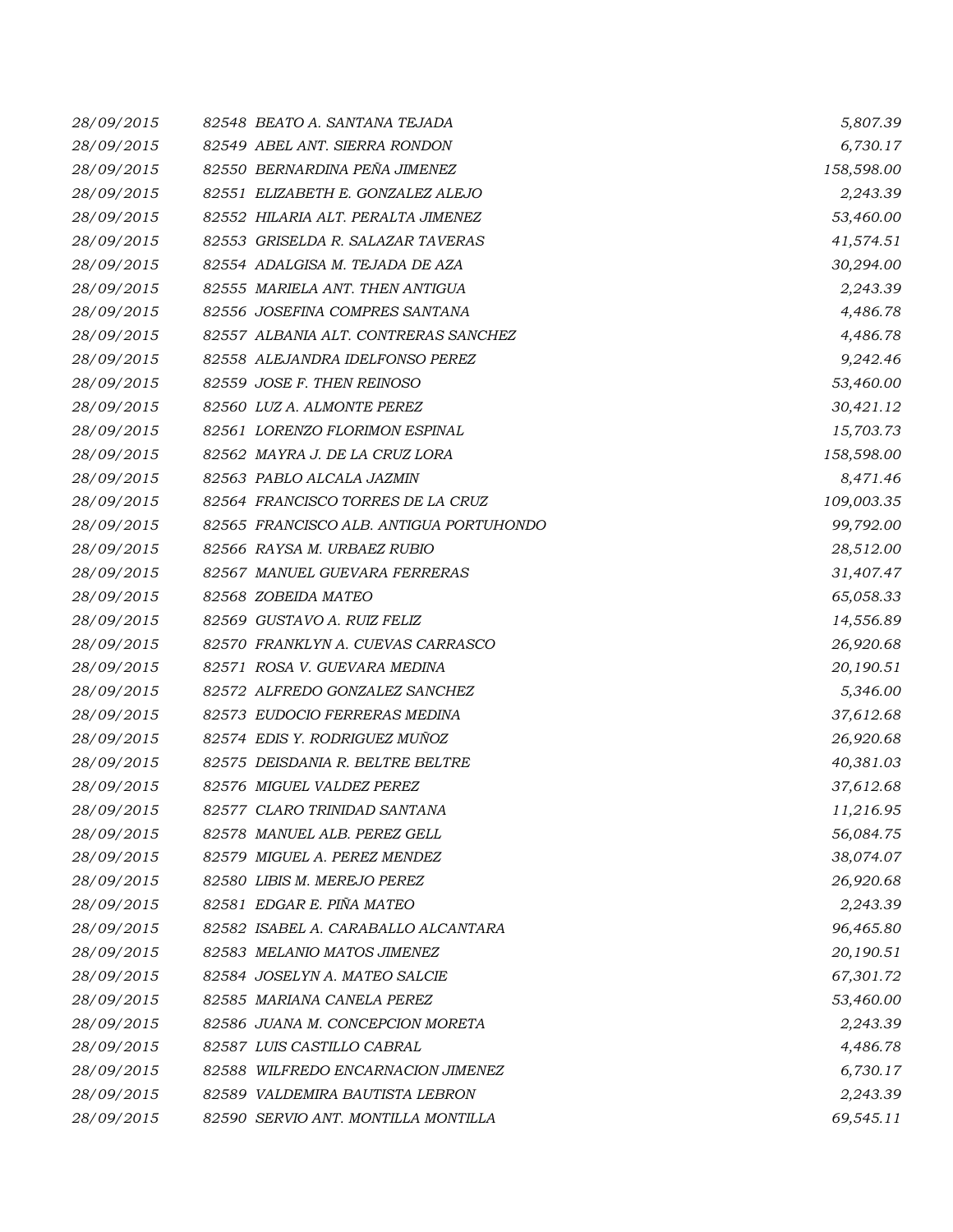| 28/09/2015 | 82591 ANDERSON ADAMES BAUTISTA         | 22,433.90 |
|------------|----------------------------------------|-----------|
| 28/09/2015 | 82592 DOMINGA T. MORILLO MONTERO       | 31,407.46 |
| 28/09/2015 | 82593 JAVIERCA ANT. GOMEZ              | 46,332.00 |
| 28/09/2015 | 82594 JACKELINE DE JS. TORIBIO FORTUNA | 24,677.29 |
| 28/09/2015 | 82595 BRUNILDA FORTUNA RUBEN           | 44,867.80 |
| 28/09/2015 | 82596 ANA A. HENRIQUEZ GUZMAN          | 26,920.68 |
| 28/09/2015 | 82597 ALIRO DE JS. RODRIGUEZ VELAZQUEZ | 4,486.78  |
| 28/09/2015 | 82598 HIPOLITO CANDELARIO CASTILLO     | 6,730.17  |
| 28/09/2015 | 82599 JOHNNY F. PEREZ RODRIGUEZ        | 4,486.78  |
| 28/09/2015 | 82600 FRANCY R. DE LA ROSA ROMERO      | 2,243.39  |
| 28/09/2015 | 82601 FRANCISCO JIMENEZ RODRIGUEZ      | 2,243.39  |
| 28/09/2015 | 82602 NORA E. DE LOS SANTOS ALCANTARA  | 2,243.39  |
| 28/09/2015 | 82603 JANEYSI ACEVEDO GARABITO         | 4,486.78  |
| 28/09/2015 | 82604 GRISELDA RODRIGUEZ REYES         | 11,216.95 |
| 28/09/2015 | 82605 JUAN E. BRITO BENITEZ            | 2,243.39  |
| 28/09/2015 | 82606 BERNICE E. DOTEL VERAS           | 2,243.39  |
| 28/09/2015 | 82607 YADIRIS A. ROA                   | 2,243.39  |
| 28/09/2015 | 82608 FRINE A. RIVERA SANTANA          | 4,486.78  |
| 28/09/2015 | 82609 RAFAEL D. MEJIA MEDINA           | 4,486.78  |
| 28/09/2015 | 82610 CARMENNELIA BELTRE DIAZ          | 22,433.90 |
| 28/09/2015 | 82611 MANUELICA MEDINA BELTRE          | 2,243.39  |
| 28/09/2015 | 82612 SONIA DE LOS A. RUIZ MATOS       | 4,486.78  |
| 28/09/2015 | 82613 JEANNERET DEL C. DIAZ PRESINAL   | 6,730.17  |
| 28/09/2015 | 82614 JOSE M. DE LA ROSA               | 2,243.39  |
| 28/09/2015 | 82615 ZOILA A. RAMIREZ CASTILLO        | 11,216.95 |
| 28/09/2015 | 82616 JOSE R. TAMAREZ BATISTA          | 1,782.00  |
| 28/09/2015 | 82617 MARIA L. GUZMAN OROZCO           | 4,486.78  |
| 28/09/2015 | 82618 RAFAEL B. SOTO SEPULVEDA         | 15,703.73 |
| 28/09/2015 | 82619 LAURA M. MONTERO LARA            | 6,931.85  |
| 28/09/2015 | 82620 CARMEN M. HOLGUIN PEÑA           | 2,243.39  |
| 28/09/2015 | 82621 ANTIGUA MARIA DE LEON            | 23,754.51 |
| 28/09/2015 | 82622 JOSE BDO. MERCEDES PEÑA          | 2,243.39  |
| 28/09/2015 | 82623 CRUZ MA. DE LOS SANTOS           | 2,243.39  |
| 28/09/2015 | 82624 MEDARDO ANT. RINCON MARTINEZ     | 4,025.39  |
| 28/09/2015 | 82625 JOSE A. REYES MEJIA              | 6,730.17  |
| 28/09/2015 | 82626 DOMINGO ANT. GUERRERO CALDERON   | 2,243.39  |
| 28/09/2015 | 82627 MODESTO BIGAY BERNARDINO         | 2,243.39  |
| 28/09/2015 | 82628 ANDRES DIAZ DEL ROSARIO          | 6,730.17  |
| 28/09/2015 | 82629 MAXIMILIANO PEGUERO DE AZA       | 78,518.66 |
| 28/09/2015 | 82630 ARANIBAL MANZANO ZAPATA          | 49,354.58 |
| 28/09/2015 | 82631 MARIA I. BONE CRUZ               | 2,243.39  |
| 28/09/2015 | 82632 CRISEIDY P. MEJIA RIJO           | 9,682.58  |
| 28/09/2015 | 82633 MARIAN E. CARPIO PIMENTEL        | 18,925.05 |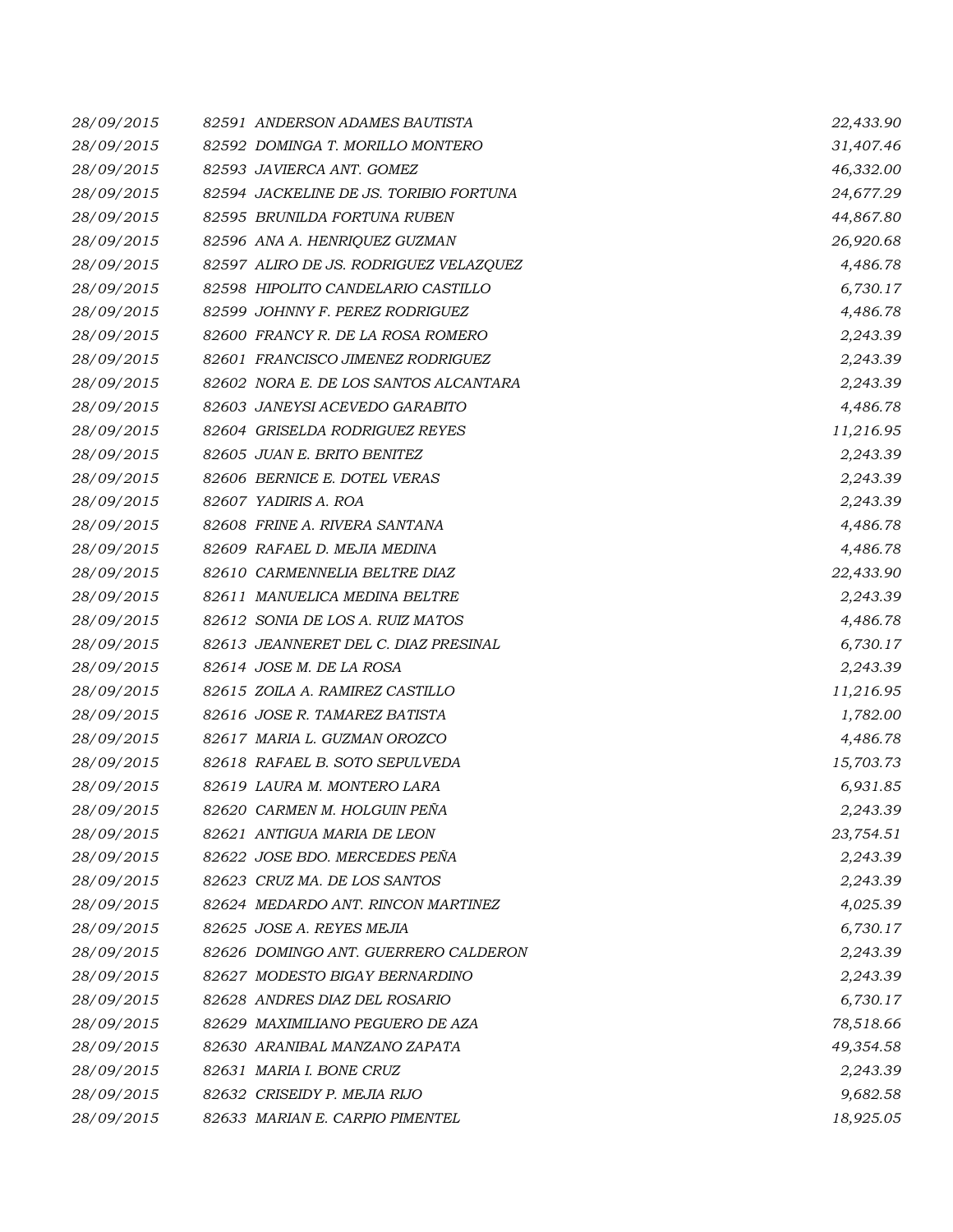| 28/09/2015 | 82634 YVERKA MA. MERCEDES DONASTORG      | 4,486.78  |
|------------|------------------------------------------|-----------|
| 28/09/2015 | 82635 YOKARY I. GAUTREAUX DE LA CRUZ     | 11,216.95 |
| 28/09/2015 | 82636 ROSA H. NUÑEZ MERCEDES             | 76,275.32 |
| 28/09/2015 | 82637 OFELIA ALCANTARA GARCIA            | 17,947.14 |
| 28/09/2015 | 82638 PEDRO P. GARCIA VASQUEZ            | 38,137.67 |
| 28/09/2015 | 82639 OSCAR MOQUETE CUEVAS               | 4,486.78  |
| 28/09/2015 | 82640 MARITZA DEL C. GARCIA GOMEZ        | 56,084.79 |
| 28/09/2015 | 82641 ROBERT H. MEDRANO NOVAS            | 11,216.95 |
| 28/09/2015 | 82642 RAUL ROSARIO HERNANDEZ             | 6,730.17  |
| 28/09/2015 | 82643 CARMEN CRUZ                        | 8,973.56  |
| 28/09/2015 | 82644 MELVIN A. GARO DIAZ                | 6,730.17  |
| 28/09/2015 | 82645 MARGARITA DE LOS S. REYES PAULINO  | 29,164.07 |
| 28/09/2015 | 82646 RAFAEL O. REYES VEGA               | 53,460.00 |
| 28/09/2015 | 82647 HECTOR F. MARTINEZ                 | 20,190.51 |
| 28/09/2015 | 82648 PATRICIO VENTURA HIRALDO           | 14,556.89 |
| 28/09/2015 | 82649 SARA MARTE MARTINEZ                | 24,677.29 |
| 28/09/2015 | 82650 ROSA E. ALMONTE R. DE VENTURA      | 51,597.97 |
| 28/09/2015 | 82651 ABRAHAM GARCIA                     | 24,677.29 |
| 29/09/2015 | 82652 VIC TORIA DIAZ HERNANDEZ DE MIESES | 0.00      |
| 29/09/2015 | 82653 FRANCISCA R. DIAZ MENDEZ           | 29,584.73 |
| 29/09/2015 | 82654 IGNACIO BDO. RAMOS PENA            | 25,304.45 |
| 29/09/2015 | 82655 OVIDIA M. BELTRE                   | 6,308.41  |
| 29/09/2015 | 82656 IRMA DEL C. MAGO DE NUNEZ          | 24,127.78 |
| 29/09/2015 | 82657 ANGEL M. MONTANO OZUNA             | 85,699.10 |
| 29/09/2015 | 82658 CARMEN OGANDO GONZALEZ             | 9,931.67  |
| 29/09/2015 | 82659 CONSEJO DEL PODER JUDICIAL         | 24,647.73 |
| 29/09/2015 | 82660 CONSEJO DEL PODER JUDICIAL         | 1,500.00  |
| 29/09/2015 | 82661 VICTORIA DIAZ HERNANDEZ DE MIESES  | 26,502.86 |
| 29/09/2015 | 82662 ALEJANDRO J. PERALTA HERNANDEZ     | 50,938.56 |
| 29/09/2015 | 82663 CIRO Y. PEREZ FIGUEREO             | 49,818.56 |
| 29/09/2015 | 82664 JULIO C. H ERNANDEZ JAVIER         | 49,818.56 |
| 29/09/2015 | 82665 LENIN R. SOSA VASQUEZ              | 50,938.56 |
| 29/09/2015 | 82666 MANUEL A. BENZANT CANDELARIO       | 50,938.56 |
| 29/09/2015 | 82667 ALEXIS VASQUEZ ROSADO              | 30,949.00 |
| 29/09/2015 | 82668 CELEB DE LOS SANTOS MONCION        | 0.00      |
| 29/09/2015 | 82669 JOSE R. POZO LEONARDO              | 31,649.00 |
| 29/09/2015 | 82670 ROBIN E. SANDOVAL FONTANA          | 30,949.00 |
| 29/09/2015 | 82671 WASCAR D. ARIAS TEJEDA             | 30,249.00 |
| 29/09/2015 | 82672 GARY COLLINS MORROBEL              | 20,550.00 |
| 29/09/2015 | 82673 MANUEL DE JESUS MATOS ESPINOSA     | 19,150.00 |
| 29/09/2015 | 82674 MIGUEL A. PINA QUEZADA             | 17,750.00 |
| 29/09/2015 | 82675 RICHARD ANT. DE LA CRUZ PASCACIO   | 19,850.00 |
| 29/09/2015 | 82676 WILBERTO JUBILEO MARTINEZ          | 20,550.00 |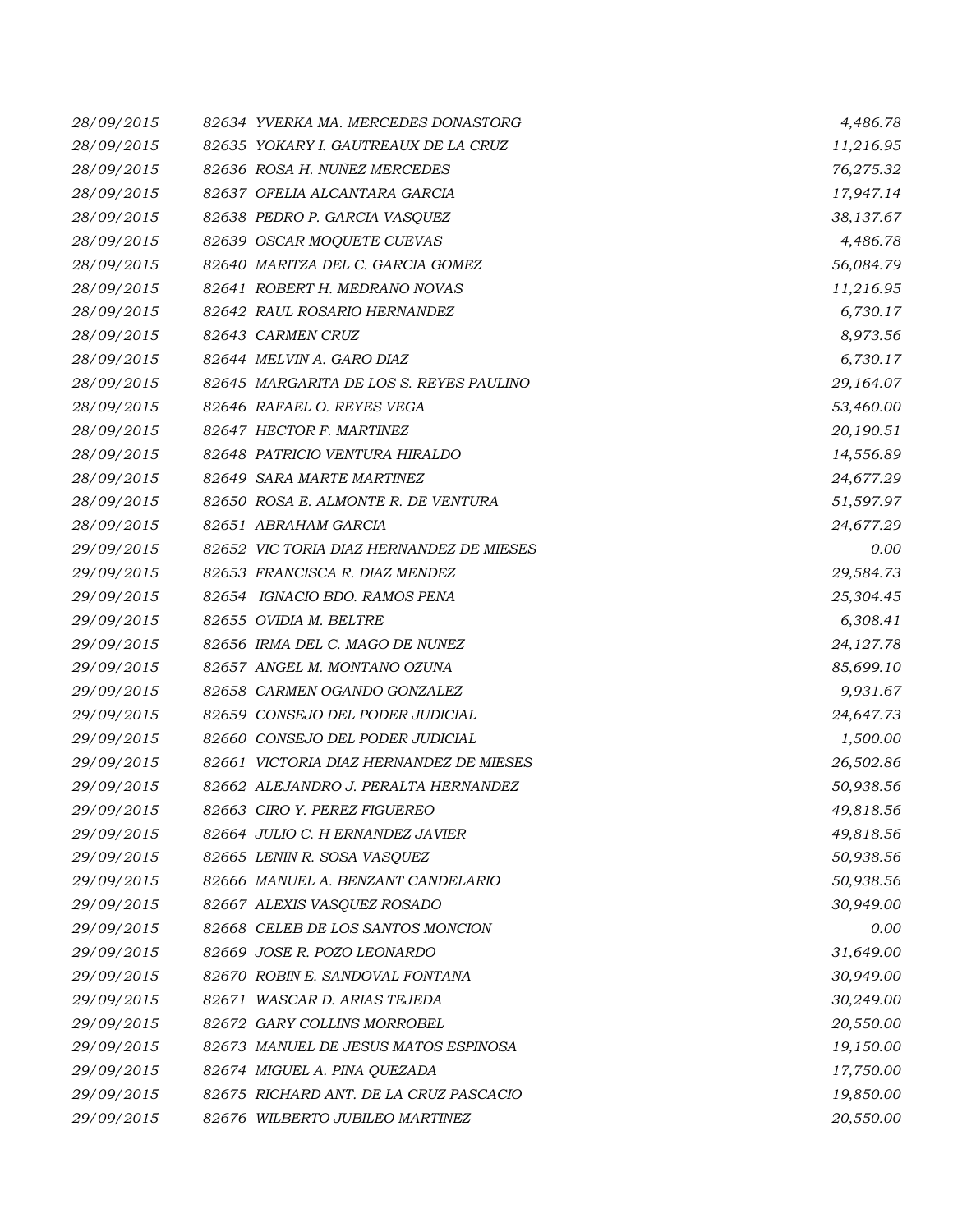|            | TOTAL RD\$                              | 58,169,479.60 |           |
|------------|-----------------------------------------|---------------|-----------|
| 30/09/2015 | 82712 COLECTOR DE IMPUESTOS INTERNOS    | 17,858,242.30 |           |
| 30/09/2015 | 82711 COLECTOR DE IMPUESTOS INTERNOS    | 394,320.79    |           |
| 30/09/2015 | 82710 COOPNASEJU                        | 112,075.53    |           |
| 30/09/2015 | 82709 CONSEJO DEL PODER JUDICIAL        |               | 8,100.00  |
| 30/09/2015 | 82708 CONSEJO DEL PODER JUDICIAL        | 35,282.82     |           |
| 30/09/2015 | 82707 RASO JUAN FCO. HERASME PENA       |               | 4,900.00  |
| 30/09/2015 | 82706 IER. TTE. ESTHER M. RAMIREZ BEATO |               | 10,200.00 |
| 30/09/2015 | 82705 FONDO DE PENSIONES Y JUBILACIONES | 13,564,806.76 |           |
| 30/09/2015 | 82704 COLECTOR DE IMPUESTOS INTERNOS    | 1,928,509.86  |           |
| 30/09/2015 | 82703 COLECTOR DE IMPUESTOS INTERNOS    | 119,621.33    |           |
| 29/09/2015 | 82702 INSTITUTO DE AUXILIOS Y VIVIENDAS | 161,350.00    |           |
| 29/09/2015 | 82701 NAZARET ALMONTE SUAREZ            |               | 7,500.00  |
| 29/09/2015 | 82700 DULCE MARIA AQUINO GONZALEZ       |               | 3,600.00  |
| 29/09/2015 | 82699 IDELIZA GARCIA MARTINEZ           |               | 7,000.00  |
| 29/09/2015 | 82698 CONSEJO DEL PODER JUDICIAL        | 30,000.00     |           |
| 29/09/2015 | 82697 NURYS LANDA VALDEZ SANCHEZ        |               | 2,500.00  |
| 29/09/2015 | 82696 LISSET MARIBEL HERNANDEZ PENA     |               | 6,000.00  |
| 29/09/2015 | 82695 AURA MARIA YBELICE MERCEDES       |               | 2,000.00  |
| 29/09/2015 | 82694 LIGA DE SOFTBALL                  |               | 4,700.00  |
| 29/09/2015 | 82693 CONSEJO DEL PODER JUDICIAL        |               | 5,000.00  |
| 29/09/2015 | 82692 CONSEJO DEL PODER JUDICIAL        | 132,545.87    |           |
| 29/09/2015 | 82691 FUNDACION DE CREDITO EDUCATIVO    | 256,855.00    |           |
| 29/09/2015 | 82690 INSTITUTO DE AUXILIOS Y VIVIENDA  |               | 1,873.69  |
| 29/09/2015 | 82689 JOSEFINA MERCEDES REYES ESPINAL   |               | 6,000.00  |
| 29/09/2015 | 82688 JOHANNA MARTINEZ BATISTA          |               | 2,000.00  |
| 29/09/2015 | 82687 YANIA MARMOL PUELLO               |               | 2,000.00  |
| 29/09/2015 | 82686 YAHAIRA ALT. RAMOS QUEZADA        |               | 3,000.00  |
| 29/09/2015 | 82685 EMMACULADA N. DEL ORBE PEREZ      |               | 4,000.00  |
| 29/09/2015 | 82684 DOMINGA REYNOSO MOLINA            |               | 4,500.00  |
| 29/09/2015 | 82683 INSTITUTO NACIONAL DE LA VIVIENDA |               | 366.95    |
| 29/09/2015 | 82682 FONDO DE PENSIONES Y JUBILACIONES | 6,634,610.48  |           |
| 29/09/2015 | 82681 IRIS S. BORGEN SANTANA            | 26,459.29     |           |
| 29/09/2015 | 82680 LAURA M. MONTERO LARA             | 22,280.95     |           |
| 29/09/2015 | 82679 SGTO. LIBRADO M. SEGURA ALCANTARA | 10,166.67     |           |
| 29/09/2015 | 82678 CALEB DE LOS SANTOS MONCION       | 31,649.00     |           |
| 29/09/2015 | 82677 CONSEJO DEL PODER JUDICIAL        | 14,000.00     |           |

## *ANEXO 05*

## *RELACION DE TRANSFERENCIAS DEBITOS MES DE SEPTIEMBRE 2015*